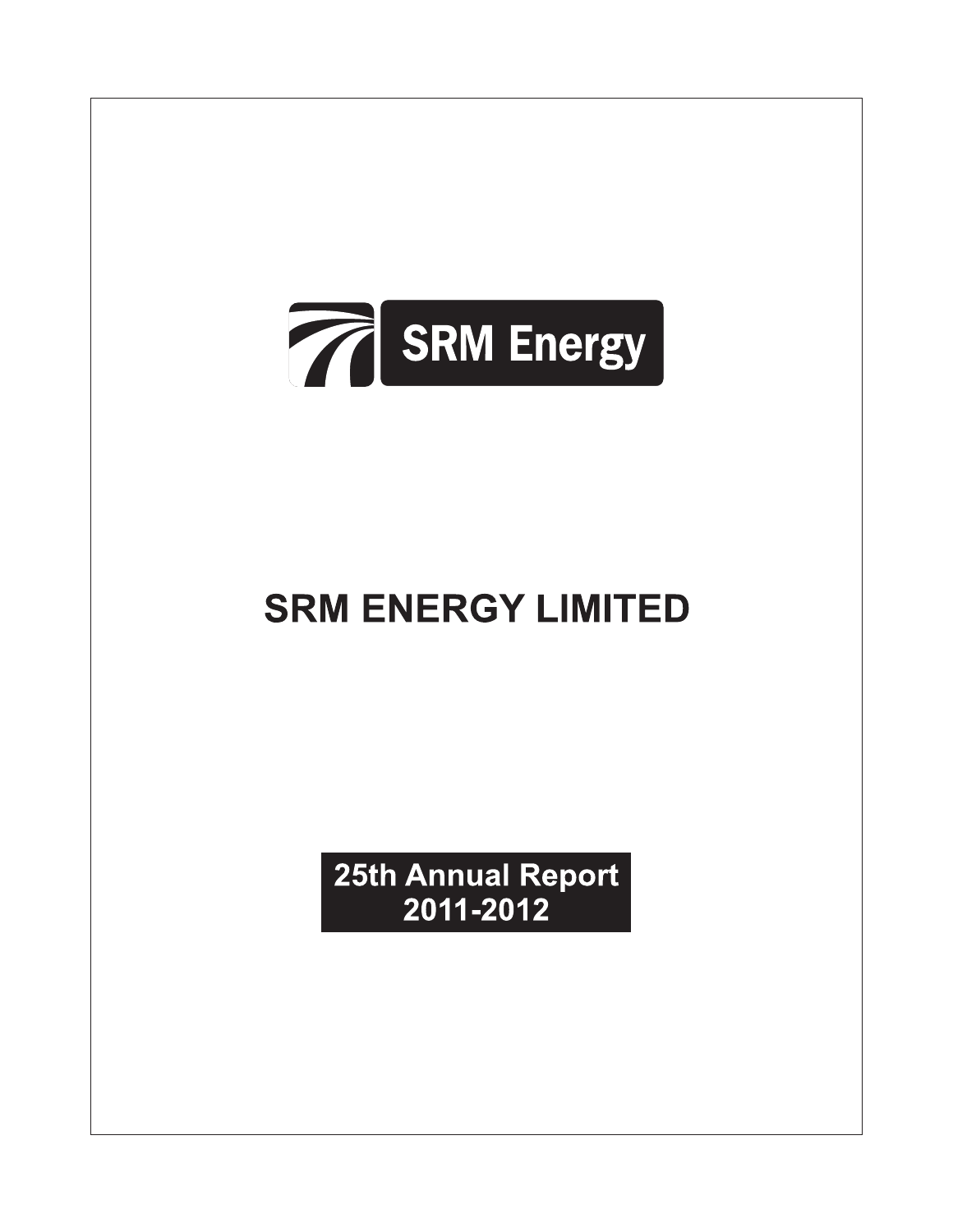**NOTICE** is hereby given that the Twenty Fifth Annual General Meeting of the members of SRM Energy Limited will be held on Friday, September 28, 2012 at 11.00 a.m. at The Banquet Hall, Hotel Atithi, 77A & B, Nehru Road, Near Domestic Airport, Vile Parle (E), Mumbai-400 099 to transact the following business:

### **ORDINARY BUSINESS**

- 1. To receive, consider and adopt the Audited Accounts for the year ended March 31, 2012 together with Directors' Report and the Auditors' Report thereon.
- 2. To appoint a Director in place of Mr. Sudarshan K. Parab who retires by rotation and being eligible, offers himself for reappointment.
- 3. To appoint Auditors to hold office from the conclusion of this Meeting until the conclusion of the next Annual General Meeting and to fix their remuneration.

By Order of the Board **For SRM Energy Limited**

Place: Mumbai. Dated: July 25, 2012.

**Sanjeevlata Samdani** Company Secretary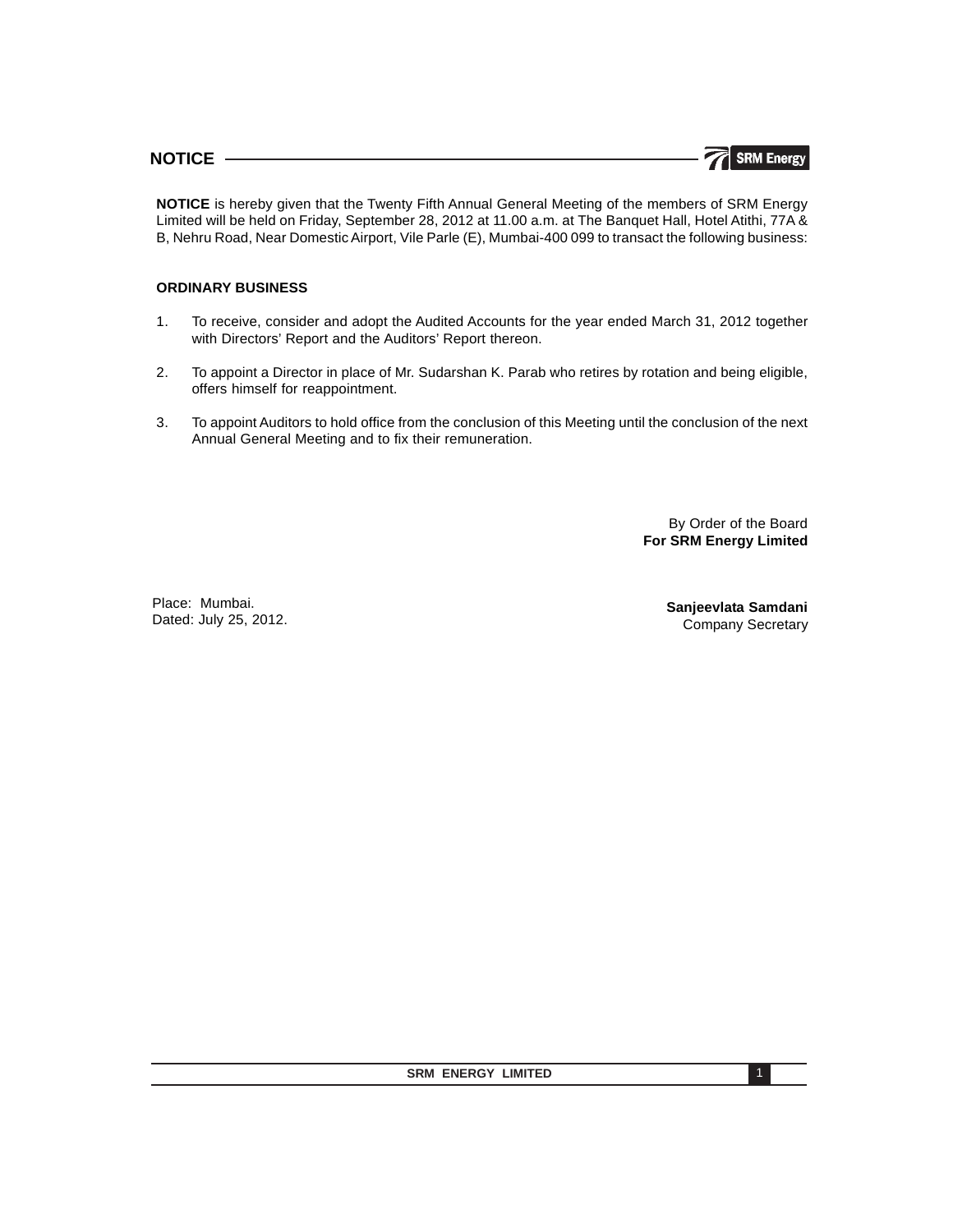

### **NOTES:**

- **1. A MEMBER ENTITLED TO ATTEND AND VOTE AT THE MEETING IS ENTITLED TO APPOINT A PROXY TO ATTEND AND VOTE INSTEAD OF HIMSELF AND THE PROXY NEED NOT BE A MEMBER OF THE COMPANY.**
- 2. The proxy form duly completed and signed should be deposited at the Registered Office of the Company not later than 48 hours before the meeting. A form of proxy is given at the end of the Annual Report.
- 3. All documents referred to in the accompanying Notice are open for inspection at the Registered Office of the Company between 10.30 a.m. and 12.30 p.m. on all working days except Saturdays and holidays upto the date of the Annual General Meeting.
- 4. The Register of Members and Share Transfer Books of the company will remain closed on Friday, September 21, 2012 to Friday, September 28, 2012.
- 5. Queries on accounts and operations of the Company, if any, may please be sent to the Company seven days in advance of the meeting so that the answers may be made available at the meeting.
- 6. Members/ Proxies who attend the meeting are requested to bring the enclosed attendance slip duly filled and deliver the same at the entrance of the meeting hall.
- 7. Members are requested to bring their copies of Annual Report at the time of attending the Meeting.
- 8. Members who are holding Company's shares in dematerialised from are requested to bring details of their DP and client ID number for identification.
- 9. Brief profile of Directors seeking appointment / reappointment at the forthcoming Annual General Meeting are disclosed hereunder as required in Clause 49 of the Listing Agreement.

#### **Brief profile of directors seeking reappointment**

#### • **Mr. Sudarshan K. Parab**

He is a graduate in Commerce and an Associate Member of Institute of Bankers. He started his career in State Bank of India in 1970 and had a long stint in corporate credit. He joined Axis Bank Ltd. in 1995 and held very key portfolios and contributed significantly to the growth of the bank, before retiring in 2007 as Senior Vice President.

> By Order of the Board **For SRM Energy Limited**

Place: Mumbai. Dated: July 25, 2012. **Sanjeevlata Samdani** Company Secretary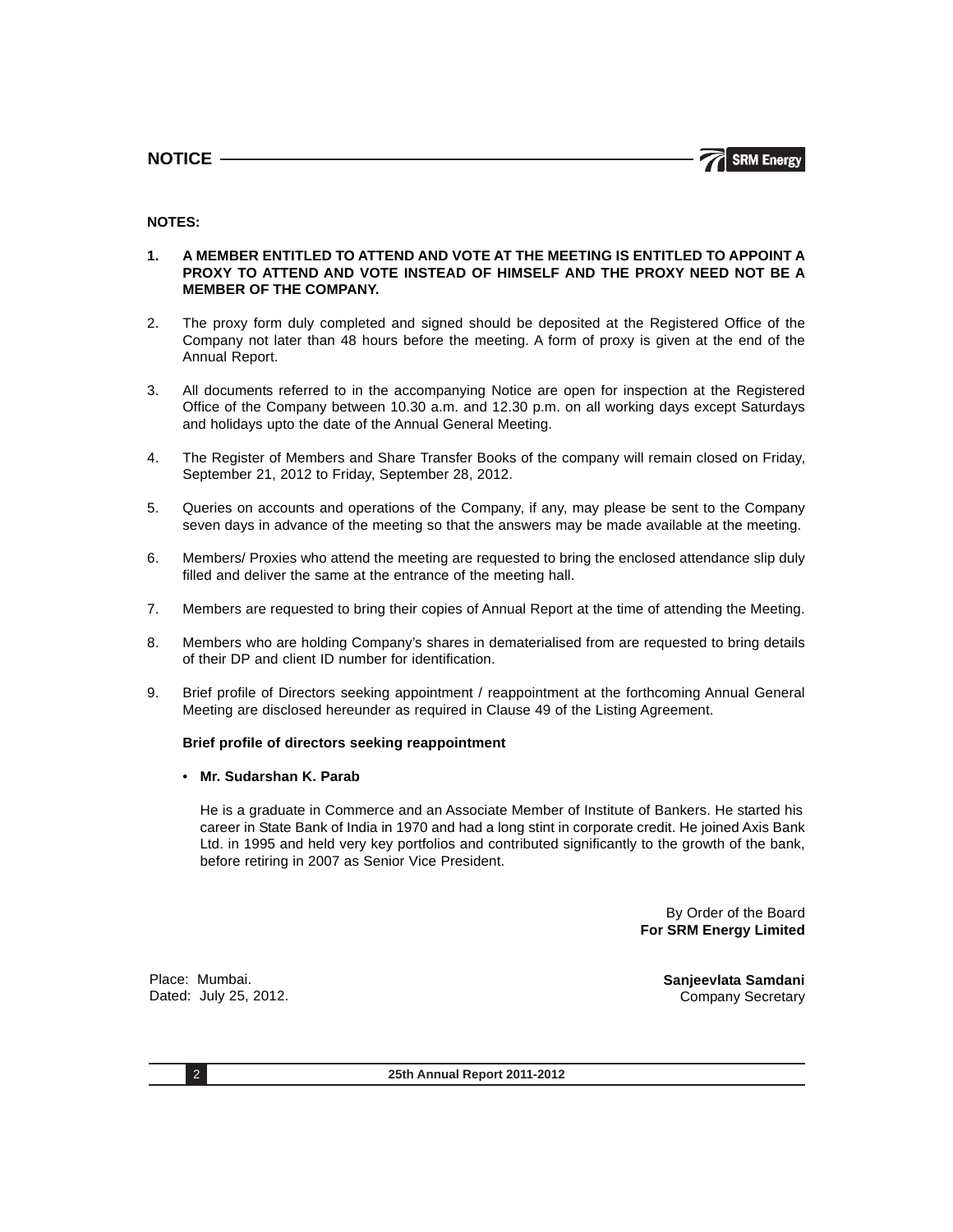### **DIRECTORS' REPORT**



` **in Million**

DEAR SHAREHOLDERS,

Our Directors present herewith the Twenty Fifth Annual Report together with the Audited Financial Statements of the Company for the year ended March 31, 2012.

### **FINANCIAL RESULTS**

| <b>Description</b>                                | <b>Year Ended</b><br>31-03-2012 | Year Ended<br>31-03-2011 |
|---------------------------------------------------|---------------------------------|--------------------------|
| Other Income                                      |                                 | 0.05                     |
| <b>Total Revenue</b>                              |                                 | 0.05                     |
| <b>Other Expenses</b>                             | 3.50                            | 4.11                     |
| <b>Total Expenses</b>                             | 3.50                            | 4.11                     |
| Loss before exceptional and extraordinary and tax | (3.50)                          | (4.06)                   |
| <b>Exceptional Items</b>                          |                                 |                          |
| Loss before extraordinary items and tax           | (3.50)                          | (4.06)                   |
| Extra-ordinary Items                              |                                 |                          |
| Loss before Tax                                   | (3.50)                          | (4.06)                   |
| Tax Expense                                       |                                 |                          |
| Loss for the year                                 | (3.50)                          | (4.06)                   |

### **OPERATIONS**

The Company is in the process of setting up a Super Critical Thermal Power Project of 3X660 MW i.e. 1980 MW capacity in Tamilnadu and there are no other operations at present. As such the related expenses incurred during the current period are considered as pre-operative expenses pending allocation to the power project.

The Company has already identified the entire land required for the project and is currently concentrating on acquiring contiguous land. However paucity of funds resulting from the Company not being able to proceed with the proposed Rights Issue has considerably slowed down the land acquisition process and also the Company entering into Coal Trading business.

It is learnt that the Company's application for Coal linkage of 3.2 million tons per annum has been favourably considered by the Ministries concerned and a formal communication in this regard is expected shortly. The linkage is likely to be with Mahanadi Coal Ltd. and the coal will be transported through barges from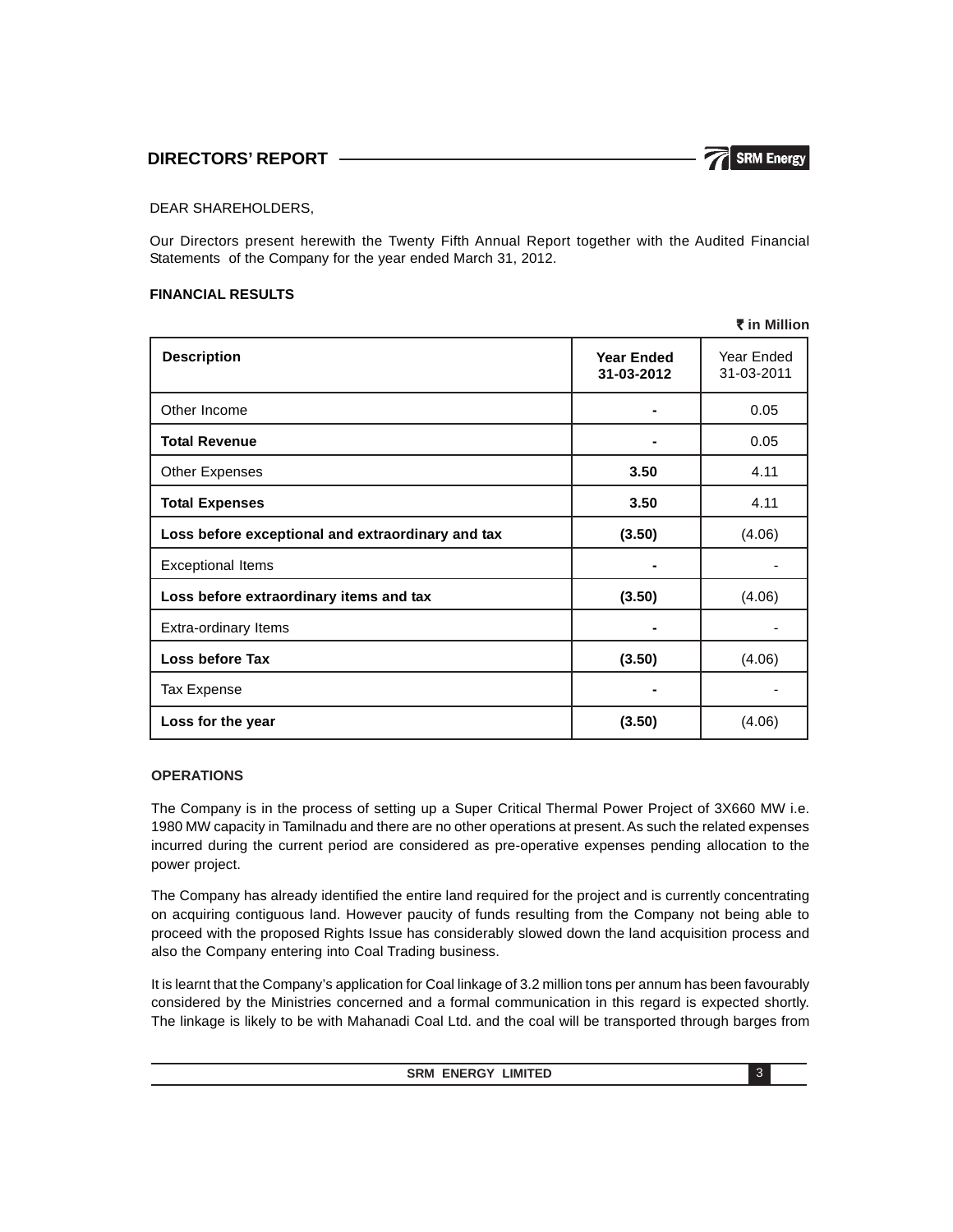Orissa to Tamilnadu. Imported and Domestic Coal will be blended in the ratio of 70:30 for usage in the plant. The Company is continuing its efforts to get Chinese Bank funding for major portion of the debt requirements of the project.

### **PROPOSED RIGHTS ISSUE OF THE COMPANY**

The Company had filed Draft Letter of Offer to the Security Exchange Board of India (SEBI) for its proposed right issue on August 17, 2010. Though SEBI gave its final observations vide letter dated February 8, 2011 it did not allow adjustment of unsecured loan brought in by the Promoters against their Rights entitlement. The Company went on appeal to Securities Appellate Tribunal (SAT) and it had allowed the Company's appeal vide its orders dated June 6, 2011, subsequent to which the Company filed Final Letter of Offer for the Proposed Rights Issue on June 17, 2011 with SEBI for raising ₹589 million.

However in the interim, SEBI, while dealing with certain entities in case of market manipulation by issue of GDRs, had vide its ex-parte order No.WTM/PS/ISD/02/2011 dated September 21, 2011, which was later confirmed vide order dated December 30, 2011, directed a group Company, Cals Refineries Ltd. (Cals) not to issue equity shares or any other instruments convertible into equity shares or alter capital structure in any manner till further directions in this regard. Subsequently, SEBI vide its letter No. CFD/DIL/ISSUES/ SP/RG/OW/3382/2012 dated February 7, 2012 informed our Merchant Banker that, as Cals, a group Company has been directed not to issue any equity shares or alter their capital structure in any manner till further directions in this regard, the Company is not satisfying the eligibility criteria as provided in Regulation 4(2)(a) and 4(2)(b) of the ICDR regulations and hence is not eligible to proceed with the Rights Issue till directions against Cals are in force.

The Company had filed an appeal to SAT against the aforesaid direction of SEBI but the Company's appeal has been dismissed by SAT. In view of this, the Company now proposes to proceed with the Rights Issue as and when Cals is exonerated from the charges.

### **HIVE OFF:**

In order to proceed at a faster pace with the implementation of the project, the Board of Directors, have approved the hiving off of the Cuddalore Power Project to our wholly owned subsidiary M/s SRM Energy Tamilnadu Pvt. Ltd., as per the Scheme of arrangement under section 391 to 394 of the Companies Act, subject to receipt of necessary approvals.

### **DIVIDEND**

As the Power project is under implementation and there is no operating income, your directors are not in a position to recommend any dividend.

### **DIRECTORS**

Mr. B.S. Rao, Director of the Company resigned from the Board on September 27, 2011. Your directors record their appreciation for the services and support rendered by him during his tenure on the Board of the Company.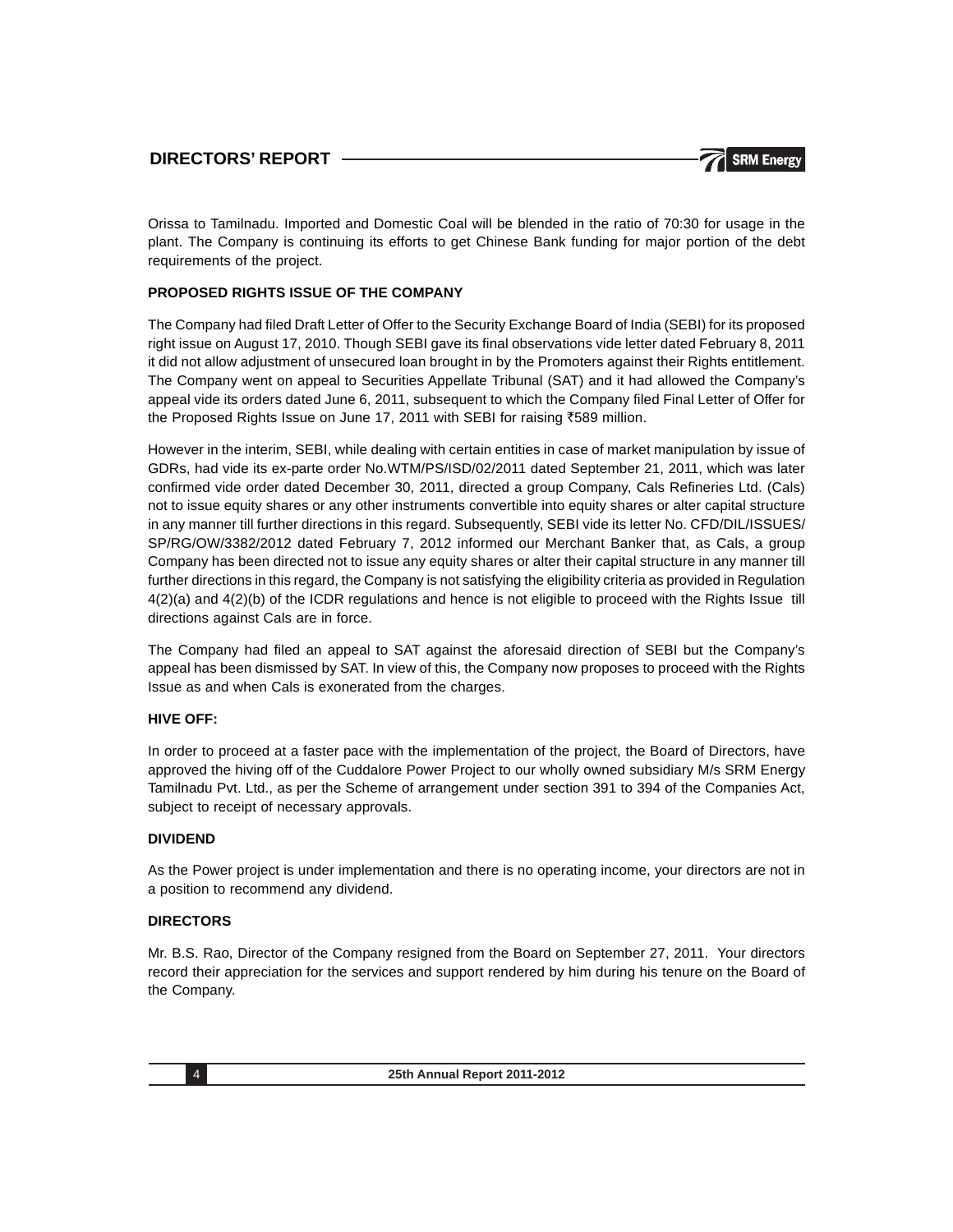

In accordance with the provisions of the Companies Act, 1956 and the Article of Association of the Company, Mr. Sudarshan K. Parab retires by rotation at the ensuing Annual General Meeting and being eligible, offers himself for reappointment at the ensuing Annual General Meeting of the Company.

Brief profile of the Director proposed to be reappointed as required under Clause 49 of the Listing Agreement is annexed to the Notice of Annual General Meeting forming part of this Annual Report.

### **SUBSIDIARY COMPANY & RELATED COMPLIANCES**

As per Section 212 (1) of the Companies Act, 1956, the Company is required to attach to its accounts, the Director's Report, Balance Sheet and Profit and Loss Account etc. of each of its subsidiaries.

Your Company has one wholly owned subsidiary company viz. "SRM Energy Tamilnadu Private Limited, which does not have any operations at present. Hence, the Board of Directors have decided to avail the general exemption granted by the Ministry vide its General Circular No. 2/2011, dated February 08, 2011 under section 212(8) of the Companies Act, 1956.

Accordingly, a copy of the Balance Sheet, Profit and Loss Account, Report of the Board of Directors and Auditors of the aforesaid wholly owned subsidiary for the year ended March 31, 2012 have not been attached with the financial statements of your Company. However, the annual accounts of the subsidiary company and the related detailed information are available to the shareholders of the Company seeking such information at any point of time. The annual accounts of the subsidiary company are kept for inspection by any shareholder at the Registered office of the Company and a note to the above effect has been included in the annual report of the Company.

### **FIXED DEPOSITS**

During the year under review, the Company has not accepted any deposits from the public pursuant to Section 58-A of the Companies Act, 1956.

### **THE CORPORATE GOVERNANCE CODE**

Pursuant to Clause 49 of the Listing Agreement with the Stock Exchange, a compliance report on Corporate Governance is annexed as part of the Annual Report.

### **DEMATERIALISATION OF SHARES**

In terms of the notification issued by SEBI, the Company has dematerialized its shares with both the depositories CDSL and NSDL.

### **DIRECTOR'S RESPONSIBILITY STATEMENT**

Your Director's affirm that the audited accounts containing the financial statements for the Financial Year 2011-12, are in conformity with the requirements of the Companies Act, 1956. They believe that the financial statements reflect fairly the form and substance of transactions carried out during the year and reasonably present the Company's financial condition and the results of operations.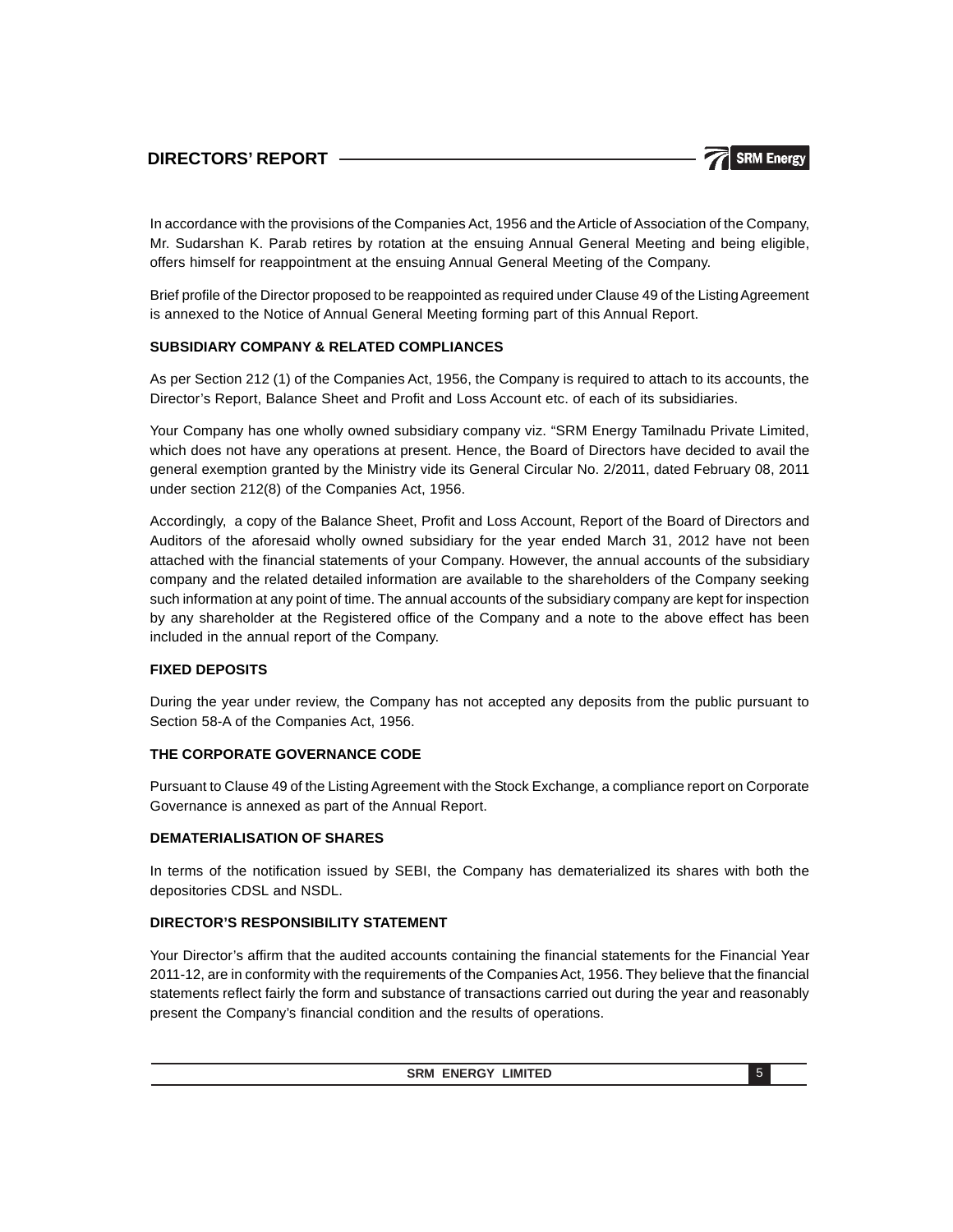Pursuant to sub-section (2AA) of Section 217 of the Companies Act, 1956 the Board of Directors of the Company hereby state and confirm that:

- a) In the preparation of the Annual Accounts, the applicable accounting standards had been followed along with proper explanation relating to material departures.
- b) The Directors had selected such accounting policies and applied them consistently and made judgments and estimates that are reasonable and prudent so as to give a true and fair view of the state of affairs of the Company at the end of the financial year and of the profit/loss of the Company for that period.
- c) The Directors had taken proper and sufficient care for the maintenance of adequate accounting records in accordance with the provisions of the Companies Act, 1956 for safeguarding the assets of the Company and for preventing and detecting fraud and other irregularities.
- d) The Directors had prepared the annual accounts on a going concern basis.

### **CODE OF CONDUCT**

The Code of Conduct, as adopted by the Board of Directors is applicable to all Directors, Senior Management and Employees of the Company. This code is based on fundamental principles, viz. good corporate governance and good corporate citizenship. The Code covers Company's commitment to sustainable development, concern for occupational health, safety and environment, a gender friendly work place, transparency and accountability and legal compliance.

### **AUDITORS**

M/s Haribhakti & Co., Chartered Accountants, Mumbai, the Auditors of the Company hold office until the conclusion of the ensuing Annual General Meeting. The Company has received a letter from them to the effect that, their appointment, if made, by the Company for the year 2012-13 will be within the limit prescribed under Section 224 (1-B) of the Companies Act,1956. The Board of Directors recommend their reappointment.

### **AUDITORS' OBSERVATIONS**

The Company's Auditors have drawn attention to Note 28 of the financial statements with regard to the preparation of financial statements on a going concern assumption. The management is of the view that though the Company's net worth has been substantially eroded and it is incurring cash losses, the Company would turn around with the power project becoming operational. The Company's present assets are adequate to meets its liabilities. In addition, the Promoter is also committed to provide necessary funding to meet the Company's liabilities.

### **PARTICULARS UNDER SECTION 217**

Since no employee is receiving remuneration in excess of limit specified under the provisions of Section 217 ( 2A) of the Companies Act, 1956 , read with the Companies (Particulars of Employees) Rules,1975, Statement of particulars of employees do not form part of the report.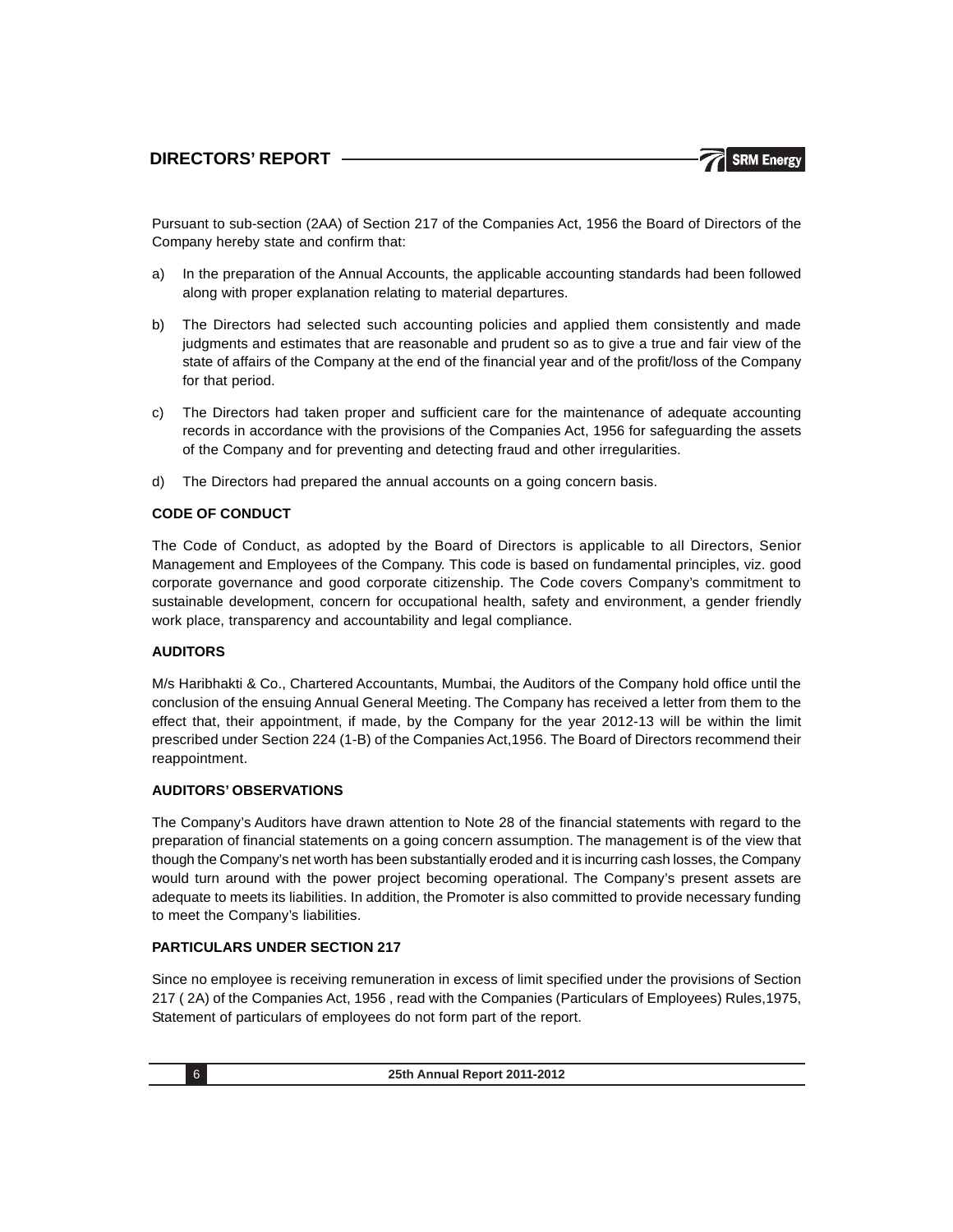### **DIRECTORS' REPORT**



Statement of particulars under Section 217(1)(e) regarding Conservation of Energy and Technology Absorption are presently not applicable to the Company.

Details of foreign exchange outgo are set out in note No. 19 of the Financial Statements. There have been no Foreign Exchange earnings during the current year and previous year.

### **MANAGEMENT DISCUSSION AND ANALYSIS**

The Management Discussion and Analysis Report for the year under review, as stipulated under Clause 49 of the Listing Agreement is presented in a separate section forming part of the Annual Report.

### **APPRECIATION**

Your Directors wish to express their sincere appreciation to the Central Government, the State Governments, bankers and the business associates for their excellent support and look forward to continued support in future. Your Directors wish to place on record their appreciation to the employees at all levels for their hard work, dedication and commitment.

**For and on behalf of the Board of Directors**

Place: Mumbai. Chairman Dated: July 25, 2012.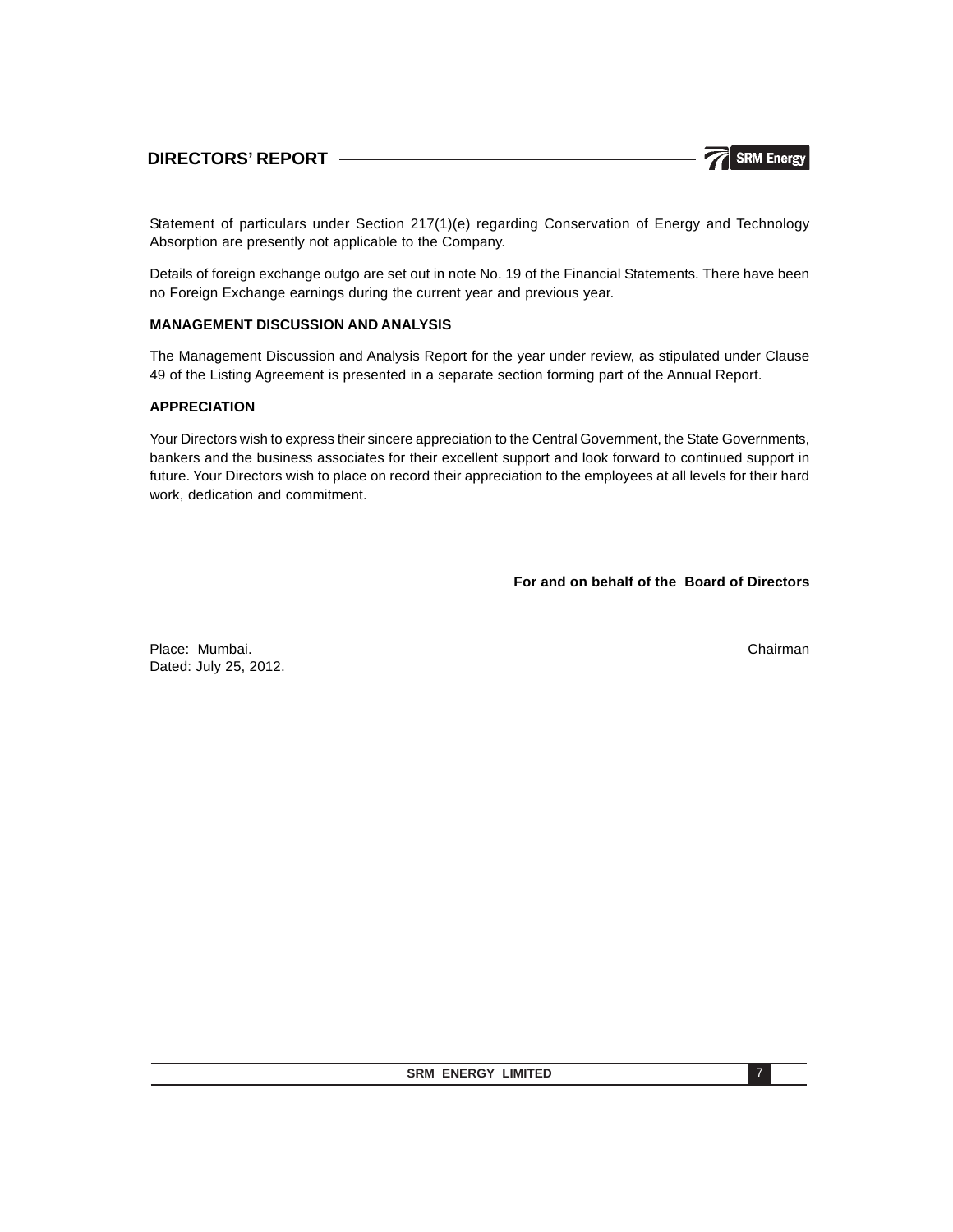### **CERTIFICATE**



#### **TO The Members of SRM Energy Limited, Mumbai.**

We have examined the compliance of conditions of corporate governance by **SRM Energy Limited** for the year ended March 31, 2012 as stipulated in Clause 49 of the Listing Agreement of the said Company with Bombay Stock Exchange.

The Compliance of conditions of Corporate Governance is the responsibility of the management. Our examination was limited to procedures and implementation thereof, adopted by the Company for ensuring the compliance of the conditions of the Corporate Governance. It is neither an audit nor an expression of opinion on the financial statements of the Company.

In our opinion and to the best of our information and explanation given to us, we certify that the Company has complied with the conditions of Corporate Governance as stipulated in the above mentioned Listing Agreement.

On the basis of representations received from Registrars and Share Transfer agents and as per the records maintained by the Company which are presented to the Share Transfer Committee, we state that during the year ended March 31, 2012 no investor grievances were pending for a period exceeding one month.

We further state that such compliance is neither an assurance as to the future viability of the Company nor the efficiency or effectiveness with which the management has conducted the affairs of the Company.

> For **M/s. D.C.TANNA & ASSOCIATES** Company Secretaries

Place: Mumbai. **D.C.TANNA** Dated: July 25, 2012.

### **CEO CERTIFICATION**

This is to certify to the Board that:

- a) I have reviewed financial statements and the cash flow statement for the year ended March 2012 and that to the best of my knowledge and belief:
	- these statements do not contain any materially untrue statement or omit any material fact or contain statements that might be misleading;
	- ii) these statements together present a true and fair view of the Company's affairs and are in compliance with existing accounting standards, applicable laws and regulations.
- b) There are, to the best of my knowledge and belief, no transactions entered into by the Company during the year which are fraudulent, illegal or violative of the Company's code of conduct.
- c) I accept responsibility for establishing and maintaining internal controls for financial reporting and that I have evaluated the effectiveness of internal control systems of the Company pertaining to financial reporting and have disclosed to the Auditors and the Audit Committee, deficiencies in the design or operation of such internal controls, if any, of which I am aware and the steps I have taken or proposed to be take to rectify these deficiencies.
- d) I have indicated to the Auditors and the Audit committee:
	- i) significant changes in internal control system over financial reporting during the year;
	- ii) significant changes in accounting policies during the year and that the same have been disclosed in the notes to the financial statements; and
	- iii) instances of significant fraud of which I have become aware and the involvement therein, if any, of the management or an employee having a significant role in the Company's internal control system over financial reporting.

Place: Mumbai. **D. Sundararajan** Managing Director & CEO

8 **25th Annual Report 2011-2012**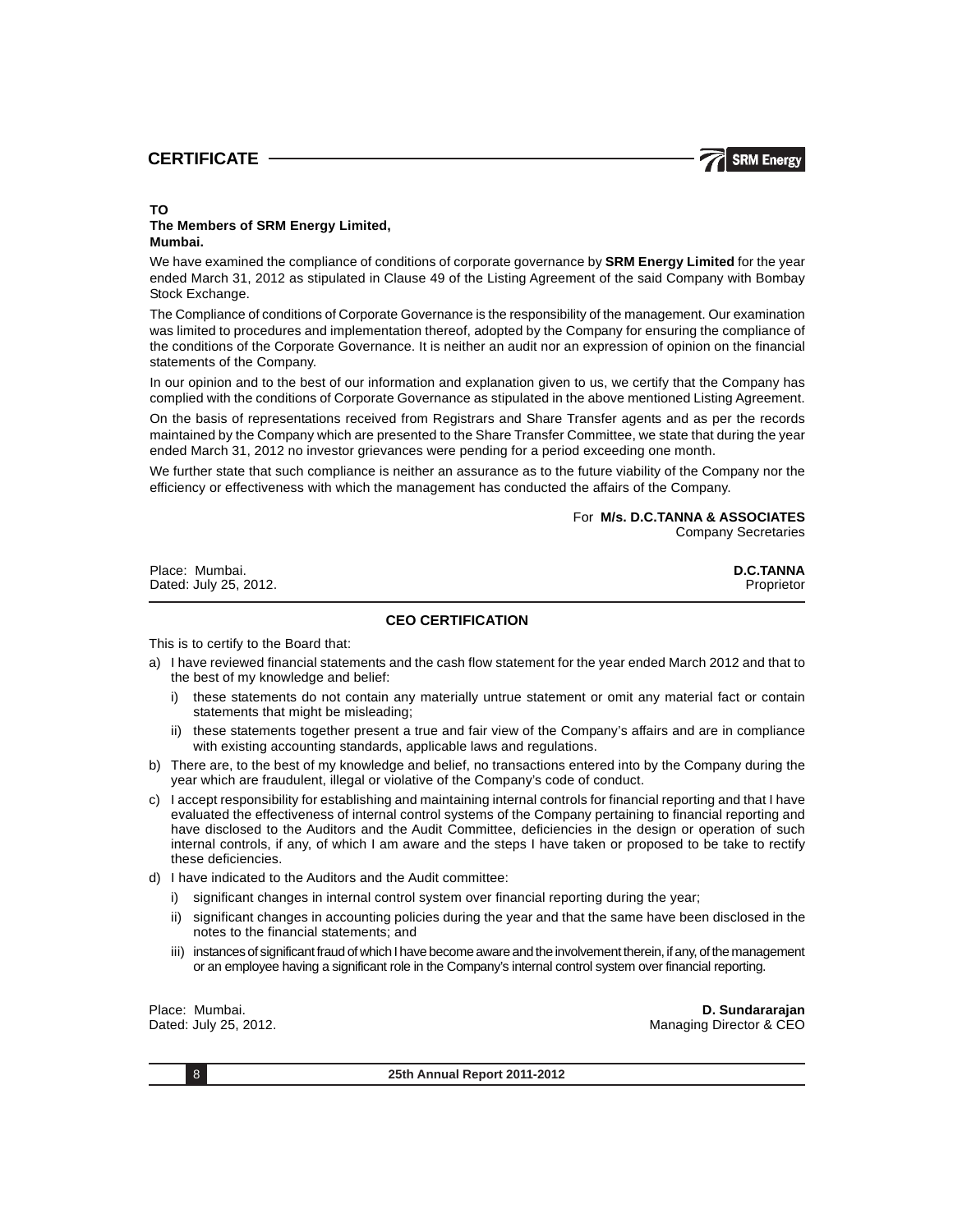### **TA** SRM Energy

### **Forward-looking statements:**

The report contains forward-looking statements, identified by words like 'plans', 'expects', 'will', 'anticipates', 'believes', 'intends', 'projects', 'estimates' 'envisages/ envisaged" and so on. All statements that address expectations or projections about the future, but not limited to the Company's strategy for expenditures, and financial results, are forward-looking statements. Since these are based on certain assumptions and expectations of future events, the Company cannot quarantee that these are accurate or will be realised. The Company's actual results, performance or achievements could thus differ from any forward looking statements. The Company assumes no responsibility to publicly amend, modify or revise any such statements on the basis of subsequent developments, information or events.

### **Overview:**

Financial Year (FY) 2011-12 was one of the most challenging years with the world economy slowing down due to the Euro zone Debt crisis, Political upheavals in the Middle East etc leading to high oil prices, the effect of which was also felt by India. GDP growth, for the first time in 9 years fell to a level of 6.5%, coupled with current account deficit of around 5% of GDP as compared to 2.6% in the previous year. To compound the matters further, the continuously falling rupee is fuelling inflation and though the Reserve Bank of India has been virtually fighting inflation during the whole of last year by raising interest rates many times during the year it has not met with much success. Once considered the engine of Asian economic growth, the Indian economy in recent years has been throttled by a combination of high inflation, tight monetary policy, weak global economic conditions and lax implementation of fiscal policies and reforms. Apart from the above, the political compulsions of a coalition govt. have slowed down the process of many of the reforms proposed.

However, in the recent times measures have been taken by the Govt. and Reserve Bank of India like reduction in subsidies for petroleum products, a cut in interest rates in April 2012 etc. Along with these steps, fast tracking of many of the infrastructure projects is expected to increase the GDP to around 7% in the current year.

### **Indian Power Sector:**

It is a widely accepted fact that development of adequate infrastructure is essential for all inclusive growth of the economy and Power is one of the most critical components of infrastructure affecting economic growth and well being of nations. To sustain the growth rate of around 8-9%, it is essential that the power sector also grows at the same rate.

Realising this, the Govt. of India had taken a number of steps to attract private sector investment in the power sector. The electricity reforms which took shape with the introduction of the Electricity Act 2003 coupled with various incentives offered have been able to attract sizeable amount of investments from the private sector. The capacity addition during the 11<sup>th</sup> Five Year Plan which ended March 2012 stood at 67548 MW, out of which coal based plants contributed about 40900 MW, which by far is the maximum capacity addition during any of the preceding five year plans. In fact during the year ended March 2012 alone there was an addition of around 20500 MW, out of which around 5500 MW was commissioned during March 2012. Out of the total of 67548 MW the private sector alone accounted for 37162 MW constituting 55% of the capacity addition.

However, even after the considerable growth in power supply, many parts of the country continue to face severe power shortages as consumption has been increasing at a faster pace. Further in the recent past the investments into India's power sector are slowing down despite a chronic power shortage in various parts of the country, due to coal shortages, land acquisition hassles and the inability by distribution companies to raise tariffs. Companies struggle to get permission for land purchases and coal supplies from state and central authorities, while state-run distributors have increased their debts due to their inability to raise tariffs. In addition the slower pace of development of transmission and distribution network, high percentages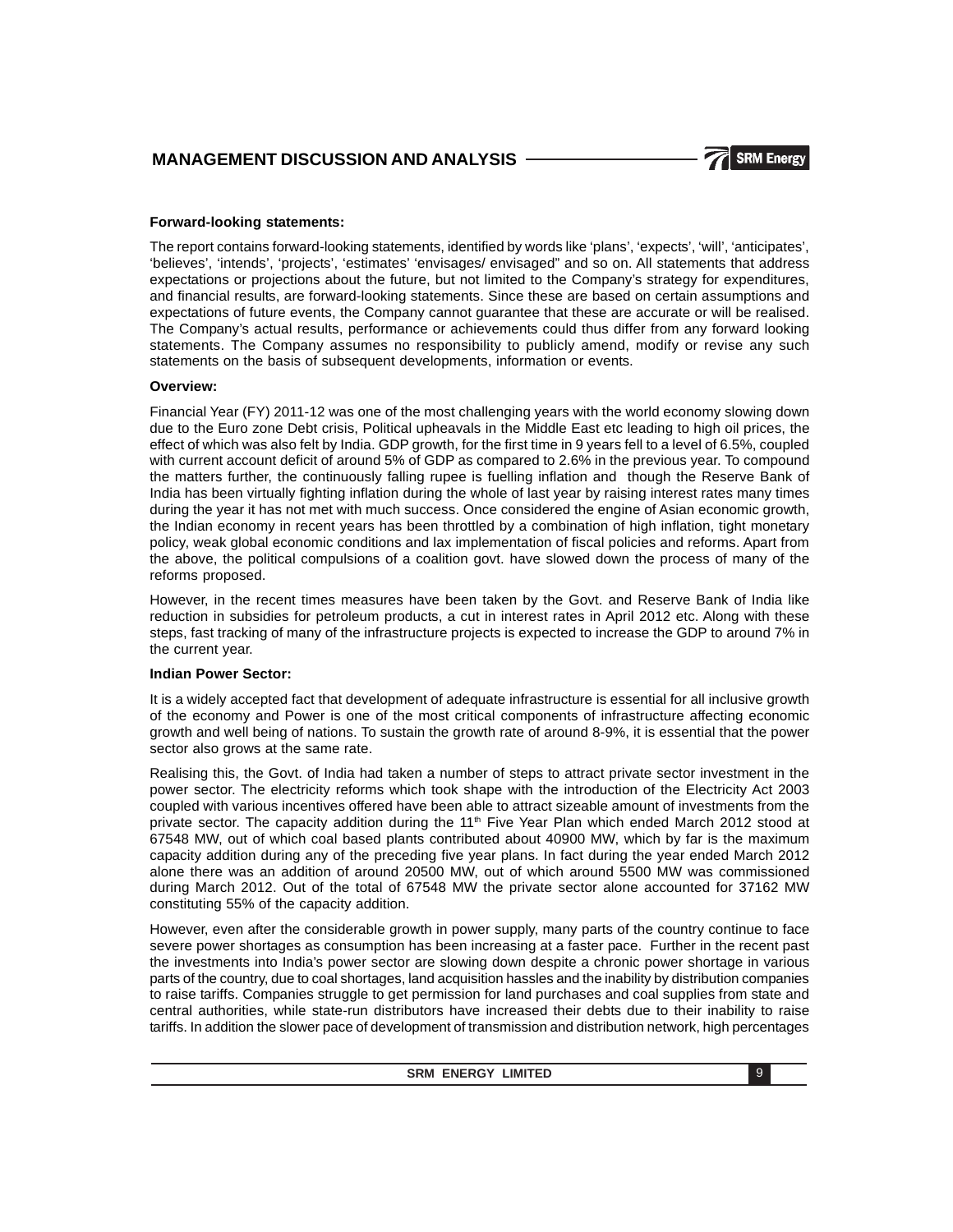of transmission and distribution losses, weakening financial health of the State Electricity Boards etc. is also a cause for concern in development of the power sector.

As a result of non-availability of the domestic coal, the power producers have to depend on imported coal, the costs of which have increased substantially over the last two years and the producers are not able to pass on the burden of such increased costs to the ultimate customers. This has led to the projects nearing completing being put on hold, thus delaying the increase in supply capacity. The country faces a peak power shortage of 13% as rising demand from industry, homes and shopping malls outstrips capacity growth.

The annual per capita consumption of electricity in India remains one of the lowest in the world at approximately 779 kWh / capita (provisional) during FY 2009-10. The low per capita consumption is a result of the low penetration of electricity at the household level. The 2001 Census reveals that only 55.8% of the households in India have access to electricity, which varies between 87.6% in urban areas and only 43.5% in rural households.

As per the Planning Commission of India, to sustain economic growth of over 8 percent, to eradicate poverty and to meet its human development needs, India needs to increase its energy supplies by 4 times and an increase in power generation from the current level of 200,000 MW to about 800,000 MW by 2030- 2031 for which the power sector needs to grow at 1.8 -2.0 times the GDP rate. This would mean a YOY capacity addition of around 20,000 MW to achieve this ambitious plan and for moving India to a Developed Economy status, as an Economic Global Powerhouse.

In order to achieve a GDP growth of 9% India needs to add over 75,000 megawatts in the five years to March 2017 according to a government report, which will cost around US\$ 210 billion, with nearly half the investment to come from the private sector.

Realising the slowdown in the investments in the power sector, the Govt. in the last budget announced for a slew of measures to speed up the investments in the power sector such as waiver of custom duties on imported coal, allowing additional depreciation in initial phases including for the new assets being acquired by the power generating Companies, extending tax holiday for one more year, allowing External Commercial Borrowings to replace the costlier domestic debts, reduction in withholding taxes on interest on ECBs from 20% to 5%, creation of funding mechanism by way of issue of Tax free infrastructure bonds to the extent of Rs.100 billion etc.

Further, in order to ease the fuel supply situation, the Govt. has advised Coal India Ltd. to sign power purchase agreements with plants that have entered into long term power purchase agreements with Distribution Companies and would be commissioned by December 2015. In addition the budget has also exempted the machinery and equipments used in coal mining from basic customs duty.

Considering the measures and incentives initiated by the Govt. and also taking into account that around 20000 MW of capacity was added in one year, it may be not out of place to assume that the country is poised to add a capacity of 100,000 MW during the  $12<sup>th</sup>$  Five year plan, though addressing and securing the fuel supply would still pose a challenge.

### **Project at Cuddalore:**

The Company has already identified the entire land required for the project and is currently concentrating on acquiring contiguous land. Necessary applications for allotment of Govt. land entrapped in the project site have already been submitted and are under process with various authorities. The village level authorities have already forwarded their No Objection Certificates for allotment of land to the Company, to the District Authorities and we expect that the necessary allotments will be received shortly. However paucity of funds resulting from the Company not being able to proceed with the proposed Rights Issue has considerably slowed down the acquisition process and also the Company entering into coal trading activities.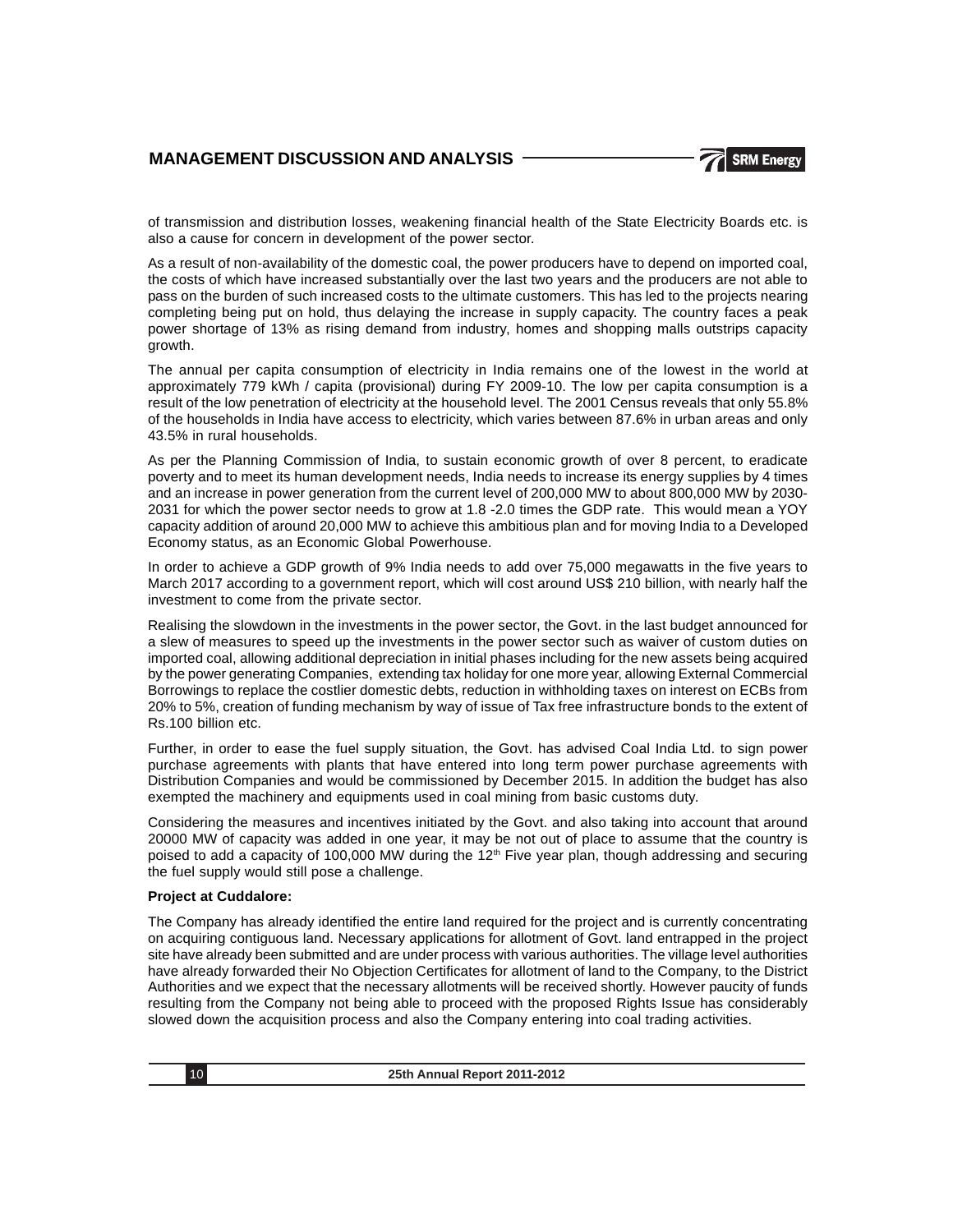

Ministry of Environment and Forests (MOEF) has accorded environmental clearance for 3X660 MW i.e., 1980 MW Super critical imported coal based Thermal Power Project in May 2011.

It is learnt that the Company's application for Coal linkage of 3.2 million tons per annum has been favourably considered by the Ministries concerned and a formal communication in this regard is expected shortly. The linkage is expected to be with Mahanadi Coal Ltd. and the coal will be transported through barges from Orissa to Tamilnadu. Imported and Domestic Coal will be blended in the ratio of 70:30 for usage in the plant.

The Company has also received clearance from the Railway authorities for crossing of Railway lines. (for laying overhead Coal Conveyor and underground Sea water pipeline) and the application to National Highway Authority of India for crossing of the highways, is in advanced stage of process and approval is expected shortly. Necessary application for obtaining CRZ clearance has already been submitted.

The ICBC consortium, with whom the Company had signed a Memorandum of Understanding (MOU) in December 2010, have as a first step in their due diligence exercise, got the DPR prepared by our Owners Engineers vetted by North Eastern Power Design Institute, an independent external agency in China. It is understood that the said institute has also favourably commented on the project.

#### **Proposed Rights Issue of the Company:**

The Company had filed Draft Letter of Offer to SEBI for its proposed right issue on August 17, 2010. SEBI gave final observation vide letter dated February 8, 2011 but did not allow adjustment of Unsecured Loan brought in by the Promoters against their Rights entitlement. The Company went on appeal to SAT and it vide its order dated June 6, 2011 allowed adjustment of funds brought in by the Promoters against their entitlement and also against renunciations in the right issue. Subsequent to the SAT order, the Company filed Final Letter of Offer for the proposed Rights Issue on June 17, 2011 with SEBI for raising ₹ 589 million.

However in the interim, SEBI, while dealing with certain entities in case of market manipulation by issue of GDRs, had vide its ex-parte order No.WTM/PS/ISD/02/2011 dated September 21, 2011 issued directions under Sections 11(1), 11 (4) and 11 B of The SEBI Act, to a group Company, Cals Refineries Ltd. (Cals) not to issue equity shares or any other instruments convertible into equity shares or alter capital structure in any manner till further directions in this regard and confirmed the said order on December 30, 2011.

Subsequently, SEBI vide its letter No. CFD/DIL/ISSUES/SP/RG/OW/3382/2012 dated February 7, 2012 informed our Merchant Banker that, as Cals, a group Company has been directed not to issue any equity shares or alter their capital structure in any manner till further directions in this regard, the Company is not satisfying the eligibility criteria as provided in Regulation 4(2)(a) and 4(2)(b) of the ICDR regulations and hence is not eligible to proceed with the Rights Issue till directions against Cals are in force.

The Company filed an appeal to SAT against the aforesaid direction of SEBI but the Company's appeal has been dismissed by it. In view of the unfavourable orders from SAT, the Company has time being deferred the Rights Issue and will proceed once Cals is exonerated from the charges.

#### **Hive off:**

In order to proceed at a faster pace with the implementation of the project, the Board of Directors have approved the hiving off of the Cuddalore Power Project to our wholly owned subsidiary M/s SRM Energy Tamilnadu Pvt. Ltd. The Scheme of arrangement is under section 391 to 394 of the Companies Act, subject to receipt of necessary approvals from the High Court and Shareholders.

#### **Human Resources:**

The Company has a team of dedicated work force who are regarded amongst its most valuable assets. Adequate opportunities like sponsoring for training programs and seminars are provided to the professional staff to update themselves in the changing technological era.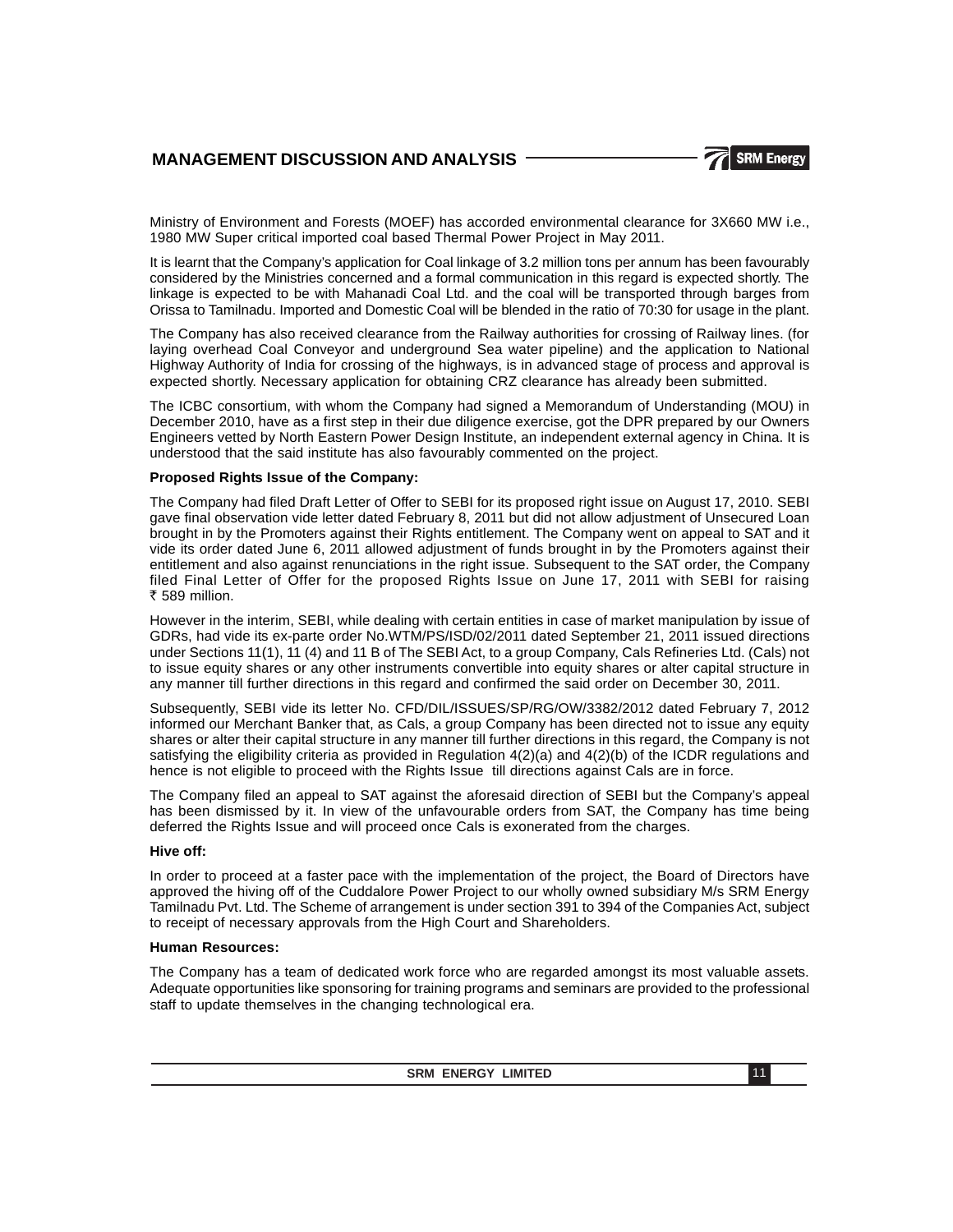### **SRM Energy**

### **Risk Management:**

The Company has defined Risk Policy to govern and mitigate the risks involved in its activities. During the project implementation stage the Company will be exposed to currency fluctuation risks, considering that the EPC Contract has been awarded to an overseas contractor and major portion of funding for the project is expected to be in foreign currency. Subsequently, on commencement of the project the Company will be exposed to currency as well as price risks. The Risk Management framework of the Company ensures, amongst others, compliance with the requirements of Clause 49 of the Listing Agreement. The Risk Policy ensures providing and review of risks associated with the economy, statutory regulations, competition, foreign exchange, interest rate etc by the Board.

### **Internal Control Systems:**

The Company has a well defined internal control system for operations, financial reporting and statutory compliances. Suitable internal checks have been built over the financial reporting system to ensure that all monetary transactions are properly authorised, accounted for and reported. Regular internal audits by an external Audit Firm gives more teeth to the internal control systems. Audit results are used to create action plan for further course of action, in areas which need attention. The summary findings are reported to the audit committee of the Board who actively review the same and suggest ways and means for improving and strengthening the internal control systems.

### **Opportunities, Risks, Concerns and Threats:**

As per the Economic survey of 2011-12 in order to achieve capacity addition of 100,000 MW and to develop adequate transmission and distribution capacity the country would need investments of around `11.18 trillion over the next five years. Considering that increase in power generation capacity is imperative for the country to maintain a sustainable growth, the Govt. has already initiated various steps in the last budget to attract investments and enable more private participation in the sector.

The participation by the private sector in augmenting domestic manufacturing capacity of power plant equipment has also helped in accelerating the pace of installed power capacity and is expected to continue to do so.

Some of the key constraints other than Land acquisition and stringent Environmental Norms include equipment supply bottle-necks, unavailability of long tenure debt to private sector, lack of adequate domestic fuel supply, increasing cost of imported coal and volatility in prices of the international coal, lack of availability of skilled manpower, overshooting the deadlines set by the state entities conducting project development activities etc.

### **Outlook:**

Though the capacity additions have gathered pace, the gap between demand and supply in the Power Sector is still huge and many parts of the country still face blackouts. Strong participation by the private sector coupled with several initiatives by the Government has already pushed up the installed power generation capacity in the country substantially in the last five years, out of which a major chunk has been contributed by the Private Sector. The share of Private sector which was around 13% at the end of the 10<sup>th</sup> Five year plan has increased to over 27% at the end of the 11<sup>th</sup> Plan, indicating that the measures taken by the Govt. to develop the power sector have begun to bear fruits.

With various steps being announced in Budget 2012 -13 coupled with the measures on securing the fuel supply arrangements for the generators, it is expected that the share of private sector would be close to 50% of the total capacity at the end of the 12<sup>th</sup> Five Year Plan. Your Company project is identified as one of the upcoming projects in  $12<sup>th</sup>$  Five Year Plan. We hope to speed up the project implementation in the current year so as to be in generation at the earliest.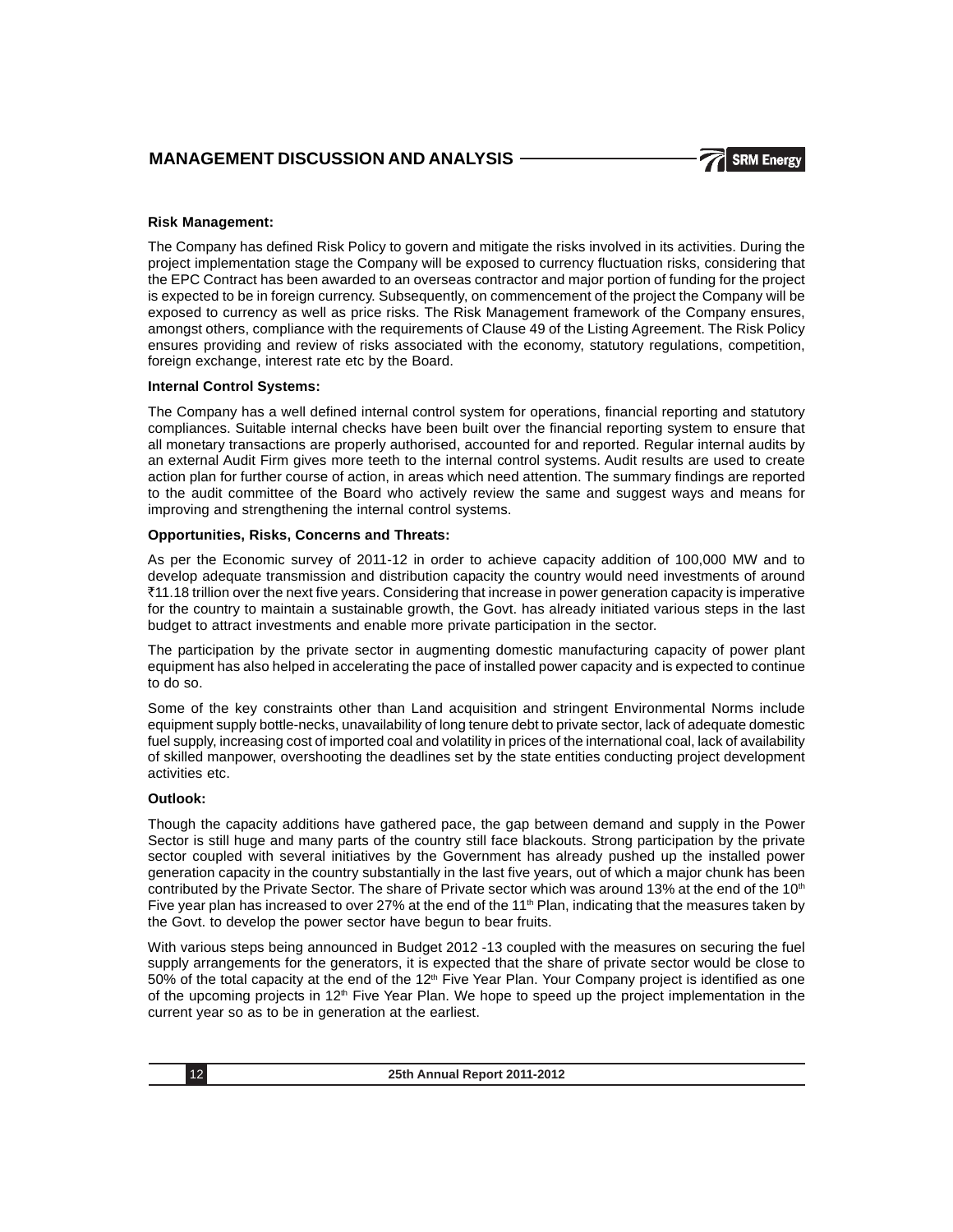

### **Company's Philosophy on Code of Governance**

Your Company believes that adoption of good corporate governance practices ensures accountability of the persons in-charge of the Company and ensures benefits to all the stakeholders including shareholders, employees, Govt. agencies and authorities, lenders and suppliers. The Company lays strong emphasis on these aspects of the Corporate Governance along with independent supervision to ensure accountability and increase in the stakeholder values.

The Company is in compliance with clause 49 of its listing agreements with the BSE and the Indian corporate governance rules applicable to it.

### **1. BOARD OF DIRECTORS**

The Board of Directors consists of 4 directors and its composition and category of Directors is as follows:

| <b>Name</b>                  | <b>Position</b>                                                           |
|------------------------------|---------------------------------------------------------------------------|
| Mr. D. Sundararajan          | Managing Director & CEO                                                   |
| Mr. Srinivasan Parthasarathy | Non-Executive Independent Director                                        |
| Mr. Sudarshan K. Parab       | Non-Executive Independent Director                                        |
| Mr. Gagan Deep Rastogi       | <b>Promoter Director</b>                                                  |
| Mr. Bantval Srinivasa Rao    | Non-Executive Chairman & Independent Director (Resigned on<br>27/09/2011) |

a. Attendance of each Director at the Board meetings, last Annual General Meeting and Number of other Directorship and Chairmanship/Membership of Committee of each Director in various companies:

| Name of Director                                      | Attendance Particulars |           |                             | No. of other Directorship /<br>Chairmanship(s) Board Committees<br>of other Companies |
|-------------------------------------------------------|------------------------|-----------|-----------------------------|---------------------------------------------------------------------------------------|
|                                                       | Board<br>Meeting       | Last AGM  | Other<br>Directorship (s) # | Committee<br>Membership(s) ##                                                         |
| Mr. D. Sundararajan                                   | 5                      | Yes       |                             | Nil                                                                                   |
| Mr. Srinivasan Parthasarathy                          | 4                      | Yes       | Nil                         | Nil                                                                                   |
| Mr. Sudarshan K. Parab                                | 5                      | Yes       |                             | 1                                                                                     |
| Mr. Gagan Rastogi                                     | $\overline{2}$         | <b>No</b> | Nil                         | Nil                                                                                   |
| Mr. Bantval Srinivasa Rao<br>(Resigned on 27/09/2011) |                        | No        |                             | 1 (as Chairman)                                                                       |

| <b>IMITED</b><br><b>ENEDCY</b><br><b>SRM</b> |  |
|----------------------------------------------|--|
|                                              |  |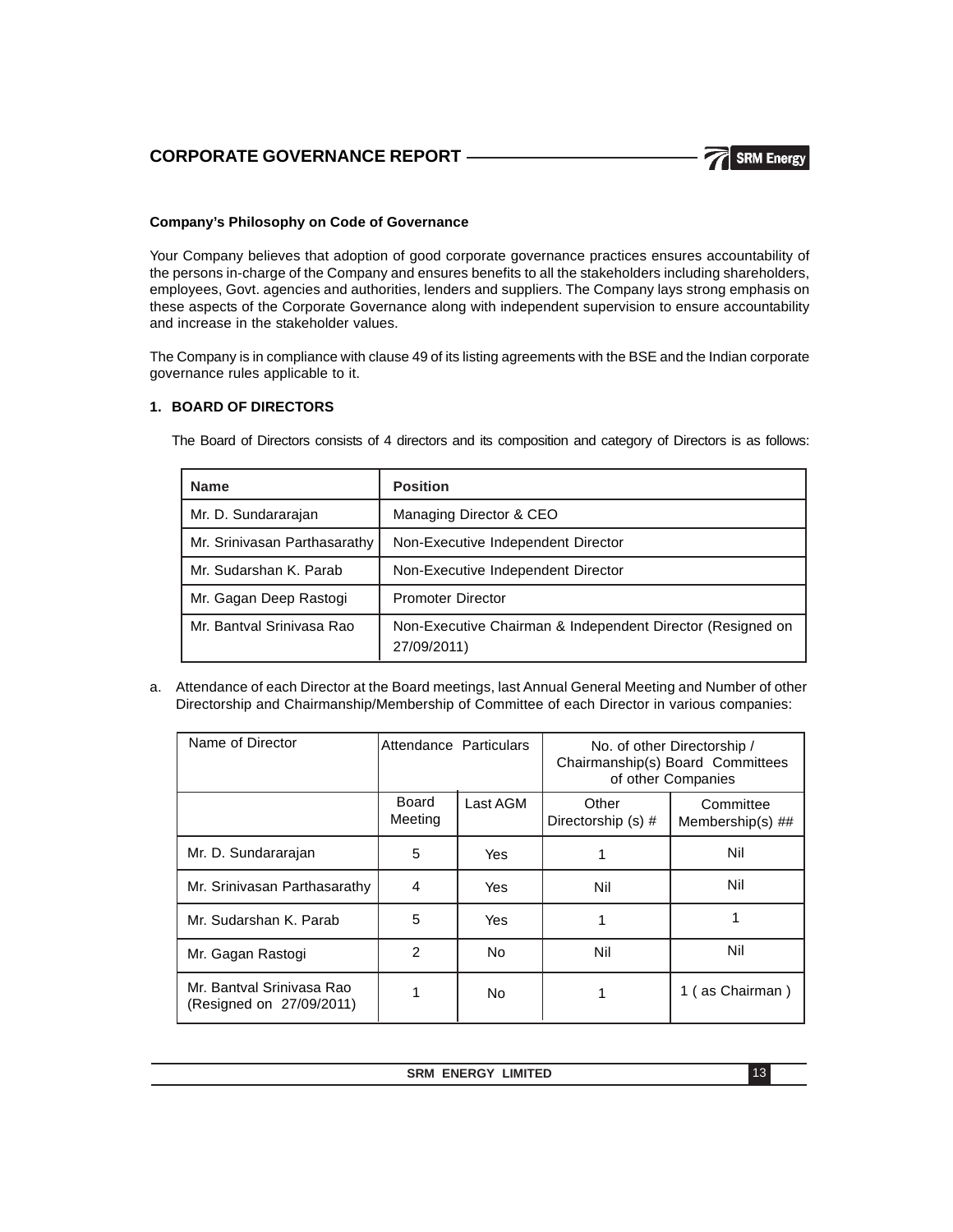

- # The Directorships held by Directors as mentioned above, do not include Alternate Directorship and Directorships of Foreign Companies, Section 25 Companies and Private Limited Companies.
- ## In accordance with the Clause 49, Memberships / Chairmanships of only the Audit Committees and Shareholders'/ Investors' Grievance Committee of all Public Limited Companies( excluding SRM Energy Limited) have been considered.

### **b. Number of Board Meetings held and the dates on which held:**

Five Board Meetings were held during the year. The dates on which the meetings were held are April 18, 2011, July 11, 2011, October 10, 2011, January 06, 2012 and March 06, 2012.

### **2. COMMITTEES OF THE BOARD**

Details of the Standing Committees of the Board and other related information are provided here under:

### **A. Audit Committee:**

**Composition:** The Board of the Company has constituted an Audit Committee, which meets with the requirements under Section 292A of the Companies Act, 1956, comprising the following:-

| Mr. Sudarshan K. Parab                                            | $\overline{\phantom{a}}$ | Chairman |
|-------------------------------------------------------------------|--------------------------|----------|
| Mr. Gagan Rastogi                                                 | $\overline{\phantom{a}}$ | Member   |
| Mr. Srinivasan Parthasarathy                                      | $\overline{\phantom{a}}$ | Member   |
| Mrs. Sanjeevlata Samdani is the Secretary to the Audit Committee. |                          |          |

**Objective:** The Audit Committee assists the Board in its responsibility for overseeing the quality and integrity of the accounting, auditing and reporting practices of the Company and its compliances with the legal and regulatory requirements. The Committee's purpose is to oversee the accounting and financial reporting process of the Company, the audits of the Company's financial statements, the appointment, independence and performance of the statutory auditors and the Company's risk management policies.

**Terms of Reference:** The terms of reference / powers of the Audit Committee are as follows:

- a) To oversee financial reporting and disclosure process.
- b) To recommend the appointment and removal of statutory auditors and decide their remuneration.
- c) To review financial results and statements, before submission to the Board, focus primarily on
	- i) Any change in accounting policies and practices.
	- ii) Major accounting entries, based on exercise of judgment by the management.
	- iii) Qualifications in the draft audit report.
	- iv) Significant adjustments arising out of the audit.
	- v) Going concern assumption.
	- vi) Compliance with accounting standards.
	- vii) Compliance with Stock Exchange and legal requirements concerning financial statements.
	- viii) Any related party transactions i.e. transactions of the Company of a material nature, with promoters or the management, their subsidiaries or relatives, etc. that may have potential conflict with larger interests of the Company.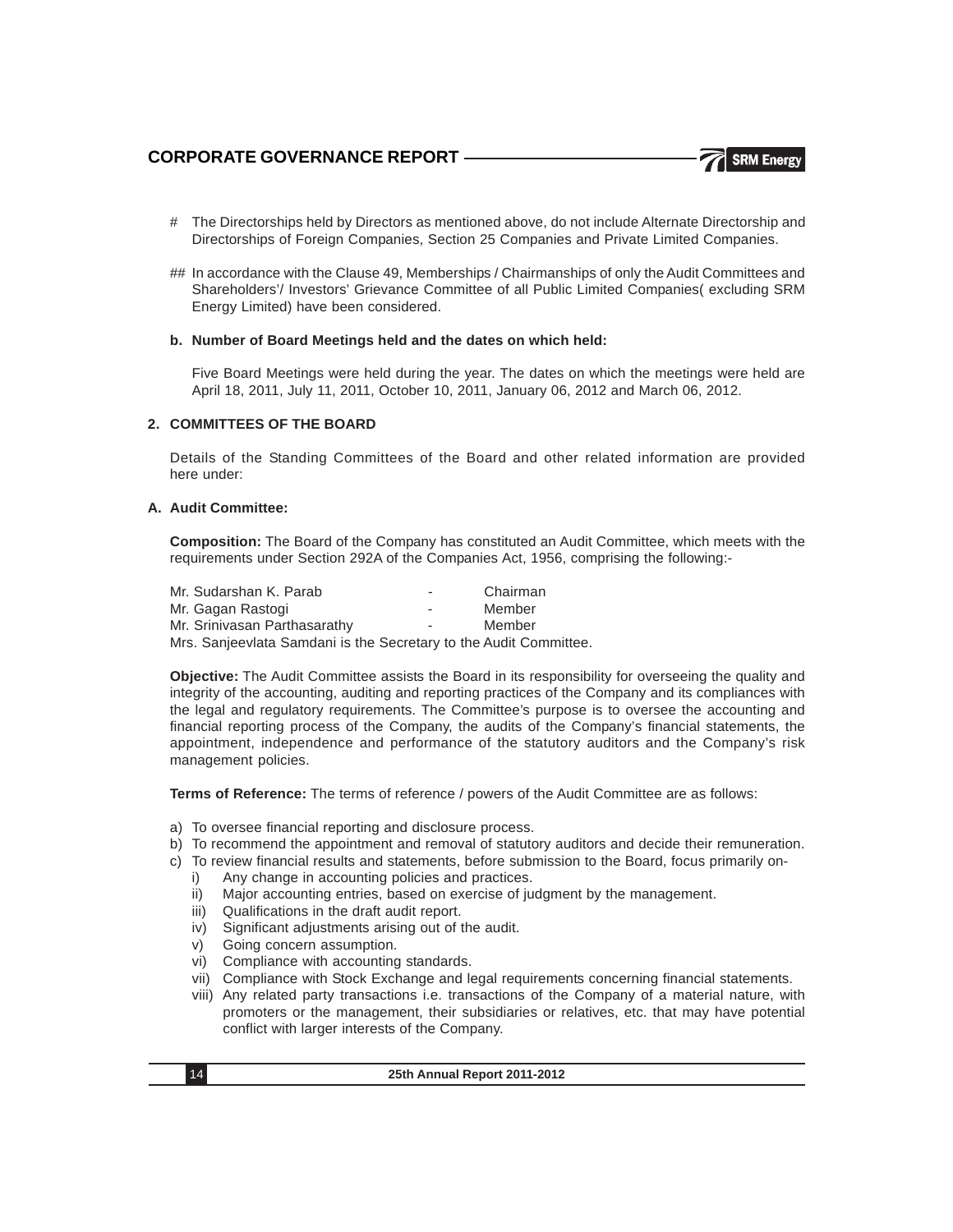

- d) To oversee adequacy of internal control systems.
- e) Reviewing adequacy of internal audit function, coverage and frequency of internal audit report.
- f) Discussion with internal auditors and concurrent auditors on any significant findings in their reports and follow up thereon.
- g) Discussion with external auditors before audit commences, as regards nature and scope of audit, as well as having post audit discussions to ascertain any areas of concern.
- h) Reviewing the Company's financial and risk management policies.

**Meetings:** During the year, the Committee has met four times on April 18, 2011, July 11, 2011, October 10, 2011 and January 06, 2012.

### **B. Shareholders' and Investors' Grievance Committee**

**Composition**: The Board of the Company has constituted a Shareholders'/ Investors' Grievance Committee, comprising the following:-

| Mr. D. Sundararajan          |                | Chairman |
|------------------------------|----------------|----------|
| Mr. Sudarshan K. Parab       |                | Member   |
| Mr. Srinivasan Parthasarathy | $\overline{a}$ | Member   |

**Terms of Reference:** The Committee, inter-alia, approves issue of duplicate certificates, oversees and reviews all matters connected with the securities transfers. This committee also deals the matters related to share transfers. The Company has resolved all the complaints received from the shareholders during the year.

The Board has designated Mrs. Sanjeevlata Samdani, Company Secretary as the Compliance Officer.

**Meetings:** During the year, the Committee has met 23 times. The dates on which the meetings were held are as follows: April 9 , 2011, May 25, 2011, June 15, 2011, June 16, 2011, June 27, 2011,July 11, 2011, July 13,2011, July 26,2011, August 1,2011, August 12, 2011, August 22,2011, August 26,2011, September 27, 2011, October 31, 2011, November 03, 2011, November 28, 2011, December 12, 2011, December 27,2011, January 05,2012, January 17, 2012, February 17, 2012 , February 24, 2012 and March 3, 2012.

### **C. Remuneration Committee**

**Composition:** The Board has constituted the Remuneration Committee comprising the following:-

| Mr. Sudarshan K Parab        | Chairman |
|------------------------------|----------|
| Mr. Srinivasan Parthasarathy | Member   |
| Mr. Gagan Rastogi            | Member   |

**Terms of Reference:** the Remuneration Committee has been constituted to recommend/ review remuneration of the Managing Director and Whole-Time Directors, based on their performance and defined assessment criteria.

**Meetings:** During the year, no Committee meeting was held.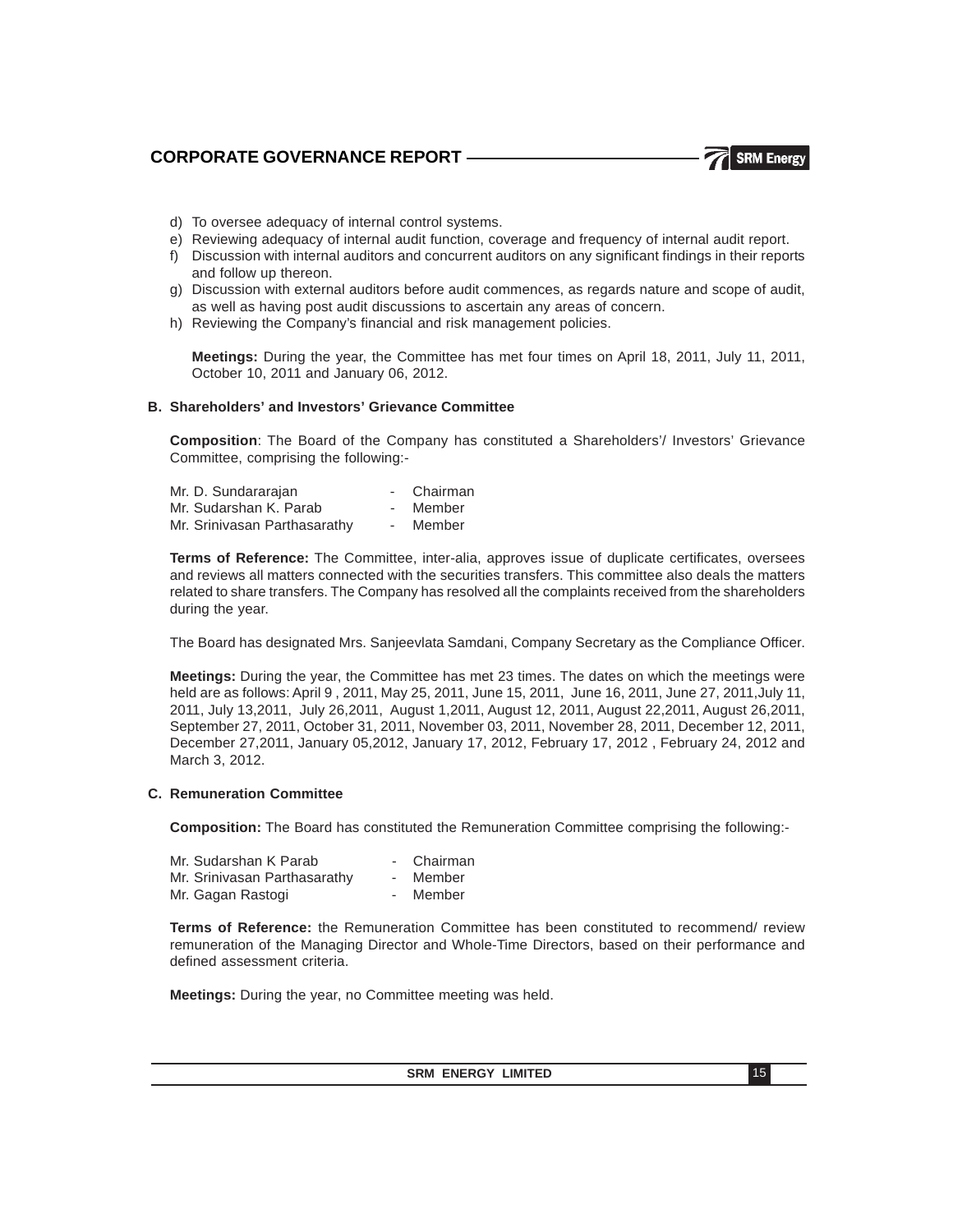

Further, as the Company is in Project implementation stage and not generating any business income, the Managing Director & CEO of the Company is not paid any remuneration from the Company.

### **Details of remuneration paid to the Directors for the year:**

The aggregate value of salary and perquisite for the year ended March 31, 2012, to Whole Time Directors– ₹ Nil.

The non-executive Directors have opted not to take any sitting fees for the Board Meetings.

### **3. SUBSIDIARY COMPANIES**

The Company does not have any material non – listed Indian subsidiary, whose turnover or net worth (paid- up capital and free reserves) exceeds 20% of the consolidated turnover or net worth respectively of the Company.

As on March 31, 2012, the Company has only one wholly owned subsidiary company viz. "SRM Energy Tamilnadu Private Limited", which does not have any operations at present.

The Minutes of the subsidiary company as well as statement of significant transactions and arrangements entered into by the unlisted subsidiary company is regularly placed before the Board Meeting for their review.

#### **4. DISCLOSURES**

#### **a) Disclosures on materially significant related party transactions**

The related party transactions are placed before Audit Committee as well as to the Board of Directors on a quarterly basis. For the Financial Year ended March 31, 2012 there were no transactions of material nature entered into with any of the related parties which were not on the arm 's length basis or that may have conflict with the interest of the Company. The particulars of related party transactions have been disclosed under Note 22 of the Financial Statements.

### **b) Disclosure of Accounting Treatment**

The Company has followed all relevant Accounting Standards while preparing the financial statements.

#### **c) Details of non-compliance with regard to the Capital Market**

The Company has complied with all the requirements of the Stock Exchange as well as the regulations and guidelines prescribed by the Securities and Exchange Board of India (SEBI).

There were no penalties or strictures imposed on the Company by Stock exchange or SEBI, or any statutory authority on any matter related to capital markets, during the last three years.

#### **d) Disclosure of Risk Management**

The Company has a defined Risk Management Policy to mitigate the risks inherent in its activities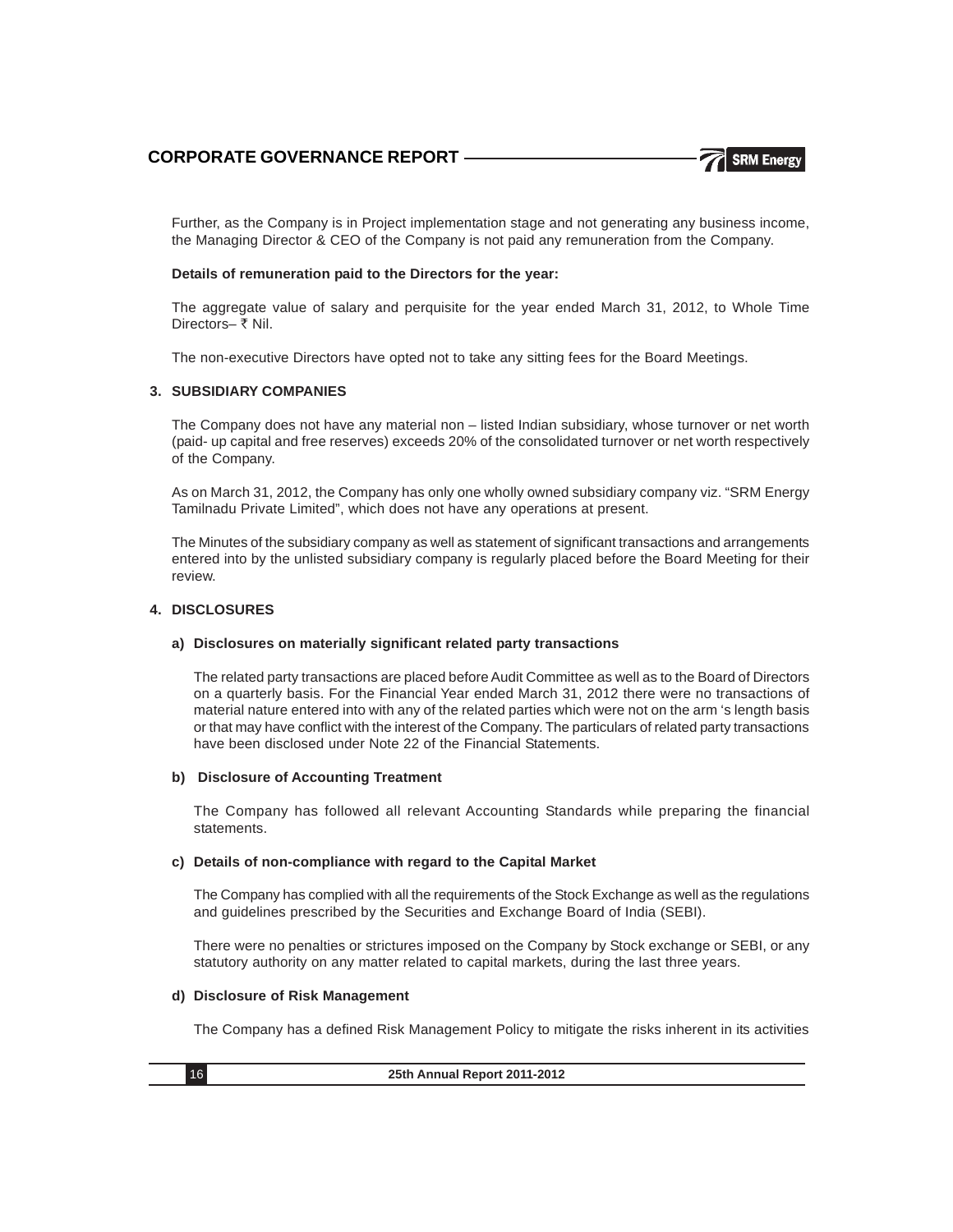

and provides for compliance with various statutory requirements. The Audit Committee of the Board is regularly informed about the business risks and steps that are taken to mitigate the same.

### **5. MANAGEMENT DISCUSSION AND ANALYSIS**

A detailed report on Management Discussion and Analysis forms part of the Directors' Report.

### **6. SHAREHOLDER'S INFORMATION**

### **a. Communication to Shareholders**

The Company's quarterly financial results, presentation, official news release and other general information about the Company are uploaded on the Company's website (www.srmenergy.in).

The quarterly financial results of the Company are generally published in Free Press Journal and NavShakti, Mumbai.

### **b. General Body Meetings**

Location and time for last 3 years General Meetings were as under:

| Year      | <b>AGM</b>           | Location                                                                                                           | Date       | Time         |
|-----------|----------------------|--------------------------------------------------------------------------------------------------------------------|------------|--------------|
| 2008-2009 | 22 <sup>nd</sup> AGM | Kilachand Hall, IMC Building, IMC<br>Marg, Churchgate, Mumbai -400020                                              | 23-09-2009 | $11:30$ a.m. |
| 2009-2010 | 23rd AGM             | Kilachand Hall, IMC Building, IMC<br>Marg, Churchgate, Mumbai -400020                                              | 17-05-2010 | $11:30$ a.m. |
| 2010-2011 | 24 <sup>th</sup> AGM | The Banquet Hall, Hotel Atithi,<br>77A & B, Nehru Road, Near<br>Domestic Airport, Vile Parle (E),<br>Mumbai-400099 | 11-07-2011 | 12.00 noon   |

### **c. Details of Special Resolution (s ) passed at General Meeting during last three years Annual General Meetings ( AGM )**

| Year      | <b>AGM</b>           | Detail of Special Resolution, if any.                                                                      |
|-----------|----------------------|------------------------------------------------------------------------------------------------------------|
| 2008-2009 | 22 <sup>nd</sup> AGM | One Special Resolution under section 17 and all other<br>applicable provisions of the Companies Act, 1956. |
| 2009-2010 | $23rd$ AGM           | <b>NIL</b>                                                                                                 |
| 2010-2011 | 24 <sup>th</sup> AGM | <b>NIL</b>                                                                                                 |

### **d. Extraordinary General Meetings (EGM)**

No EGM was held during the last financial year.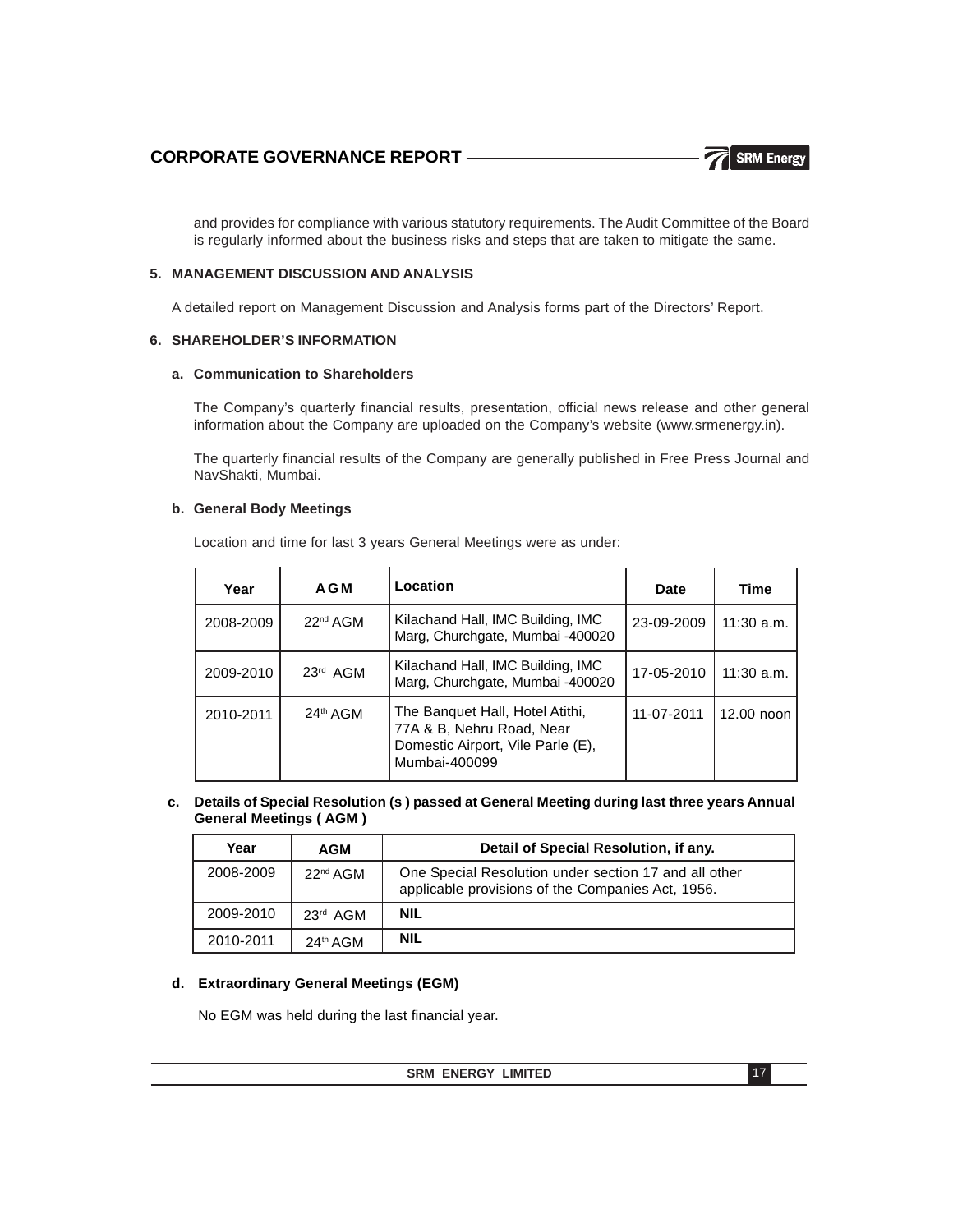

### **e. Details of Resolution(s) passed through postal ballot**

No Resolution(s) was passed through postal ballot during the last financial year.

### **7. CEO/ CFO CERTIFICATION**

As required by Clause 49 of the Listing Agreement, the CEO/ CFO certifications appended as an annexure to this report.

### **8. REPORT ON CORPORATE GOVERNANCE**

This Corporate Governance Report forms part of the Annual Report. The Company is in full compliance with all the provisions of Clause 49 of the Listing Agreement entered into with the Stock Exchange.

### **9. COMPLIANCE**

A Certificate from M/s D.C.Tanna & Associates, Practicing Company Secretary, confirming compliance with the conditions of Corporate Governance, as stipulated in Clause 49 of the Listing Agreement with the Stock Exchange is annexed and forms part of this Annual Report.

### **GENERAL SHAREHOLDER INFORMATION**

### **1. Annual General Meeting (For Financial Year 2011- 2012)**

| Date and Time | ÷. | September 28, 2012 at 11.00 a.m.                                                                                   |
|---------------|----|--------------------------------------------------------------------------------------------------------------------|
| Venue         |    | The Banguet Hall, Hotel Atithi,<br>77A & B, Nehru Road,<br>Near Domestic Airport,<br>Vile Parle (E), Mumbai-400099 |

### **2. Financial Calendar (Tentative and subject to change)**

| Financial Results for the Quarter ending June 30, 2012      | <b>July 2012</b> |
|-------------------------------------------------------------|------------------|
| Financial Results for the Quarter ending September 30, 2012 | October 2012     |
| Financial Results for the Quarter ending December 31, 2012  | January 2013     |
| Financial Results for the Quarter ending March 31, 2013     | May 2013         |
| <b>Annual General Meeting</b>                               | September 2013   |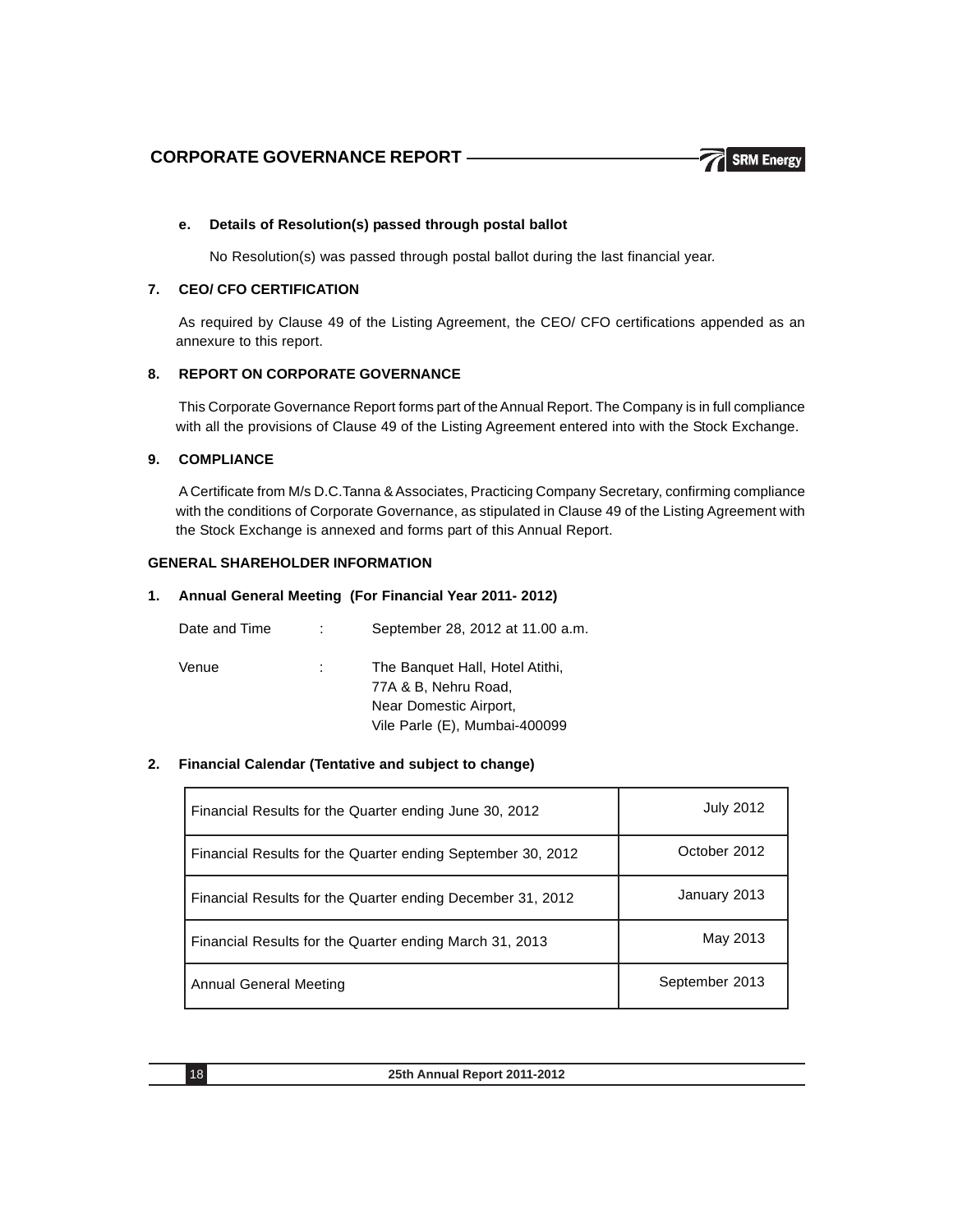**3.** Books closure date **Friday**, September 21, 2012 to Friday, September 28, 2012 (Both days inclusive).

- **4.** Listing of Equity Shares **Bombay Stock Exchange**
- **5.** (a) Stock Code: BSE Code-523222 (b) Demat ISIN Numbers ISIN No. INE 173J01018 In NSDL/CDSL for Equity Shares:

### **6. Stock Market Data:**

April 2011 | 29.00 | 26.15 | 1968 May 2011 | 29.70 | 25.70 | 6410 June 2011 31.70 24.80 4022 July 2011 | 29.10 | 23.00 | 10965 August 2011 | 26.50 | 22.50 | 11633 September 2011 | 26.65 | 20.80 | 10251 October 2011 27.15 20.35 4455 November 2011 | 28.25 | 24.45 | 423 December 2011 27.70 21.30 4795 January 2012 25.05 21.55 1422 February 2012 22.35 20.00 3730 March 2012 | 19.20 | 16.30 | 3201 **Months** Bombay Stock Exchange (BSE) (In ₹.) Month's High Price | Month's Low Price Volume (No. of Shares)

Source: www.bseindia.com

**7. Registrar and Share Transfer Agents: Datamatics Financial Services Ltd.,**

Plot No.B-5, Part B Cross Lane,MIDC, Andheri- East, Mumbai- 400093. Phone: +91 22 6671 2151-2156. Fax: +91 22 6671 2161.

8. Share Transfer System: Presently, the share transfers which are received in Physical form are processed and the share certificates returned within a period of 15 to 20 days from the date of receipts, subject to the documents being valid and complete in all respects.

**SRM ENERGY LIMITED** 19

### **TRIM Energy**

|--|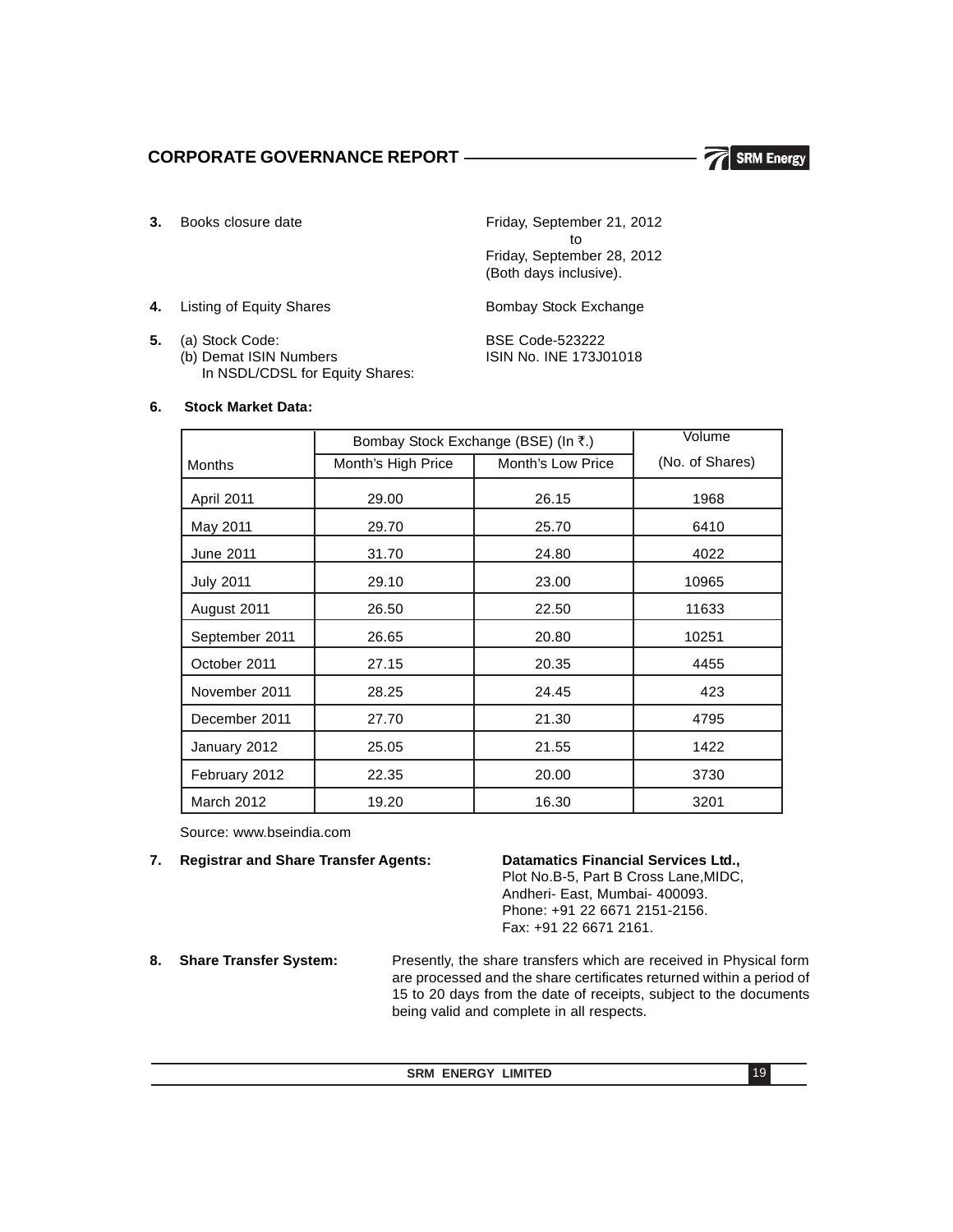### **SRM Energy**

| Categories                    | No. of Shares | %      |
|-------------------------------|---------------|--------|
| Non Resident Indians/OCB      | 8100          | 0.09   |
| <b>Financial Institutions</b> | 18500         | 0.20   |
| <b>Mutual Funds/UTI</b>       | 305700        | 3.37   |
| <b>Bodies Corporate</b>       | 6717490       | 74.15  |
| Resident Individuals          | 2010210       | 22.19  |
| Total                         | 9060000       | 100.00 |

### **9. Distribution of shareholding as on March 31, 2012**

#### **10. Investors' Correspondence A.** For transfer/ dematerialization of shares and any other query related to the shares of the company **B.** Any Query on Annual Report **For shares held in physical form** Datamatics Financial Services Ltd, Plot No. B-5, Part B Cross Lane, MIDC, Andheri - East, Mumbai - 400 093. Tel. : +91-22-66712151 / 56 Fax : +91-22-66712161 SRM Energy Limited Regd. & Admin Office: 601, Pressman House, 70 A, Nehru Road, Near Orchid Hotel, Vile Parle - East, Mumbai - 400 099. Tel. : +91-22-67418901 / 02 Fax : +91-22-67418900 **For shares held in Demat form** To the depository Participant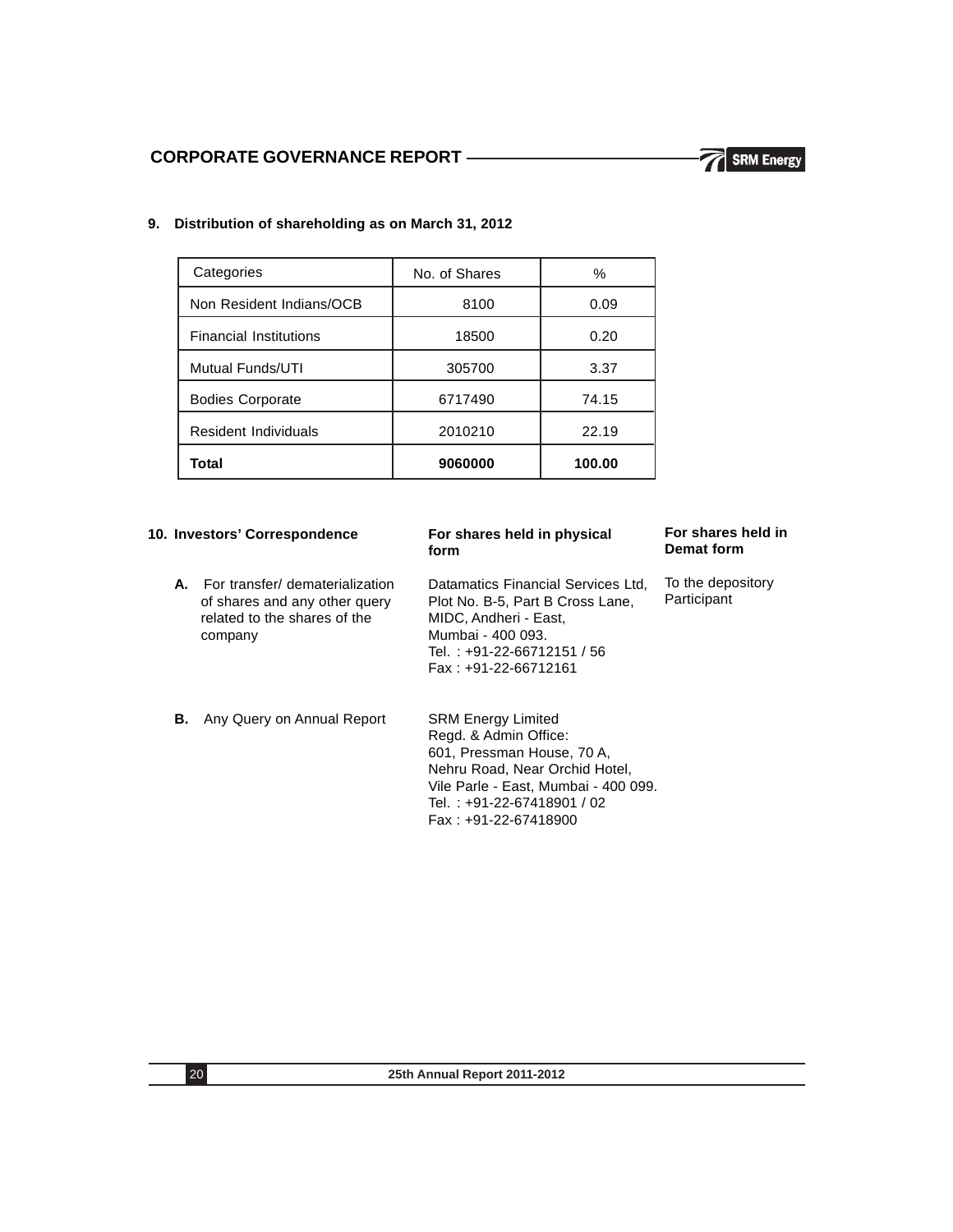

### **To**

### **The Members of SRM Energy Limited,**

### **Report on the Financial Statements**

We have audited the accompanying financial statements of SRM Energy Limited("the Company"), which comprise the Balance Sheet as at March 31, 2012, and the Statement of Profit and Loss and Cash Flow Statement for the year then ended and a summary of significant accounting policies and other explanatory information.

### *Management's Responsibility for the Financial Statements*

Management is responsible for the preparation of these financial statements that give a true and fair view of the financial position, financial performance and cash flows of the Company in accordance with the Accounting Standards referred to in sub-section (3C) of section 211 of the Companies Act, 1956 ("the Act"). This responsibility includes the design, implementation and maintenance of internal control relevant to the preparation and presentation of the financial statements that give a true and fair view and are free from material misstatement, whether due to fraud or error.

### *Auditors' Responsibility*

Our responsibility is to express an opinion on these financial statements based on our audit. We conducted our audit in accordance with the Standards on Auditing issued by the Institute of Chartered Accountants of India. Those Standards require that we comply with ethical requirements and plan and perform the audit to obtain reasonable assurance about whether the financial statements are free from material misstatement.

An audit involves performing procedures to obtain audit evidence about the amounts and disclosures in the financial statements. The procedures selected depend on the auditors' judgment, including the assessment of the risks of material misstatement of the financial statements, whether due to fraud or error. In making those risk assessments, the auditor considers internal control relevant to the Company's preparation and fair presentation of the financial statements in order to design audit procedures that are appropriate in the circumstances. An audit also includes evaluating the appropriateness of accounting policies used and the reasonableness of the accounting estimates made by management, as well as evaluating the overall presentation of the financial statements.

We believe that the audit evidence we have obtained is sufficient and appropriate to provide a basis for our audit opinion.

### *Opinion*

In our opinion and to the best of our information and according to the explanations given to us, the financial statements give the information required by the Act in the manner so required and give a true and fair view in conformity with the accounting principles generally accepted in India:

(a) in the case of the Balance Sheet, of the state of affairs of the Company as at March 31, 2012;

(b) in the case of the Statement of Profit and Loss, of the loss for the year ended on that date; and

(c) in the case of the Cash Flow Statement, of the cash flows for the year ended on that date.

### **Emphasis of Matter**

We draw attention to Note 28 of the financial statements with regard to the preparation of the financial statements on a going concern assumption. The Company has incurred a net loss of  $\bar{\tau}$  3.50 Million during the year ended 31.3.2012 and as of that date, the Company's net worth has been substantially eroded.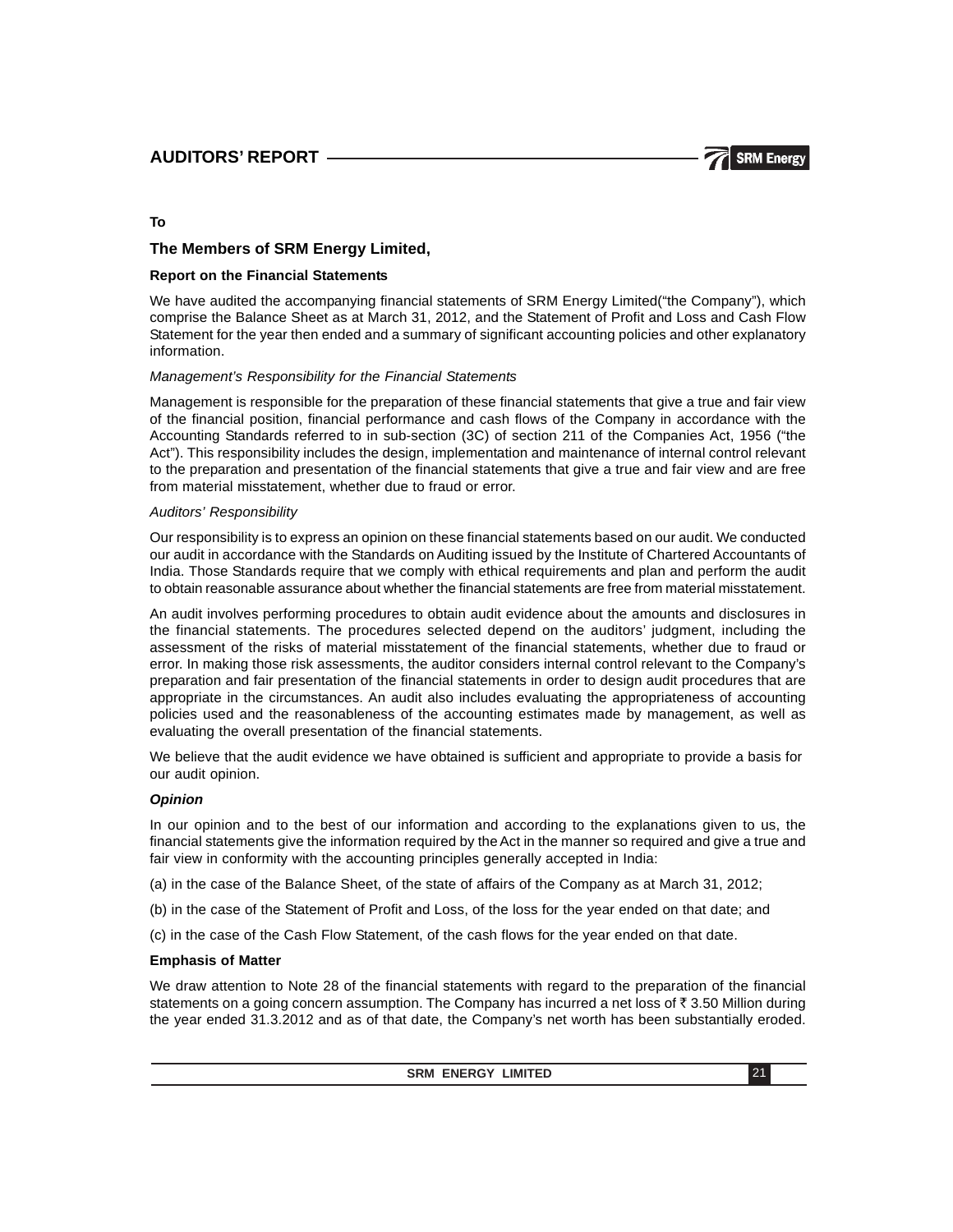The Company's ability to continue as a going concern is dependent on the factors mentioned in note therein and no adjustments have been made in the accompanying financial statements. Our report is not qualified in respect of this matter.

### **Report on Other Legal and Regulatory Requirements**

- 1. As required by the Companies (Auditors' Report) Order, 2003 ("the Order") issued by the Central Government of India in terms of sub-section (4A) of section 227 of the Act, we give in the Annexure, a statement on the matters specified in paragraphs 4 and 5 of the Order.
- 2. As required by section 227(3) of the Act, we report that:
	- a. we have obtained all the information and explanations which to the best of our knowledge and belief were necessary for the purpose of our audit;
	- b. in our opinion, proper books of account as required by law have been kept by the Company so far as appears from our examination of those books;
	- c. the Balance Sheet, Statement of Profit and Loss, and Cash Flow Statement dealt with by this Report are in agreement with the books of account;
	- d. in our opinion, the Balance Sheet, Statement of Profit and Loss, and Cash Flow Statement comply with the Accounting Standards referred to in subsection (3C) of section 211 of the Companies Act, 1956;
	- e. on the basis of written representations received from the directors as on March 31, 2012, and taken on record by the Board of Directors, none of the directors is disqualified as on March 31, 2012, from being appointed as a director in terms of clause (g) of sub-section (1) of section 274 of the Companies Act, 1956.

**For Haribhakti & Co.** Chartered Accountants FRN No.103523W

Place: Mumbai. Date: April 09,2012. **Sumant Sakhardande** Partner Membership No.34828

### **ANNEXURE TO AUDITORS' REPORT**

[Referred to in paragraph 1 under 'Report on Other Legal and Regulatory Requirements' in the Independent Auditors' Report of even date to the members of SRM Energy Limited on the financial statements for the year ended 31<sup>st</sup> March, 2012]

- (i) (a) The Company has maintained proper records showing full particulars, including quantitative details and situation of its fixed assets.
	- (b) The fixed assets of the Company have been physically verified by the management during the year and no material discrepancies between the book records and the physical inventory have been noticed. In our opinion, the frequency of verification is reasonable.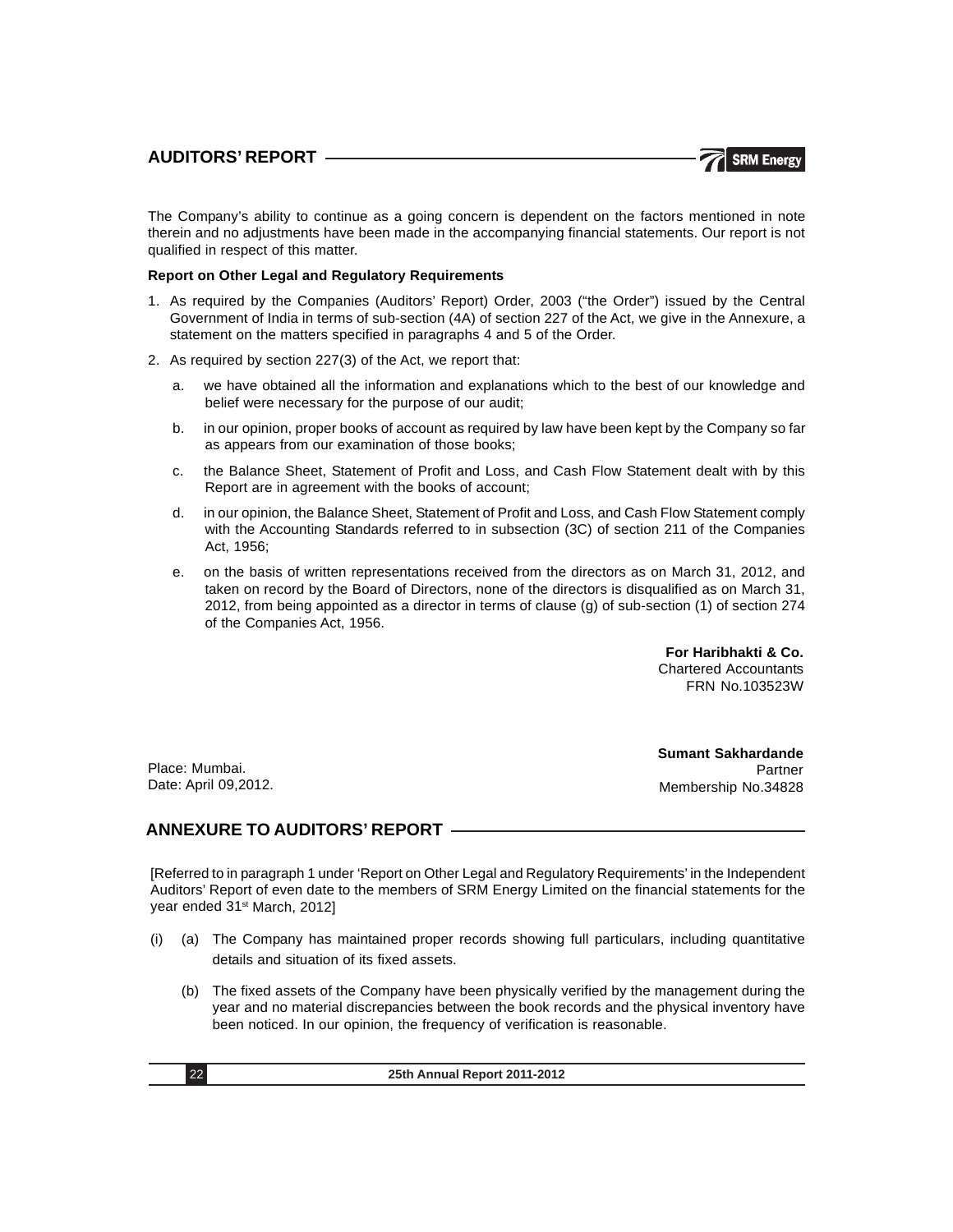### **ANNEXURE TO AUDITORS' REPORT**



- (c) In our opinion and according to the information and explanations given to us, a substantial part of fixed assets has not been disposed of by the Company during the year.
- (ii) The Company did not carry any inventory during the year. Hence, clause 4(ii)(a), 4(ii)(b) and 49(ii)(c) of the Order are not applicable to the Company.
- (iii) (a) As informed, the Company has not granted any loans, secured or unsecured to companies, firms or other parties covered in the register maintained under section 301 of the Companies Act, 1956. Accordingly, the provisions stated in paragraph 4 (iii)(b),(c) and (d) of the Order are not applicable.
	- (b) As informed, the Company had taken unsecured loan from one company covered in the register maintained under section 301 of the Companies Act, 1956. The maximum amount involved during the year was ₹ 9.10 Million and the year-end balance of loan taken from such party was ₹ 3.30 Million.
	- (c) In our opinion and according to the information and explanation given to us, the rate of interest and other terms and conditions for such loans are not, prima facie, prejudicial to the interest of the Company.
	- (d) In respect of the aforesaid loans, the Company is regular in repaying the principal amounts as stipulated and has been regular in payment of interest.
- (iv) In our opinion and according to the information and explanations given to us, there exists an adequate internal control system commensurate with the size of the Company and the nature of its business with regard to purchase of fixed assets. During the course of our audit, we have not observed any continuing failure to correct any major weakness in aforesaid internal control system of the Company.
- (v) (a) According to the information and explanations given to us, we are of the opinion that the particulars of contracts or arrangements referred to in section 301 of the Companies Act, 1956 that need to be entered into the register maintained under section 301 have been so entered.
	- (b) In our opinion and according to the information and explanations given to us, the transactions made in pursuance of such contracts or arrangements exceeding value of rupees five lakhs have been entered into during the financial year at prices which are reasonable having regard to the prevailing market prices at the relevant time.
- (vi*)* In our opinion and according to the information and explanations given to us, the Company has not accepted any deposits from the public within the meaning of Sections 58A and 58AA of the Act and the rules framed there under.
- (vii) In our opinion, the Company has an internal audit system commensurate with the size and nature of its business.
- (viii) The Central Government of India has prescribed the maintenance of cost records under clause (d) of sub-section (1) of Section 209 of the Act in respect of the class of the Company (i.e. Electricity Industry). However, since the Company is in the pre-operative stage during the year under review,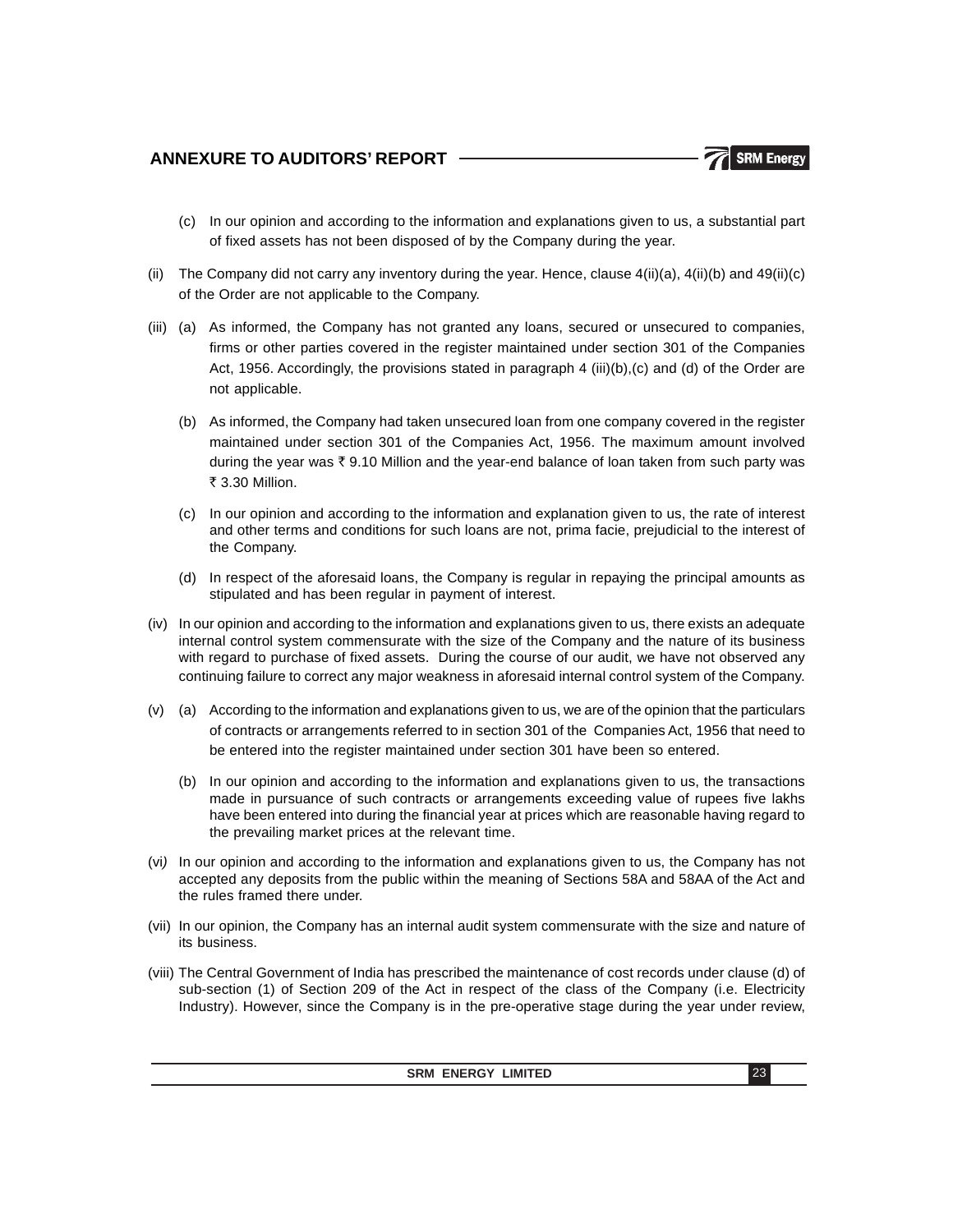maintenance of cost records is considered as applicable only upon commencement of commercial operations.

- (ix) (a) The Company is regular in depositing with appropriate authorities undisputed statutory dues of income-tax. As informed to us, the provisions relating to employees state insurance and provident fund are not applicable to the Company for the year under audit.
	- (b) According to the information and explanations given to us, no undisputed amounts payable in respect of income-tax, cess and other undisputed statutory dues were outstanding, at the year end, for a period of more than six months from the date they became payable.
	- (c) According to the records of the Company, the dues outstanding of income-tax, sales-tax, wealthtax, service tax, customs duty, excise duty and cess on account of any dispute, are as follows:

| Name of the<br>statute | Nature of<br>dues | Amount<br>₹ in Milion | Period to<br>which the<br>amount relates | Forum where<br>dispute<br>is pending |
|------------------------|-------------------|-----------------------|------------------------------------------|--------------------------------------|
| 1961, Income Tax Act   | TDS               | 0.08                  | A.Y 2006-07                              | CIT(Appeals)                         |
| 1961, Income Tax Act   | TDS               | 0.28                  | A.Y 2005-06                              | CIT(Appeals)                         |
| 1961, Income Tax Act   | TDS               | 0.36                  | A.Y 2004-05                              | CIT(Appeals)                         |
| 1961, Income Tax Act   | TDS               | 0.01                  | A.Y 2003-04                              | CIT(Appeals)                         |

- (x) In our opinion, the accumulated losses of the Company at the end of the financial year are more than fifty percent of its net worth. Further, the Company has incurred cash losses during the financial year covered by our audit and in the immediately preceding financial year.
- (xi) The Company has not borrowed any amount during the year from banks, financial institution or debenture holders. Hence the provisions of clause  $4(xi)$  of the Order are not applicable to the Company.
- (xii) According to the information and explanations given to us and based on the documents and records produced to us, the Company has not granted loans & advances on the basis of security by way of pledge of shares, debentures and other securities.
- (xiii) In our opinion, the Company is not a chit fund or a nidhi / mutual benefit fund / society. Therefore, the provisions of clause (xiii) of the Order are not applicable to the Company.
- (xiv) In our opinion, the Company is not dealing in or trading in shares, securities, debentures and other investments. Accordingly, the provisions of clause (xiv) of the Order are not applicable to the Company.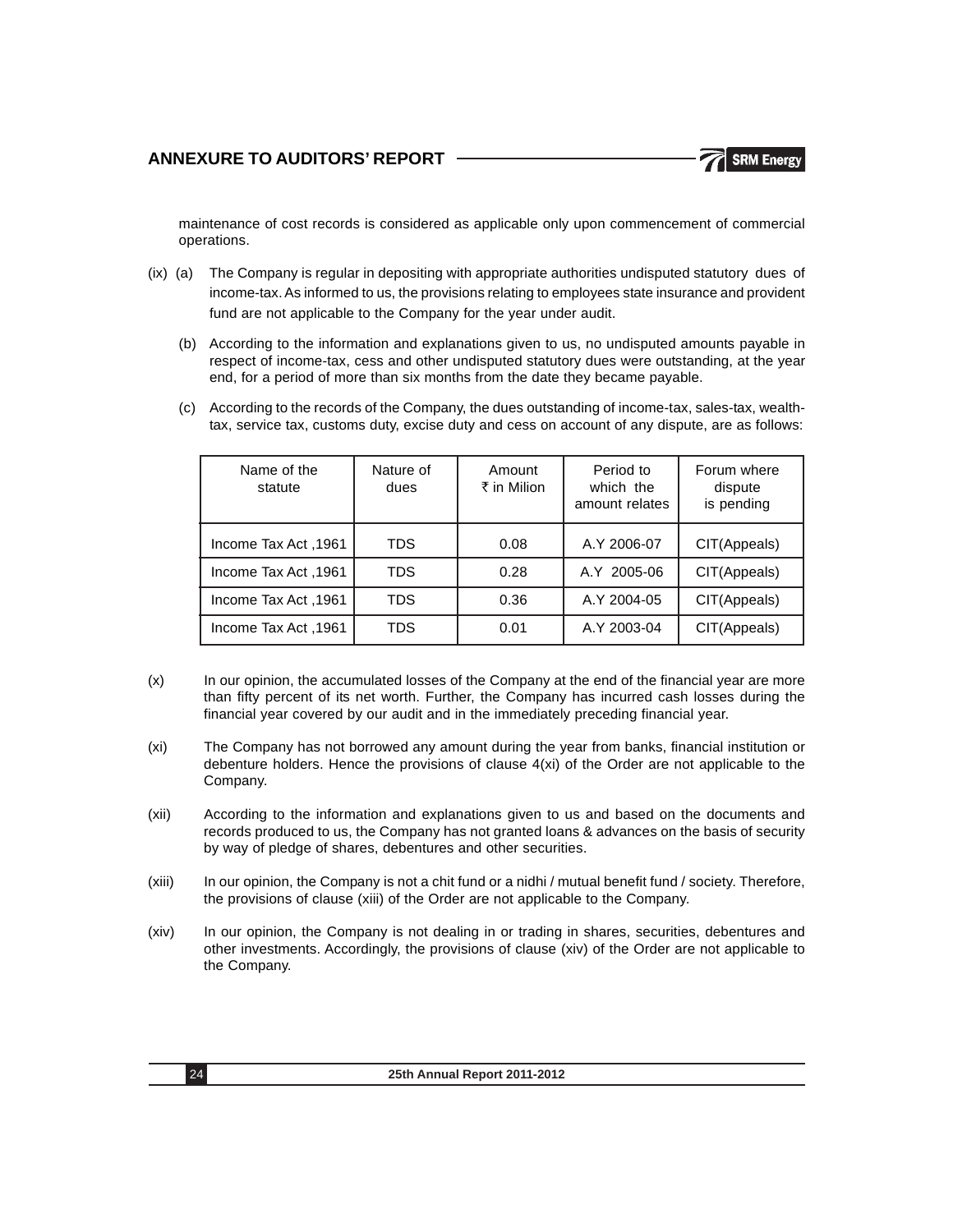

- (xv) In our opinion and according to the information and explanations given to us, the Company has not given any guarantee for loans taken by others from banks or financial institutions during the year.
- (xvi) The Company has not obtained any term loans.
- (xvii) According to the information and explanations given to us and on an overall examination of the balance sheet of the Company, we report that funds raised on short-term basis have been used for long-term investment. The Company has accepted further share application money during the year which has been utilized for the purposes of the Project to the tune of  $\bar{\tau}$  45.20 Million.
- (xviii) According to the information and explanation given to us, the Company has not made any preferential allotment of shares to parties and companies covered in the Register maintained under Section 301 of the Companies Act, 1956.
- (xix) The Company did not have any outstanding debentures during the year.
- (xx) The Company has not raised any money by way of public issue during the year.
- (xxi) During the course of our examination of the books and records of the Company, carried out in accordance with the generally accepted auditing practices in India, and according to the information and explanations given to us, we have neither come across any instance of fraud on or by the Company, noticed or reported during the year, nor have we been informed of such case by the management.

**For Haribhakti & Co.** Chartered Accountants FRN No.103523W

Place : Mumbai. Date : April 09, 2012. **Sumant Sakhardande Partner** Membership No.34828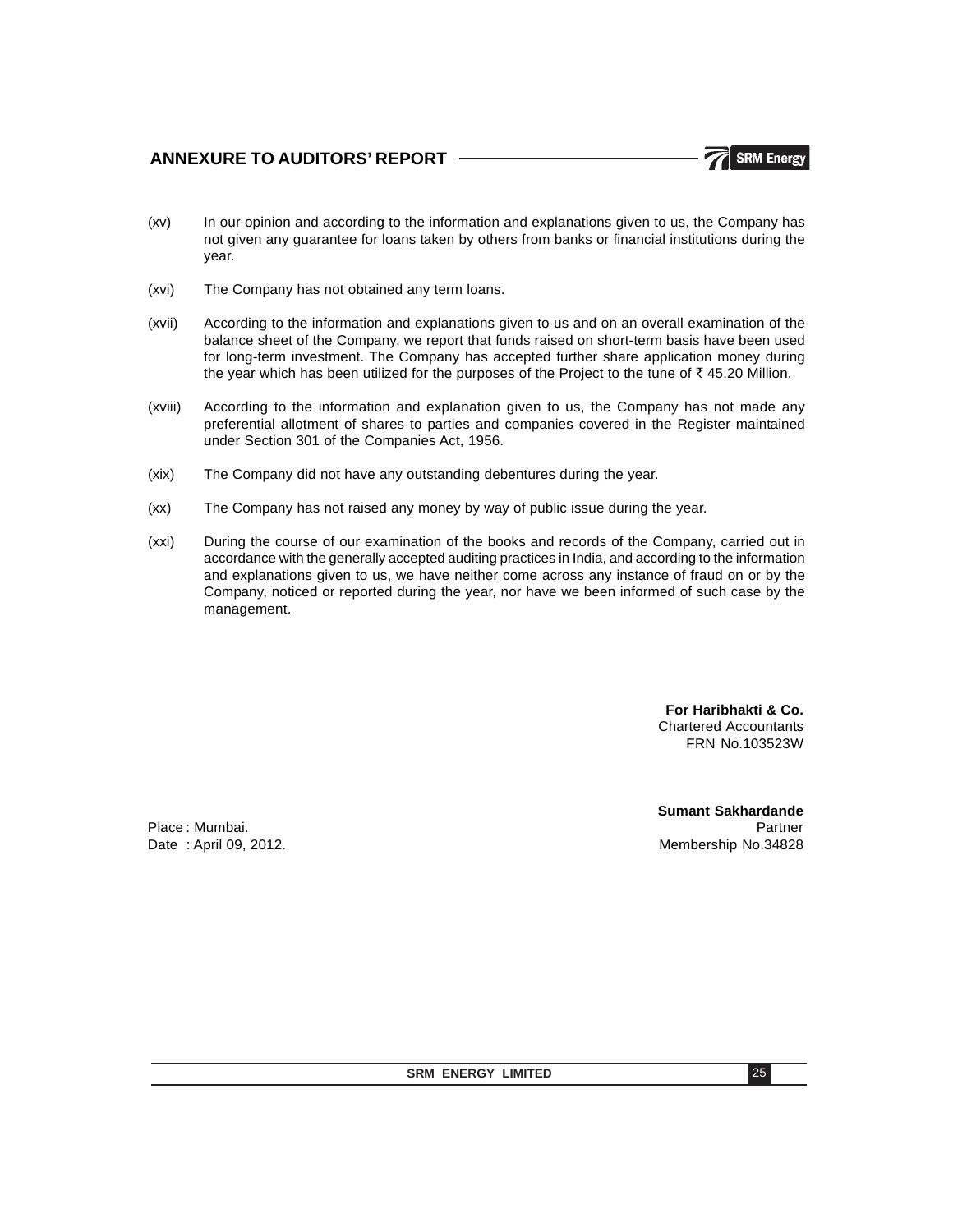### **BALANCE SHEET AS AT 31ST MARCH, 2012**

|                                                                                                                  | <b>Note</b><br>No. |                        | As at<br>31.03.2012<br>$\bar{\tau}$ million |                  | As at<br>31.03.2011<br>₹ million   |
|------------------------------------------------------------------------------------------------------------------|--------------------|------------------------|---------------------------------------------|------------------|------------------------------------|
| <b>Equity and Liabilities</b>                                                                                    |                    |                        |                                             |                  |                                    |
| <b>Shareholder's Funds</b><br><b>Share Capital</b><br>Reserves and Surplus                                       | 3<br>4             | 90.60<br>(75.39)       | 15.21                                       | 90.60<br>(71.89) | 18.71                              |
| <b>Non-current Liabilities</b><br>Long-term Provisions                                                           | 5                  | 2.25                   | 2.25                                        | 1.22             | 1.22                               |
| <b>Current Liabilities</b><br>Short-term Borrowings<br><b>Other Current Liabilities</b><br>Short-term Provisions | 6<br>7<br>5        | 3.30<br>504.43<br>0.21 | 507.94                                      | 9.10<br>454.17   | 463.27                             |
| <b>Assets</b>                                                                                                    | <b>TOTAL</b>       |                        | 525.40                                      |                  | 483.20                             |
| <b>Non-current Assets</b><br><b>Fixed Assets</b><br><b>Tangible Assets</b><br>(a)<br>Intangible Assets<br>(b)    | 10<br>11           | 109.12<br>30.00        |                                             | 86.53<br>30.00   |                                    |
| Capital Work-in-Progress<br>(c)<br>Non-current Investments<br>Long-term Loans and Advances                       | 12<br>13<br>14     | 234.13                 | 373.25<br>0.10<br>151.46<br>524.81          | 191.93           | 308.46<br>0.10<br>173.53<br>482.09 |
| <b>Current Assets</b><br>Cash and Cash Equivalents<br>Short-term Loans & Advances                                | 15<br>14           |                        | 0.47<br>0.12<br>0.59                        |                  | 0.56<br>0.55<br>1.11               |
|                                                                                                                  | <b>TOTAL</b>       |                        | 525.40                                      |                  | 483.20                             |
| Significant accounting policies                                                                                  | $\mathbf 2$        |                        |                                             |                  |                                    |

### **The accompanying notes are an integral part of the financial statements**

| As per our attached report of even date              |                                            |                                             |                           |  |  |
|------------------------------------------------------|--------------------------------------------|---------------------------------------------|---------------------------|--|--|
| For Haribhakti & Co.<br><b>Chartered Accountants</b> |                                            | For and on behalf of the Board of Directors |                           |  |  |
| <b>Sumant Sakhardande</b><br>Partner                 | S. R. Dakhera<br>VP (Accounts & Commerial) | D. Sundararajan<br>Managing Director & CEO  | Gagan Rastogi<br>Director |  |  |
| Place: Mumbai.<br>Date: 09.04.2012.                  | Sanjeevlata Samdani<br>Company Secretary   | P. Srinivasan<br>Director                   | S. Parab<br>Director      |  |  |
| 26                                                   | 25th Annual Report 2011-2012               |                                             |                           |  |  |

**TE** SRM Energy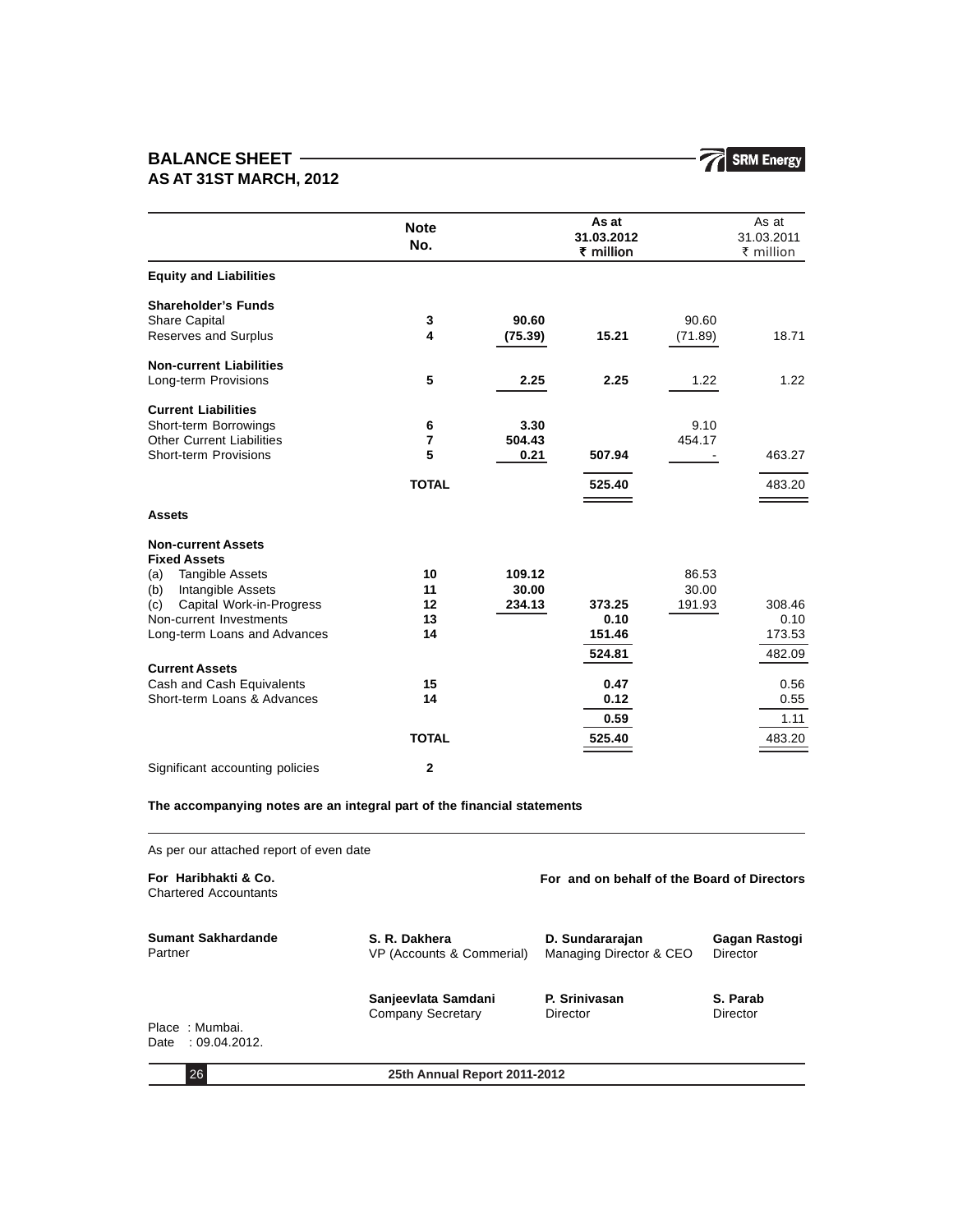### **STATEMENT OF PROFIT AND LOSS FOR THE YEAR ENDED 31ST MARCH, 2012**

|  | IM Energy<br>15 |
|--|-----------------|
|--|-----------------|

|                                                                 | <b>Note</b><br>No.    | For the year ended<br>31.03.2012<br>₹ million | For the year ended<br>31.03.2011<br>₹ million |
|-----------------------------------------------------------------|-----------------------|-----------------------------------------------|-----------------------------------------------|
| <b>REVENUE</b><br><b>Revenue From Operations</b>                |                       |                                               |                                               |
| Other Income                                                    | 16                    |                                               | 0.05                                          |
|                                                                 | <b>Total Revenue</b>  |                                               | 0.05                                          |
| <b>EXPENSES</b>                                                 | 17                    | 3.50                                          | 4.11                                          |
| Other Expenses                                                  |                       |                                               |                                               |
| Loss before exceptional and                                     | <b>Total Expenses</b> | 3.50                                          | 4.11                                          |
| extraordinary items and tax                                     |                       | (3.50)                                        | (4.06)                                        |
| <b>Exceptional Items</b>                                        |                       |                                               |                                               |
| Loss before extraordinary items and tax                         |                       | (3.50)                                        | (4.06)                                        |
| Extra-ordinary Items                                            |                       |                                               |                                               |
| Loss before Tax                                                 |                       | (3.50)                                        | (4.06)                                        |
| Tax Expense                                                     |                       |                                               |                                               |
| Current<br>1)<br>Deferred<br>2)                                 |                       |                                               |                                               |
|                                                                 |                       |                                               |                                               |
| Loss for the year                                               |                       | (3.50)                                        | (4.06)                                        |
| Earnings Per Equity Share (₹)<br><b>Basic</b><br><b>Diluted</b> | 24                    | (0.39)<br>(0.39)                              | (0.45)<br>(0.45)                              |
| Significant accounting policies                                 | $\overline{2}$        |                                               |                                               |

### **The accompanying notes are an integral part of the financial statements**

| As per our attached report of even date              |                                            |                                             |                           |
|------------------------------------------------------|--------------------------------------------|---------------------------------------------|---------------------------|
| For Haribhakti & Co.<br><b>Chartered Accountants</b> |                                            | For and on behalf of the Board of Directors |                           |
| <b>Sumant Sakhardande</b><br>Partner                 | S. R. Dakhera<br>VP (Accounts & Commerial) | D. Sundararajan<br>Managing Director & CEO  | Gagan Rastogi<br>Director |
| Place: Mumbai.<br>Date: 09.04.2012.                  | Sanjeevlata Samdani<br>Company Secretary   | P. Srinivasan<br>Director                   | S. Parab<br>Director      |
|                                                      | <b>SRM ENERGY LIMITED</b>                  |                                             | 27                        |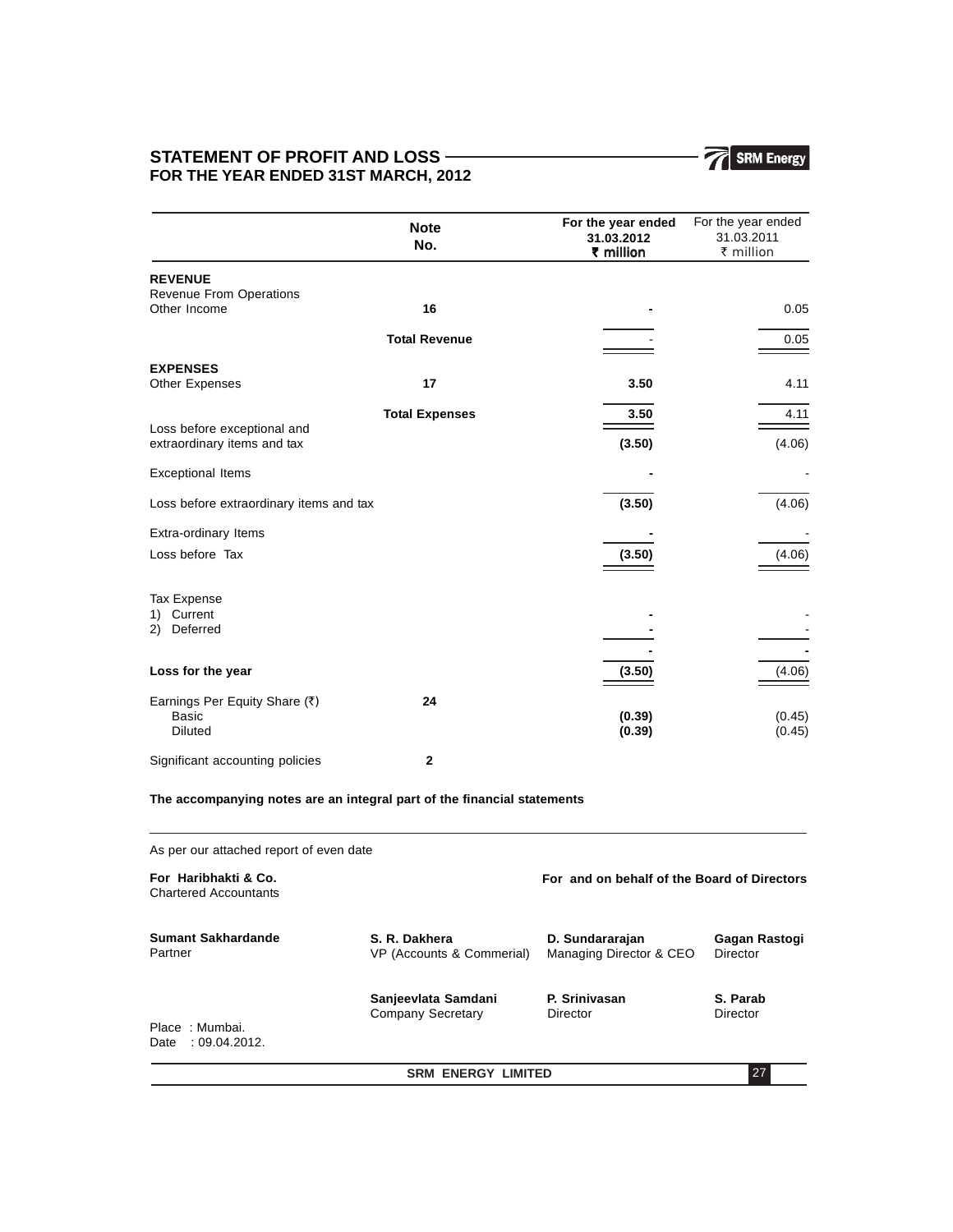### **CASH FLOW STATEMENT FOR THE YEAR ENDED 31ST MARCH, 2012**

|     |                                                                                                                                                                                                                                                                                       | For The Year Ended<br>31.03.2012<br>$\bar{\tau}$ million | For The Year Ended<br>31.03.2011<br>$\bar{\tau}$ million |
|-----|---------------------------------------------------------------------------------------------------------------------------------------------------------------------------------------------------------------------------------------------------------------------------------------|----------------------------------------------------------|----------------------------------------------------------|
| (A) | <b>CASH FLOW FROM OPERATING ACTIVITIES</b><br>NET PROFIT/(LOSS) BEFORE TAX<br><b>ADJUSTMENTS FOR</b>                                                                                                                                                                                  | (3.50)                                                   | (4.06)                                                   |
|     | Interest and Finance Expenses<br>Interest Income<br><b>OPERATING (LOSS) / PROFIT BEFORE</b>                                                                                                                                                                                           |                                                          | (0.01)                                                   |
|     | <b>WORKING CAPITAL CHANGES</b><br><b>ADJUSTMENT FOR</b>                                                                                                                                                                                                                               | (3.50)                                                   | (4.07)                                                   |
|     | Increase/(Decrease) in Other Current Liabilities<br>Increase/(Decrease) in Short-term Provisions<br>Decrease/(Increase) in Short-term Loans and Advances                                                                                                                              | (2.80)<br>0.21<br>0.11                                   | (3.78)<br>(0.02)<br>1.94                                 |
|     | Decrease/(Increase) in Long-term Loans and Advances<br>CASH (OUTFLOW) / GENERATED FROM OPERATIONS<br>Income Tax Refund/(Paid)<br>NET CASH (OUTFLOW) / GENERATED FROM                                                                                                                  | (0.30)<br>(6.28)                                         | (1.49)<br>(7.42)<br>0.02                                 |
|     | <b>OPERATING ACTIVITIES (A)</b>                                                                                                                                                                                                                                                       | (6.28)                                                   | (7.40)                                                   |
| (B) | <b>CASH FLOW FROM INVESTMENT ACTIVITIES</b><br>Purchase of Fixed Assets including CWIP and Capital Advances<br>Proceeds from Sale of Fixed Assets<br>Purchase of Non-current Investments in Subsidiary Company                                                                        | (40.21)<br>0.02                                          | (54.76)<br>0.01<br>(0.10)                                |
|     | <b>NET CASH USED IN INVESTMENT ACTIVITIES (B)</b>                                                                                                                                                                                                                                     | (40.19)                                                  | (54.85)                                                  |
| (C) | <b>CASH FLOW FROM FINANCE ACTIVITIES</b><br><b>Share Application Money Received</b><br>Proceeds from Long-term Borrowings<br>Proceeds from Short-term Borrowings<br>Repayment of Short-term Borrowings<br>Interest and Finance Charges Paid<br>NET CASH FROM FINANCIAL ACTIVITIES (C) | 53.06<br>(5.80)<br>(0.88)<br>46.38                       | 28.83<br>26.65<br>9.10<br>(1.91)<br>62.67                |
| (D) | <b>NET CHANGES IN CASH &amp; CASH EQUIVALENTS (A+B+C)</b>                                                                                                                                                                                                                             | (0.09)                                                   | 0.42                                                     |
| (E) | <b>CASH &amp; CASH EQUIVALENTS - OPENING BALANCE</b>                                                                                                                                                                                                                                  | 0.56                                                     | 0.14                                                     |
| (F) | <b>CASH &amp; CASH EQUIVALENTS - CLOSING BALANCE</b>                                                                                                                                                                                                                                  | 0.47                                                     | 0.56                                                     |
|     |                                                                                                                                                                                                                                                                                       |                                                          |                                                          |

As per our attached report of even date

| For Haribhakti & Co.<br><b>Chartered Accountants</b> |                              | For and on behalf of the Board of Directors |               |  |
|------------------------------------------------------|------------------------------|---------------------------------------------|---------------|--|
| <b>Sumant Sakhardande</b>                            | S. R. Dakhera                | D. Sundararajan                             | Gagan Rastogi |  |
| Partner                                              | VP (Accounts & Commerial)    | Managing Director & CEO                     | Director      |  |
| Place: Mumbai.                                       | Sanjeevlata Samdani          | P. Srinivasan                               | S. Parab      |  |
| Date: 09.04.2012.                                    | Company Secretary            | Director                                    | Director      |  |
| 28                                                   | 25th Annual Report 2011-2012 |                                             |               |  |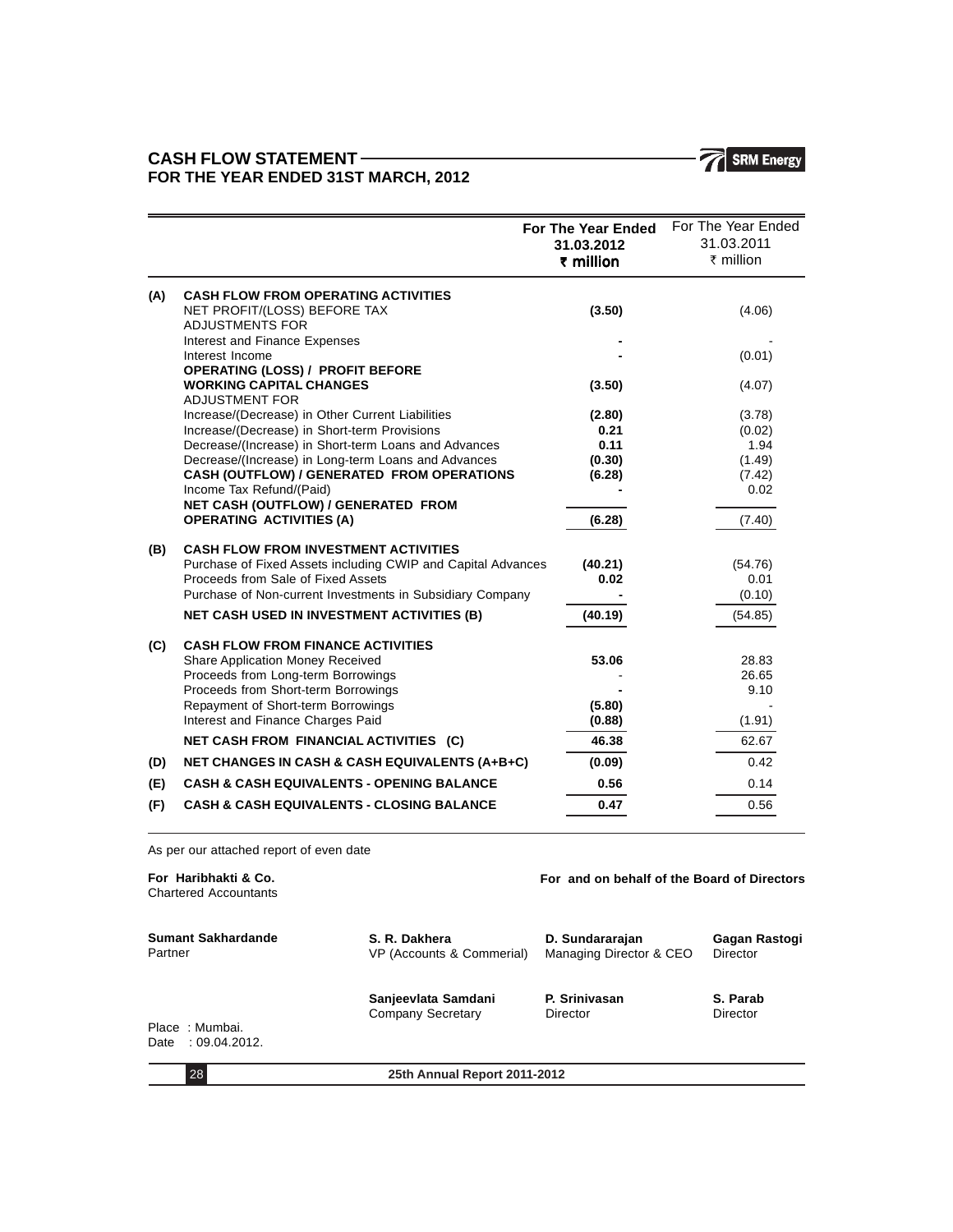



#### **1 Corporate Information**

SRM Energy Limited (the Company) is a public company domiciled in India and incorporated under the provisions of the Companies Act, 1956. Its shares are listed on Bombay Stock Exchange. The company is in the process of setting up the Thermal Power Project of 3x660 MW i.e. 1980 MW capacity in Tamilnadu.

#### **2 SIGNIFICANT ACCOUNTING POLICIES :**

#### **i Basis of Preparation**

The Financial statements have been prepared to comply in all material respects with the mandatory Accounting Standards notified by Companies (Accounting Standards) Rules, 2006 (as amended) & the relevant provisions of the Companies Act 1956. The financial statements have been prepared under the historical cost convention on an accrual basis except in case of assets for which provision for impairment is made and revaluation is carried out. The accounting policies have been consistently applied by the Company & are consistent with those used in the previous year.

During the current year, the revised Schedule VI notified under Companies Act, 1956, has become applicable to the Company, for preparation of its financial statements. The adoption of revised Schedule VI does not impact recognition and measurement principles followed for preparation of financial statements. However, it has significant impact on presentation and disclosures made in the financial statements. The Company has also reclassified the previous year figures in accordance with the requirements applicable in the current year.

#### **ii Use of Estimates**

The preparation of Financial Statements in conformity with the generally accepted accounting principles requires management to make estimates and assumptions that affect the reported amount of assets & liabilities & disclosures of contingent liabilities at the date of financial statements & the results of operations during the reporting period. Although these estimates are based upon management's best knowledge of current events & actions, actual results could differ from these estimates.

#### **iii Fixed Assets**

Fixed Assets are stated at cost less accumulated depreciation & impairment losses (if any). Cost comprises the purchase price & any attributable cost of bringing the asset to its working condition for its intended use. Borrowing cost relating to the acquisition of the fixed asset which takes substantial period of time to get ready for its intended use are also included to the extent they relate to the period till such assets are ready to be put to use.

In respect of accounting periods commencing on or after 7th December, 2006, exchange difference arising on reporting of the long-term foreign currency monetary items at rates different from those at which they were initially recorded during the period, or reported in the previous financial statements are added to or deducted from the cost of the asset and are depreciated over the balance life of the asset, if these monetary items pertain to the acquisition of a depreciable fixed asset.

#### **iv Expenditure During Construction Period**

Expenditure incurred during construction period which is directly or indirectly related to the power project is included under Pre-operative Expenses and the same will be allocated to the respective Fixed Assets upon completion of construction.

#### **v Depreciation & Amortization**

Depreciation on Fixed Assets is provided on Straight Line Method as per the useful lives of the assets estimated by the management or at the rates specified in Schedule XIV to the Companies Act, 1956, whichever is higher except for goodwill which will be amortised over a period of five years after the commencement of commercial production of the power project. Goodwill arose during 2007-08 on amalgamation of SRM Energy Pvt. Ltd., a special purpose vehicle for implementing power project, into the Company as per the scheme of amalgamation approved by the Hon'ble High Courts at Mumbai & Delhi. Depreciation on additions is charged proportionately from the date of acquisition. Assets individually costing less than or equal to rupees Five thousand have been fully depreciated in the year of purchase.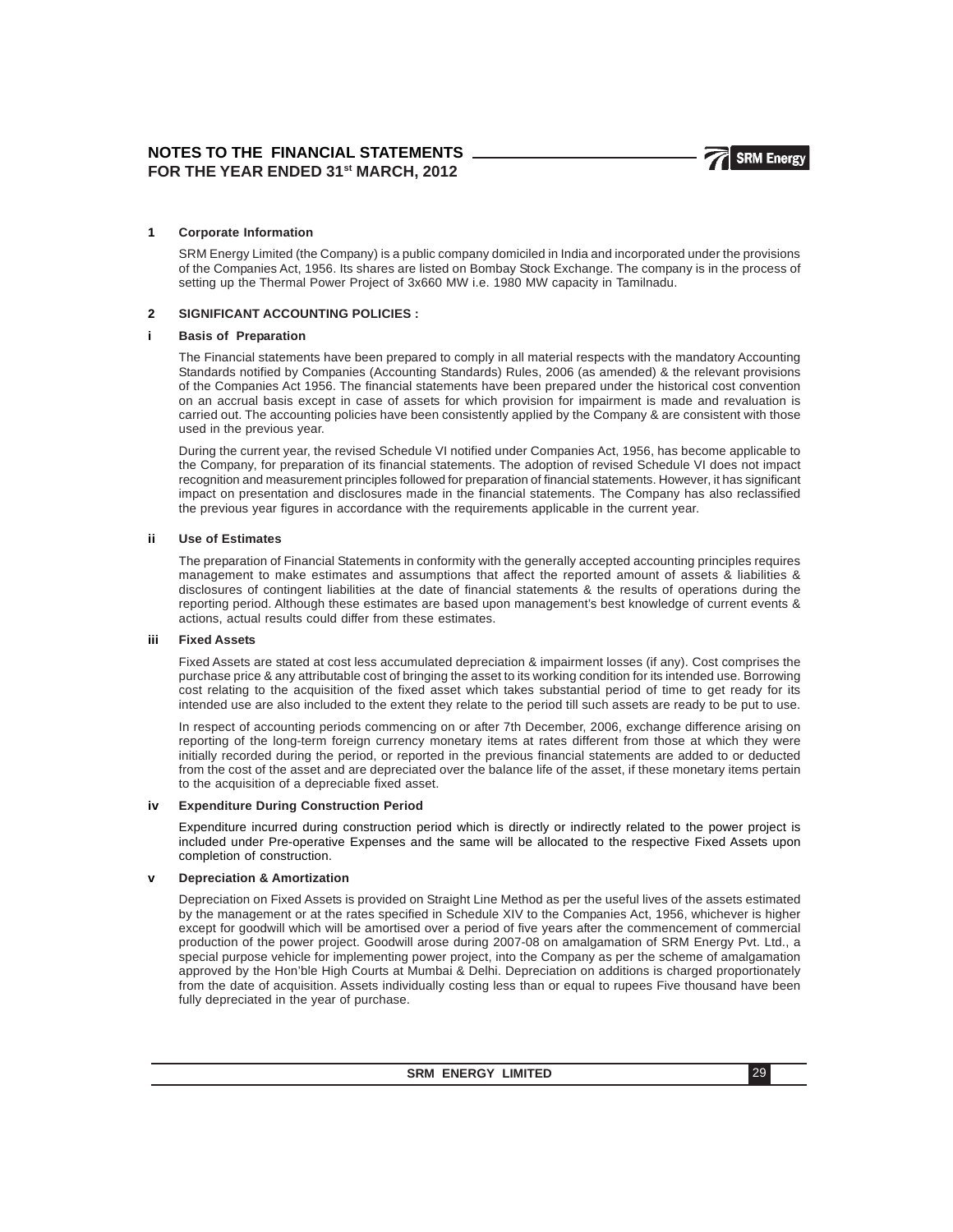### **SRM Energy**

### **NOTES TO THE FINANCIAL STATEMENTS FOR THE YEAR ENDED 31st MARCH, 2012**

The depreciation in respect of following assets has been provided based on management's estimate of useful life, which is as under:

| <b>Particulars</b>      | <b>Useful Life</b> |
|-------------------------|--------------------|
| <b>Office Equipment</b> | $3 - 10$ years     |
| Furniture               | 10 years           |
| Computers               | 5 years            |

#### **vi Impairment of Assets**

The carrying amounts of assets are reviewed at each balance sheet date if there is any indication of impairment based on internal/ external factors. An impairment loss is recognized wherever the carrying amount of an asset exceeds its recoverable amount. The recoverable amount is the greater of the assets net selling price & value in use. In assessing value in use, the estimated future cash flows are discounted to their present value at the weighted average cost of capital.

After impairment, depreciation is provided on the revised carrying amount of the asset over its remaining useful life.

A previously recognized impairment loss is increased or reversed depending upon changes in circumstances. However the carrying value after reversal is not increased beyond the carrying value that would have prevailed by charging usual depreciation if there was no impairment.

#### **vii Investments**

Investments that are readily realizable & intended to be held for not more than a year are classified as current investment. All other investments are classified as long term investments. Current investments are carried at lower of cost & fair value determined on an individual investment basis. Long term investments are carried at cost. However, provision for diminution in value is made to recognize the decline other than temporary in the value of investments.

#### **viii Foreign Currency Transactions**

Foreign Currency transactions are recorded at the exchange rate prevailing on the date of transaction. Foreign currency denominated asset and liabilities (monetary items) are translated into reporting currency at the exchange rates prevailing on the Balance Sheet date. Exchange difference arising on settlement of foreign currency transactions or restatement of foreign currency denominated assets and liabilities (monetary items) are capitalized if related to the project or recognized in the profit and loss account.

#### **ix Employee benefits**

Employee benefits such as salaries, allowances, non-monetary benefits which fall due for payment within a period of twelve months after rendering service, are charged as expense to the profit and loss account in the period in which the service is rendered.

Employee benefits under defined benefit plans, such as leave encashment and gratuity which fall due for payment after a period of 12 months from rendering serviced or after completion of employment, are measured by the projected unit credit method, on the basis of actuarial valuation carried out by the third party actuaries at each balance sheet date. The Companies obligations recognized in the Balance sheet represents the present value of obligations as reduced by the fair value of plan assets, where applicable.

Actuarial gains and losses are recognized immediately in the profit and loss account.

#### **x Borrowing Cost**

Borrowing cost which are directly attributable to the acquisition, construction or production of an asset that necessarily takes a substantial period of time to get ready for its intended use or sale are capitalized as part of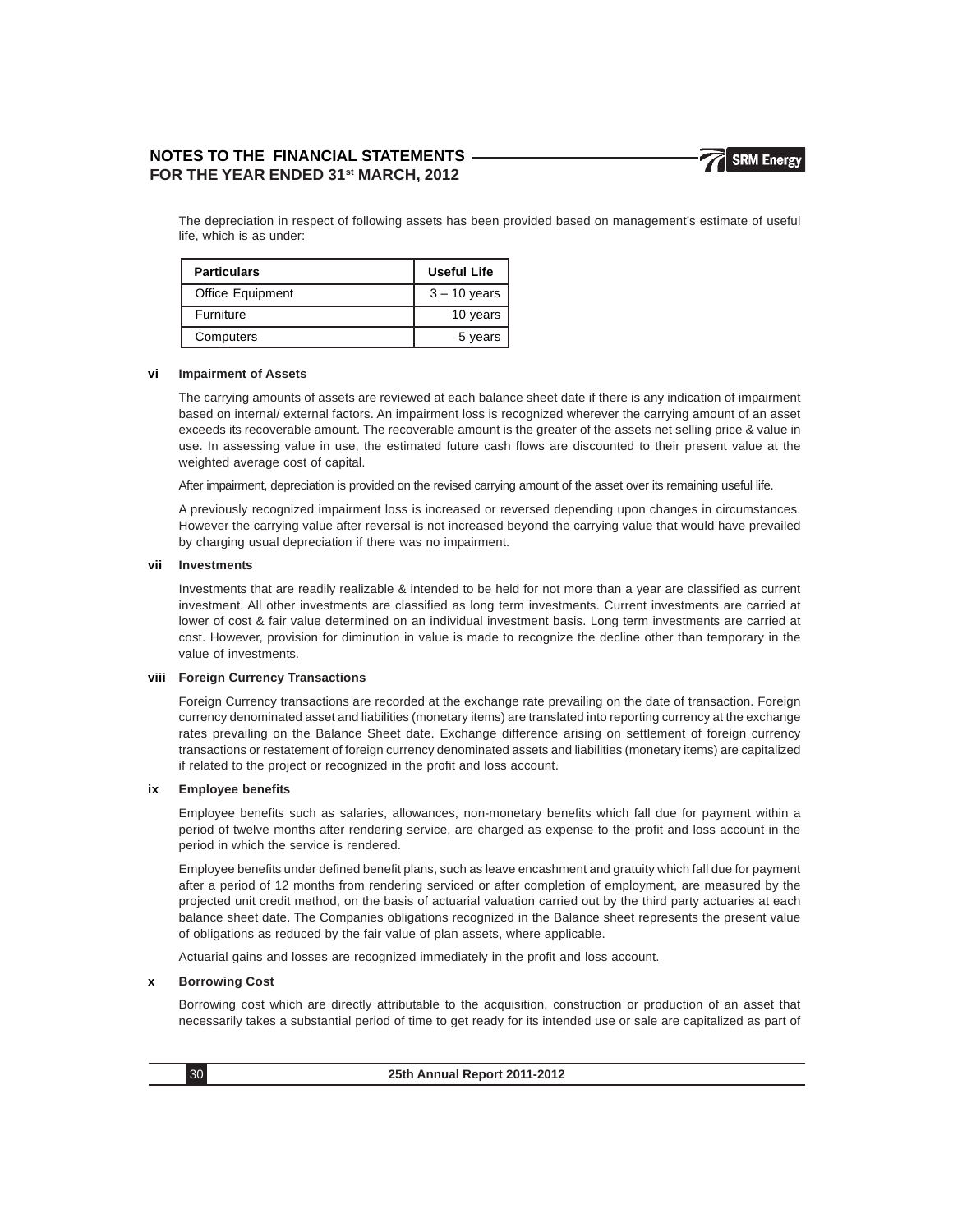### **NOTES TO THE FINANCIAL STATEMENTS FOR THE YEAR ENDED 31st MARCH, 2012**



the respective asset. All other borrowing cost are expensed in the period they occur. Borrowing cost consists of interest & other cost that an entity incurs in connection with the borrowing of funds. In determining the amount of borrowing cost eligible for capitalization during a period, any income earned on the temporary investments of those borrowings is deducted from the borrowing costs incurred.

#### **xi Leases**

Leases where the lessor effectively retains substantially all the risks and benefits of ownership of the leased item are classified as operating lease. Operating lease payments are recognized as an expense in the Profit and Loss account on a straight-line basis over the lease term.

#### **xii Earning Per share**

Basic earnings per share are calculated by dividing the net profit or loss for the period attributable to equity shareholders (after deducting preference dividends and attributable taxes) by the weighted average number of equity shares outstanding during the period. The weighted average number of equity shares outstanding during the period is adjusted for events of bonus issue; bonus element in a rights issue to existing shareholders; share split; and reverse share split (consolidation of shares). Diluted EPS is computed by dividing the net profit or loss for the year by the weighted average number of equity shares outstanding during the year as adjusted for the effects of all dilutive potential equity shares, except where the results are anti-dilutive.

#### **xiii Taxation**

Deferred tax is measured based on the tax rates and the tax laws enacted or substantively enacted at the balance sheet date. Deferred tax assets and deferred tax liabilities are offset, if a legally enforceable right exists to set off current tax assets against current tax liabilities and the deferred tax assets and deferred tax liabilities relate to the taxes on income levied by same governing taxation laws. Deferred tax assets are recognised only to the extent that there is reasonable certainty that sufficient future taxable income will be available against which such deferred tax assets can be realised. In situations where the company has unabsorbed depreciation or carry forward tax losses, all deferred tax assets are recognised only if there is virtual certainty supported by convincing evidence that they can be realised against future taxable profits.

At each balance sheet date the Company re-assesses unrecognised deferred tax assets. It recognizes, unrecognised deferred tax assets to the extent that it has become reasonably certain or virtually certain, as the case may be that sufficient future taxable income will be available against which such deferred tax assets can be realised. The carrying amount of deferred tax assets are reviewed at each balance sheet date. The company writes-down the carrying amount of a deferred tax asset to the extent that it is no longer reasonably certain or virtually certain, as the case may be, that sufficient future taxable income will be available against which deferred tax asset can be realised. Any such write-down is reversed to the extent that it becomes reasonably certain or virtually certain, as the case may be, that sufficient future taxable income will be available.

#### **xiv Provisions**

A provision is recognized when the Company has a present obligation as a result of past event; it is probable that an outflow of resources will be required to settle the obligation, in respect of which a reliable estimate can be made. Provisions are not discounted to its present value and are determined based on best estimate required to settle the obligation at the balance sheet date. These are reviewed at each balance sheet date and adjusted to reflect the current best estimates.

#### **xv Contingent Liabilities**

Contingent Liabilities, if any, are disclosed in the Notes on Accounts. Provision is made in the accounts in respect of those contingencies which are likely to materialize into liabilities after the year end till the approval of the accounts by the Board of Directors and which have material effect on the position stated in the Balance Sheet.

#### **xvi Cash Flow Statement**

The cash flow statement is prepared by 'indirect method' set out in Accounting Standard 3 on "Cash Flow Statement" and presents the cash flow statement by operating investing and financing activities of the company. Cash and cash equivalents presented in the cash flow statement consists of cash on hand and balance in current accounts.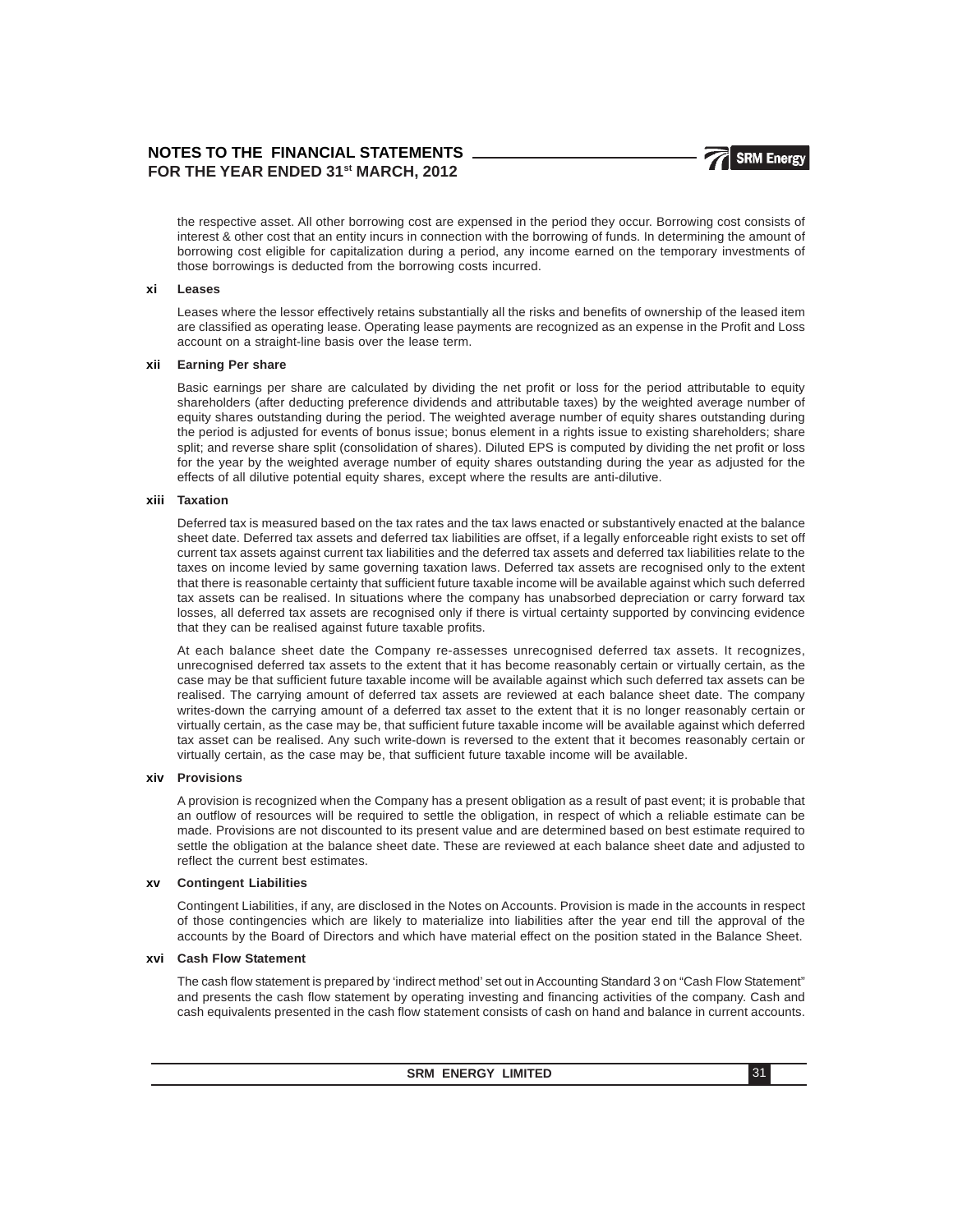### **NOTES TO THE FINANCIAL STATEMENTS FOR THE YEAR ENDED 31st MARCH, 2012**



| <b>Share Capital</b>        | 31.03.2012  |           | 31.03.2011  |           |
|-----------------------------|-------------|-----------|-------------|-----------|
| <b>Authorised Shares</b>    | No. million | ₹ million | No. million | ₹ million |
| Equity Shares of ₹10/- each | 11.30       | 113.00    | 11.30       | 113.00    |
|                             | 11.30       | 113.00    | 11.30       | 113.00    |

The shareholders of the Company have given their approval for increase of authorised capital to ₹1000 million pursuant a resolution passed on August 13, 2010 through postal ballot. The process with Registrar of Companies is underway to increase the same.

| Issued, subscribed and paid up            |      |       |      |       |
|-------------------------------------------|------|-------|------|-------|
| Equity Shares of ₹10/- each fully paid up | 9.06 | 90.60 | 9.06 | 90.60 |
|                                           | 9.06 | 90.60 | 9.06 | 90.60 |

a **Reconciliation of the shares outstanding at the beginning and at the end of the reporting period Equity Shares**

| At the beginning of the year       | 9.06 | 90.60 | 9.06 | 90.60 |
|------------------------------------|------|-------|------|-------|
| Issued during the year             |      |       |      |       |
| Outstanding at the end of the year | 9.06 | 90.60 | 9.06 | 90.60 |

b. 6.45 million (Previous year 6.45 million) Equity Shares are held by the Holding Company - Spice Energy Pvt. Ltd.

c Details of Equity Shares issued for consideration other than cash during the period of last five years:

| <b>Particulars</b>                                    |             | Year Ended | No. million | $\bar{\tau}$ million |
|-------------------------------------------------------|-------------|------------|-------------|----------------------|
|                                                       |             | 31.03.2012 |             |                      |
|                                                       |             | 31.03.2011 |             |                      |
|                                                       |             | 31.03.2010 |             |                      |
| Issued pursuant to the Scheme of Amalgamation         |             | 31.03.2009 | 6.00        | 60.00                |
|                                                       |             | 31.03.2008 |             |                      |
| Details of shareholders holding more than 5% shares   |             |            |             |                      |
| in the Company                                        |             | 31.03.2012 |             | 31.03.2011           |
| Equity Shares of ₹10 each fully paid up               | No. million | % holding  | No. million | % holding            |
| Spice Energy Pvt. Ltd., the holding company           | 6.45        | 71.19%     | 6.45        | 71.19%               |
|                                                       | 6.45        | 71.19%     | 6.45        | 71.19%               |
| <b>Reserves and Surplus</b>                           |             | 31.03.2012 |             | 31.03.2011           |
|                                                       |             | ₹ million  |             | ₹ million            |
| Surplus/(Deficit) in the statement of Profit and Loss |             |            |             |                      |
| Balance as per last financial statements              |             | (71.89)    |             | (67.83)              |
| Loss for the Current Year                             |             | (3.50)     |             | (4.06)               |
| Balance at the end of the year                        |             | (75.39)    |             | (71.89)              |
|                                                       |             |            |             |                      |

|    |                                                                              | Long-term               |                         | Short-term                         |           |  |
|----|------------------------------------------------------------------------------|-------------------------|-------------------------|------------------------------------|-----------|--|
| 5. | <b>Provisions</b>                                                            | 31.03.2012<br>₹ million | 31.03.2011<br>₹ million | 31.03.2012 31.03.2011<br>₹ million | ₹ million |  |
|    | Provision for employee benefit<br>Provision for Gratuity (Refer Note no. 20) | 0.95                    | 0.46                    | 0.04                               |           |  |
|    | Provision for Leave Encashment                                               | 1.30                    | 0.76                    | 0.17                               |           |  |
|    |                                                                              | 2.25                    | 1.22                    | 0.21                               |           |  |

32 **25th Annual Report 2011-2012**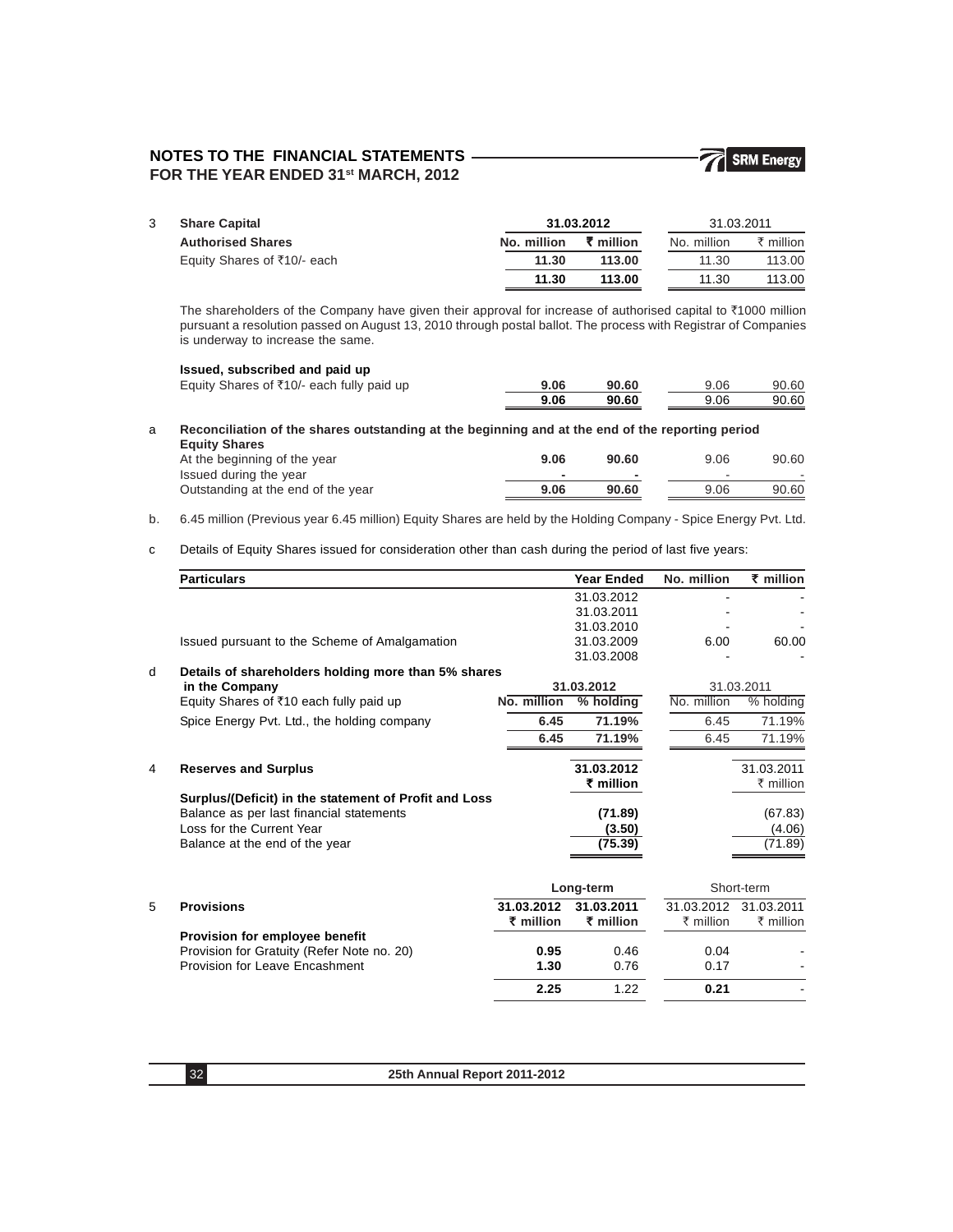### **NOTES TO THE FINANCIAL STATEMENTS**

SRM Energy

### **FOR THE YEAR ENDED 31st MARCH, 2012**

| 6 | <b>Short-term Borrowings</b>                                                                                          | 31.03.2012<br>₹ million | 31.03.2011<br>₹ million |
|---|-----------------------------------------------------------------------------------------------------------------------|-------------------------|-------------------------|
|   | Inter Corporate Deposit from related party (Unsecured)                                                                | 3.30<br>3.30            | 9.10<br>9.10            |
| 7 | <b>Other Current Liabilities</b>                                                                                      |                         |                         |
|   | Share Aplication Money pending Allotment<br>(Received from holding company, Spice Energy Pvt. Ltd.- Refer Note below) | 498.20                  | 445.14                  |
|   | <b>Sundry Creditors for Expenses</b>                                                                                  | 5.49                    | 8.45                    |
|   | <b>Other Liabilities</b>                                                                                              | 0.74                    | 0.58                    |
|   |                                                                                                                       | 504.43                  | 454.17                  |

As per the authorisation letter received from the holding company - Spice Energy Pvt. Ltd, money advanced by them to the Company are to be utilised towards its right entitlement and also against renunciation in the proposed right issue of the Company. Accordingly the same have been shown in share application money.(Also Refer Note no. 30 below)

#### 8 **Capital and other commitments**

- i) Estimated amount of contract remaining to be executed on capital account net of advances paid as at 31/ 03/2012 : Nil and as at 31/03/2011 : Nil
- ii) For commitment relating to lease arrangments, please Refer Note 23 below.

### 9 **Contingent Liabilities:**

Disputed dues of Income tax due to non/late deposit of TDS for the assessment years 2003-04 to 2006-07: ₹ 0.73 million (Previous year - ₹ 1.07 million)

#### **10 Tangible Fixed Assets**

|                                                 |                          |                              |                   |          |                          | र million       |
|-------------------------------------------------|--------------------------|------------------------------|-------------------|----------|--------------------------|-----------------|
| <b>Particulars</b>                              | Land                     | <b>Furniture &amp;</b>       | <b>Office</b>     | Computer | <b>Total</b>             | <b>Previous</b> |
|                                                 |                          | <b>Fixtures</b>              | <b>Equipments</b> |          |                          | vear            |
| <b>Gross Block</b>                              |                          |                              |                   |          |                          |                 |
| As at 01.04.2011                                | 85.50                    | 0.24                         | 0.52              | 0.92     | 87.18                    | 76.31           |
| Additions during the year                       | 22.92                    |                              | 0.04              | 0.07     | 23.03                    | 10.90           |
| Sales/(discarded) during the year               |                          | 0.01                         |                   | 0.19     | 0.20                     | 0.03            |
| As at 31.03.2012                                | 108.42                   | 0.23                         | 0.56              |          | $0.80$   110.01          | 87.18           |
| <b>Depreciation</b>                             |                          |                              |                   |          |                          |                 |
| As at 01.04.2011                                | ٠                        | 0.06                         | 0.27              | 0.32     | 0.65                     | 0.22            |
| Provided during the year                        | $\blacksquare$           | 0.02                         | 0.09              | 0.16     | 0.27                     | 0.44            |
| On Sale/adjustment                              | ٠                        |                              |                   | 0.03     | 0.03                     | 0.01            |
| As at 31.03.2012                                | $\blacksquare$           | 0.08                         | 0.36              | 0.45     | 0.89                     | 0.65            |
| <b>Impairment Loss</b>                          |                          |                              |                   |          |                          |                 |
| As at 01.04.2011                                | ٠                        | -                            | ٠                 | ۰        | ۰                        |                 |
| Charge for the year                             | $\overline{\phantom{a}}$ | $\qquad \qquad \blacksquare$ | -                 | -        |                          |                 |
| As at 31.03.2012                                | $\blacksquare$           | ۰                            | -                 | ۰        | $\overline{\phantom{0}}$ |                 |
| <b>Net Block</b>                                |                          |                              |                   |          |                          |                 |
| As at 01.04.2011                                | 85.50                    | 0.18                         | 0.25              | 0.60     | 86.53                    | 76.09           |
| As at 31.03.2012                                | 108.42                   | 0.15                         | 0.20              |          | $0.35$   109.12          | 86.53           |
| 0.27<br>Departure and Appointments for the user |                          |                              |                   |          |                          |                 |

| Depreciation and Amortisation for the year                    | 0.27   |
|---------------------------------------------------------------|--------|
| Less: Transferred to Preoperative expenses pending allocation | (0.27) |
| Depreciation & Amortisation as per Profit and Loss Account    |        |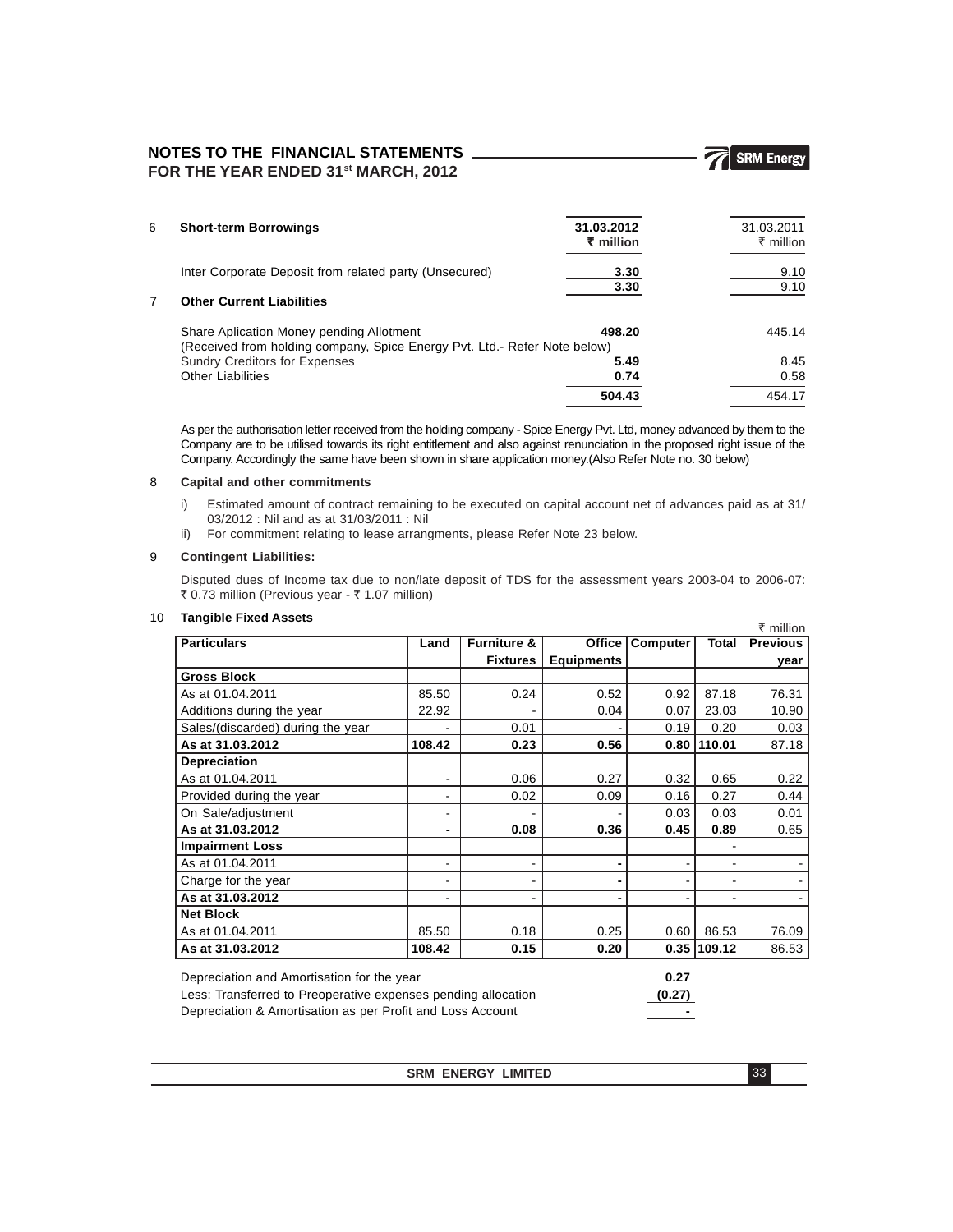#### SRM Energy 7

### **NOTES TO THE FINANCIAL STATEMENTS FOR THE YEAR ENDED 31st MARCH, 2012**

| 11 | <b>Intangible Fixed Assets</b> | <b>Current year</b><br>₹ million | Previous year<br>₹ million |
|----|--------------------------------|----------------------------------|----------------------------|
|    | Goodwill                       |                                  |                            |
|    | <b>Gross Block</b>             |                                  |                            |
|    | As at 01.04.2011               | 30.00                            | 30.00                      |
|    | Additions during the year      |                                  |                            |
|    | As at 31.03.2012               | 30.00                            | 30.00                      |
|    | Amortisation                   |                                  |                            |
|    | As at 01.04.2011               |                                  |                            |
|    | Charge for the year            |                                  |                            |
|    | As at 31.03.2012               |                                  |                            |
|    | <b>Net Block</b>               |                                  |                            |
|    | As at 01.04.2011               | 30.00                            | 30.00                      |
|    | As at 01.04.2012               | 30.00                            | 30.00                      |

### 12 **Capital work in Progress**

The Company is in the process of setting up the Thermal Power Project of 3x660 MW i.e. 1980 MW capacity in Tamil Nadu. As such the related expenses incurred during the current year as per details below are considered as pre operative expenses pending capitalization (included under Capital Work in Progress) and will be apportioned to the assets on completion of the project:

|      | <b>Particulars</b>                                                                                           |                  | As on 31.03.2012      | As on 31.03.2011      |
|------|--------------------------------------------------------------------------------------------------------------|------------------|-----------------------|-----------------------|
| i)   | <b>Opening Balance</b>                                                                                       |                  | (₹ million)<br>191.93 | (₹ million)<br>139.71 |
| ii)  | Less: Reversal of expenses pertaining to previous years<br>Add: Expenditure incurred during the current year |                  |                       | 0.07                  |
|      | Salaries and Perquisites                                                                                     |                  | 19.07                 | 14.67                 |
|      | <b>Staff Welfare Expenses</b>                                                                                |                  | 0.01                  | 0.03                  |
|      | Legal & Professional Fees                                                                                    |                  | 14.91                 | 22.84                 |
|      | Travelling & Conveyance Expenses                                                                             |                  | 2.21                  | 4.51                  |
|      | Telephone / Internet Expenses                                                                                |                  | 0.60                  | 0.40                  |
|      | Auditors' Remuneration (Refer Note no. 18 below)                                                             |                  | 0.22                  | 0.22                  |
|      | Advertisement                                                                                                |                  | 0.01                  |                       |
|      | Rent and Compensation                                                                                        |                  | 3.23                  | 3.77                  |
|      | <b>Vehicle Running Expenses</b>                                                                              |                  | 0.38                  | 0.30                  |
|      | Repairs and Maintenance                                                                                      |                  | 0.01                  | 0.22                  |
|      | <b>Electricity Expenses</b>                                                                                  |                  | 0.21                  | 0.31                  |
|      | Printing & Stationery                                                                                        |                  | 0.41                  | 1.50                  |
|      | Miscellaneous Expenses                                                                                       |                  | 1.02                  | 1.56                  |
|      | Loss/Discard in Sale of Assets                                                                               |                  | 0.15                  | 0.01                  |
|      | Finance Cost                                                                                                 |                  | 1.19                  | 1.51                  |
|      | Depreciation & Amortisation                                                                                  |                  | 0.27                  | 0.44                  |
|      | Total                                                                                                        |                  | 43.90                 | 52.29                 |
|      | Less: Other Income                                                                                           |                  |                       |                       |
|      | Less: Exchange Rate Difference Gain (net)                                                                    |                  | 0.55                  |                       |
|      | Less: Liabilities Written back                                                                               |                  | 1.15                  |                       |
| iii) | Net Expenses for the year                                                                                    |                  | 42.20                 | 52.29                 |
|      | <b>Closing Balance</b>                                                                                       | $(i - ii + iii)$ | 234.13                | 191.93                |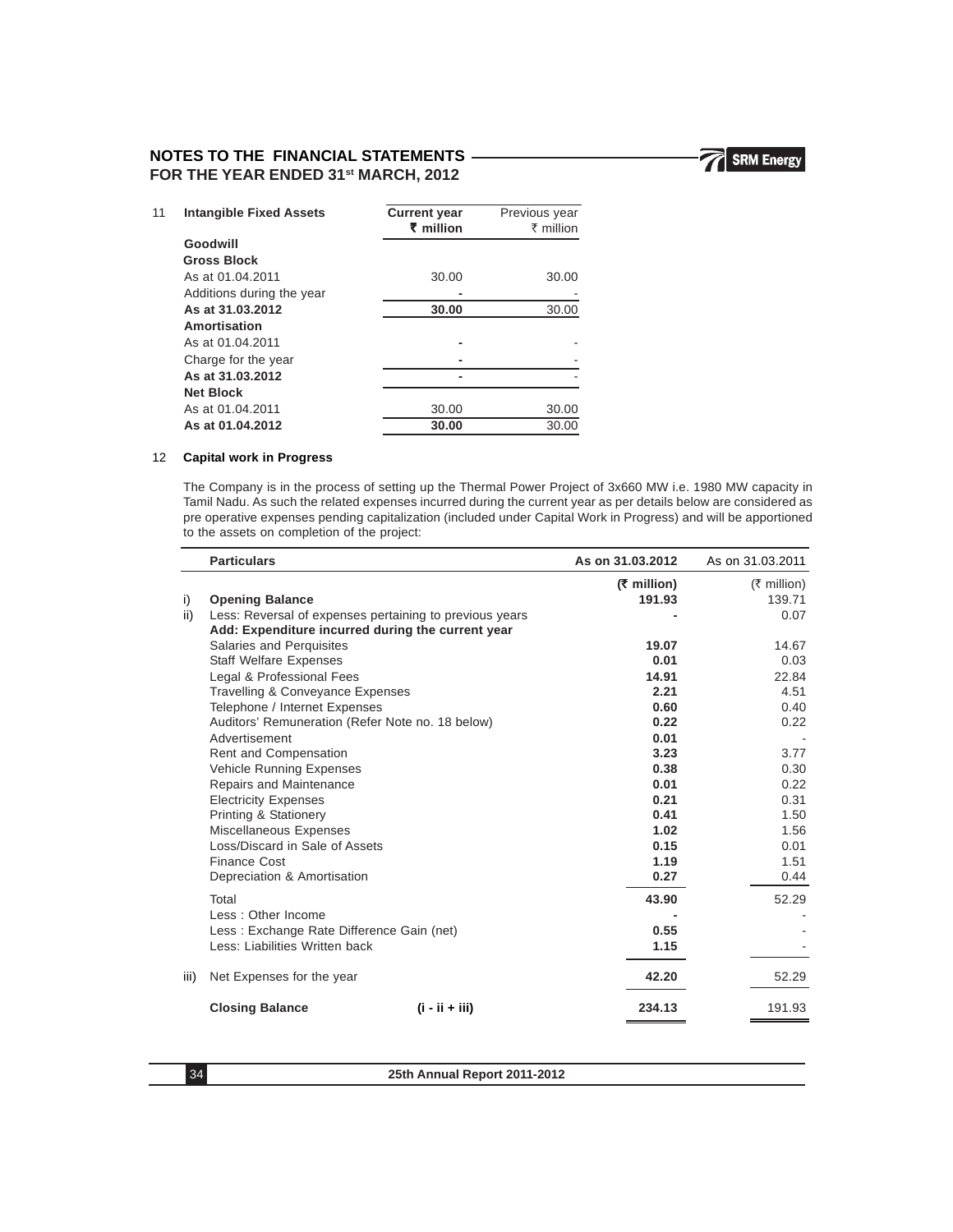### **NOTES TO THE FINANCIAL STATEMENTS FOR THE YEAR ENDED 31st MARCH, 2012**



| 13 |   | <b>Non-current Investments</b>                                                                                                                                                                                                                                                                                     |                           |                         | 31.03.2012<br>₹ million  | 31.03.2011<br>₹ million |
|----|---|--------------------------------------------------------------------------------------------------------------------------------------------------------------------------------------------------------------------------------------------------------------------------------------------------------------------|---------------------------|-------------------------|--------------------------|-------------------------|
|    |   | Non - trade Investments (valued at cost unless stated otherwise)<br>Investment in equity instruments (Unquoted)<br>-Investment in Equity Instruments of Wholly Owned Subsidiary Company<br>0.01 million (Previous year 0.01 million) Equity Shares in SRM Energy<br>Tamilnadu Pvt. Ltd. of ₹ 10 each fully paid up |                           |                         | 0.10                     | 0.10                    |
|    |   |                                                                                                                                                                                                                                                                                                                    |                           |                         | 0.10                     | 0.10                    |
|    |   |                                                                                                                                                                                                                                                                                                                    | Long Term                 |                         |                          | Short Term              |
| 14 |   | <b>Loans and Advances</b>                                                                                                                                                                                                                                                                                          | 31.03.2012                | 31.03.2011              | 31.03.2012               | 31.03.2011              |
|    |   |                                                                                                                                                                                                                                                                                                                    | ₹ million                 | ₹ million               | ₹ million                | ₹ million               |
|    | a | <b>Capital Advances</b><br>Secured Considered good                                                                                                                                                                                                                                                                 |                           | 4.54                    |                          |                         |
|    |   | Unsecured Considered good                                                                                                                                                                                                                                                                                          | 149.67                    | 167.50                  |                          |                         |
|    |   |                                                                                                                                                                                                                                                                                                                    | 149.67                    | 172.04                  | $\overline{\phantom{0}}$ |                         |
|    | b | <b>Security Deposit</b>                                                                                                                                                                                                                                                                                            |                           |                         |                          |                         |
|    |   | Secured Considered good                                                                                                                                                                                                                                                                                            |                           |                         |                          |                         |
|    |   | Unsecured Considered good                                                                                                                                                                                                                                                                                          | 1.79                      | 1.49                    |                          | 0.09                    |
|    |   |                                                                                                                                                                                                                                                                                                                    | 1.79                      | 1.49                    | $\overline{\phantom{a}}$ | 0.09                    |
|    | C | <b>Other Loans &amp; Advances</b><br><b>Unsecured Considered good</b><br>Advance Income Tax including TDS                                                                                                                                                                                                          |                           |                         |                          |                         |
|    |   | (net of Provision)                                                                                                                                                                                                                                                                                                 |                           |                         | 0.02                     | 0.02                    |
|    |   | <b>Prepaid Expenses</b>                                                                                                                                                                                                                                                                                            |                           |                         | 0.10<br>0.12             | 0.44<br>0.46            |
|    |   | Total $(a+b+c)$                                                                                                                                                                                                                                                                                                    | 151.46                    | 173.53                  | 0.12                     | 0.55                    |
|    |   |                                                                                                                                                                                                                                                                                                                    |                           |                         |                          |                         |
| 15 |   | <b>Cash and Cash Equivalents</b>                                                                                                                                                                                                                                                                                   |                           | 31.03.2012<br>₹ million |                          | 31.03.2011<br>₹ million |
|    |   | Balances with Banks in Current Account<br>Cash on Hand                                                                                                                                                                                                                                                             |                           | 0.46<br>0.01<br>0.47    |                          | 0.55<br>0.01<br>0.56    |
| 16 |   | <b>Other Income</b>                                                                                                                                                                                                                                                                                                |                           |                         |                          |                         |
|    |   | Bad debts written off recovered                                                                                                                                                                                                                                                                                    |                           |                         |                          | 0.04                    |
|    |   | Interest on income tax refund/TDS written off recovered                                                                                                                                                                                                                                                            |                           |                         |                          | 0.01                    |
| 17 |   | <b>Other Expenses</b>                                                                                                                                                                                                                                                                                              |                           |                         |                          | 0.05                    |
|    |   | <b>Advertisement Expenses</b>                                                                                                                                                                                                                                                                                      |                           | 0.07                    |                          | 0.15                    |
|    |   | Auditors' Remuneration (Refer Note no. 18 below)                                                                                                                                                                                                                                                                   |                           | 0.72                    |                          | 1.10                    |
|    |   | <b>Business Promotion Expenses</b>                                                                                                                                                                                                                                                                                 |                           | 0.05                    |                          | 0.13                    |
|    |   | Postage, Telephone & Telex                                                                                                                                                                                                                                                                                         |                           | 0.08                    |                          | 0.11                    |
|    |   | Printing and Stationery                                                                                                                                                                                                                                                                                            |                           | 0.40                    |                          | 0.11                    |
|    |   | Legal and Professional Charges                                                                                                                                                                                                                                                                                     |                           | 1.22                    |                          | 1.23                    |
|    |   | Interest on TDS                                                                                                                                                                                                                                                                                                    |                           | 0.34                    |                          | 0.24                    |
|    |   | <b>Right Issue Expenses</b>                                                                                                                                                                                                                                                                                        |                           | 0.26                    |                          | 0.68                    |
|    |   | Secretarial Service Charges                                                                                                                                                                                                                                                                                        |                           | 0.19                    |                          | 0.23                    |
|    |   | Miscellaneous Expenses                                                                                                                                                                                                                                                                                             |                           | 0.17                    |                          | 0.13                    |
|    |   |                                                                                                                                                                                                                                                                                                                    |                           | 3.50                    |                          | 4.11                    |
|    |   |                                                                                                                                                                                                                                                                                                                    | <b>SRM ENERGY LIMITED</b> |                         |                          | 35                      |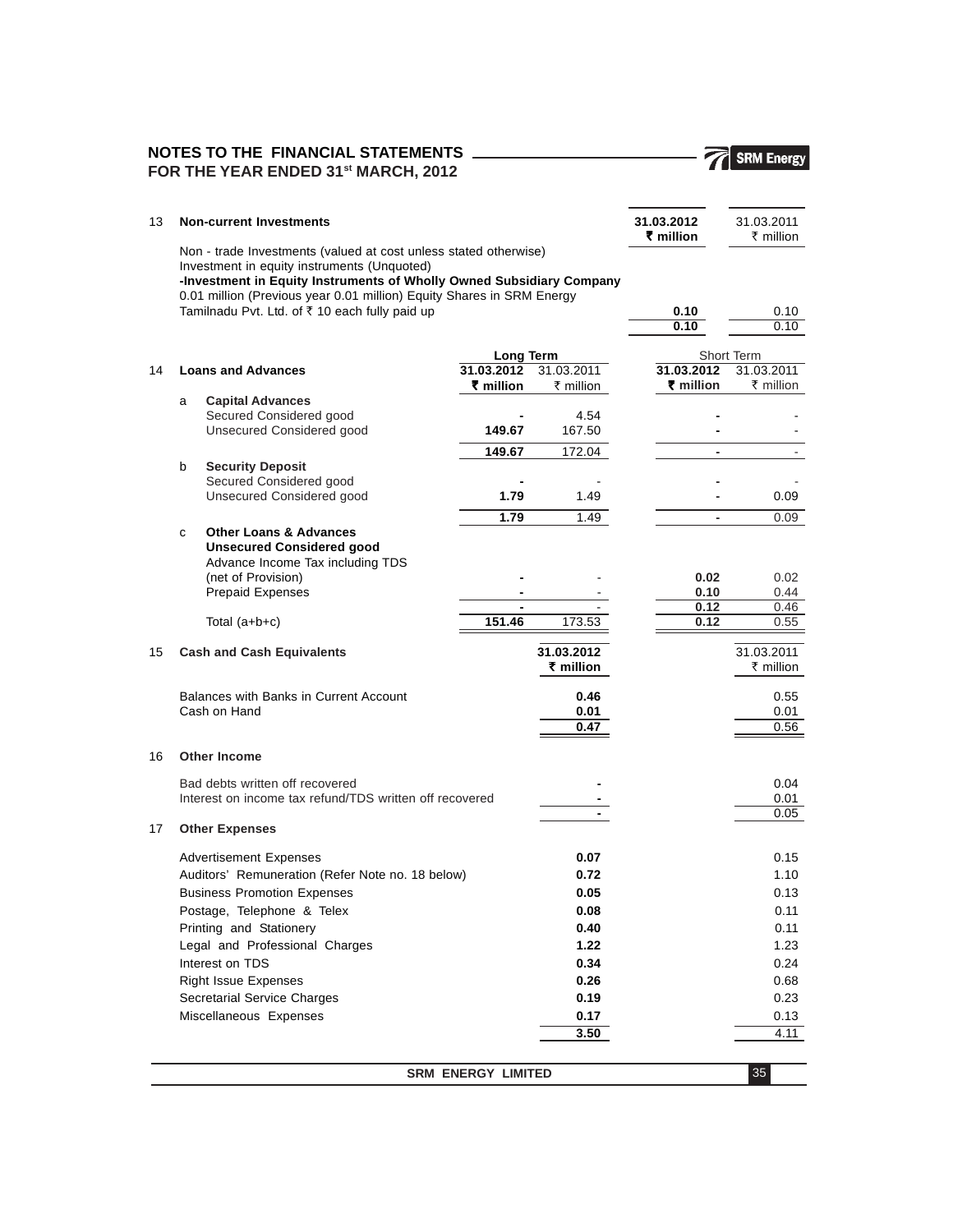# **NOTES TO THE FINANCIAL STATEMENTS**

SRM Energy 7

**FOR THE YEAR ENDED 31st MARCH, 2012**

| 18           | Auditors' Remuneration (Refer Note no 17 and 12 above)                                                                                                                                                      |                   | 31.03.2012<br>₹ million      |                      | 31.03.2011<br>₹ million      |
|--------------|-------------------------------------------------------------------------------------------------------------------------------------------------------------------------------------------------------------|-------------------|------------------------------|----------------------|------------------------------|
|              | Audit Fees (including limited review)<br><b>Certification and Other Fees</b><br>Out of Pocket Expenses<br><b>Total</b>                                                                                      |                   | 0.34<br>0.58<br>0.02<br>0.94 |                      | 0.34<br>0.96<br>0.02<br>1.32 |
| 19           | <b>Expenditure in Foreign Currency:</b>                                                                                                                                                                     |                   |                              |                      |                              |
|              | Advance against capital contracts<br><b>Travelling Expenses</b>                                                                                                                                             |                   | 0.20                         |                      | 4.55<br>0.38                 |
| 20           | Disclosure of "Employee Benefits" as per Accounting Standard 15 are as follows:                                                                                                                             |                   |                              |                      |                              |
|              | <b>Defined Benefits Plans</b><br>Gratuity                                                                                                                                                                   |                   |                              |                      |                              |
|              | <b>Actuarial Assumptions</b>                                                                                                                                                                                |                   |                              | 2011-12              | 2010-11                      |
|              | Discount Rate (Per Annum)<br>Rate of increase in compensation levels (Per Annum)                                                                                                                            |                   |                              | 8.25%<br>5%          | 8.25%<br>5%                  |
|              | Expected average remaining lives of the employees (in no of years)                                                                                                                                          |                   |                              | 12                   | 13                           |
|              | <b>Attrition Rate</b>                                                                                                                                                                                       |                   |                              | 2%                   | 2%                           |
|              | <b>Particulars</b>                                                                                                                                                                                          |                   |                              | ₹ million<br>2011-12 | ₹ million<br>2010-11         |
| L            | <b>Change in Present Value of Obligation</b><br>Present value of defined benefits obligation as at the beginning of the year<br><b>Interest Cost</b><br><b>Current Service Cost</b><br><b>Benefits Paid</b> |                   |                              | 0.46<br>0.06<br>0.23 | 0.23<br>0.03<br>0.20         |
| Ш            | Actuarial (Gain) / loss on obligation<br>Present value of defined benefits obligation as at the end of the year<br>Amount recognised in the Balance Sheet                                                   |                   |                              | 0.24<br>0.99         | $(\cdot)$<br>0.46            |
|              | Liability at the end of the year                                                                                                                                                                            |                   |                              | 0.99                 | 0.46                         |
|              | Fair Value of Plan Assets at the end of the year<br><b>Difference</b>                                                                                                                                       |                   |                              | 0.99                 | 0.46                         |
|              | <b>Unrecognised Past Service Cost</b>                                                                                                                                                                       |                   |                              |                      |                              |
| Ш            | Unrecognised Transitional Liability<br>Amount recognised in the Balance Sheet<br><b>Expenses recognised in the Pre-operative Expenses</b>                                                                   |                   |                              | 0.99                 | 0.46                         |
|              | <b>Current Service Cost</b>                                                                                                                                                                                 |                   |                              | 0.23                 | 0.20                         |
|              | Past Service Cost<br><b>Interest Cost</b>                                                                                                                                                                   |                   |                              | 0.06                 | 0.03                         |
|              | <b>Expected Return on Plan Assets</b>                                                                                                                                                                       |                   |                              |                      |                              |
| IV           | Recognition of Transitional Liability<br>Net Actuarial (Gain)/Loss Recognised in the year<br>Total expenses recognised in the Preoperative Expenses<br><b>Balance Sheet Reconciliation</b>                  |                   |                              | 0.24<br>0.53         | $(\text{-})$<br>0.23         |
|              | Liability at the beginning of the year<br>Expenses as above                                                                                                                                                 |                   |                              | 0.46<br>0.53         | 0.23<br>0.23                 |
|              | <b>Employers' Contribution</b><br>Amount recognised in the Balance Sheet                                                                                                                                    |                   |                              | 0.99                 | 0.46                         |
| $\mathsf{v}$ | <b>Experience Adjustment</b><br>Experience adjustment on liability {loss/(gain)}                                                                                                                            | 2011-2012<br>0.24 | 2010-2011<br>0.02            | 2009-2010<br>(0.22)  | 2008-2009<br>0.11            |

In assessing the Companies Post retirement liabilities, the Company monitors mortality assumptions and uses up to date mortality tables the base being the LIC 1994-96 ultimate tables.

The estimates of future salary increase considered in actuarial valuation take account of inflation, seniority, promotion, and other relevant factors, such as supply and demand in the employment market.

36 **25th Annual Report 2011-2012**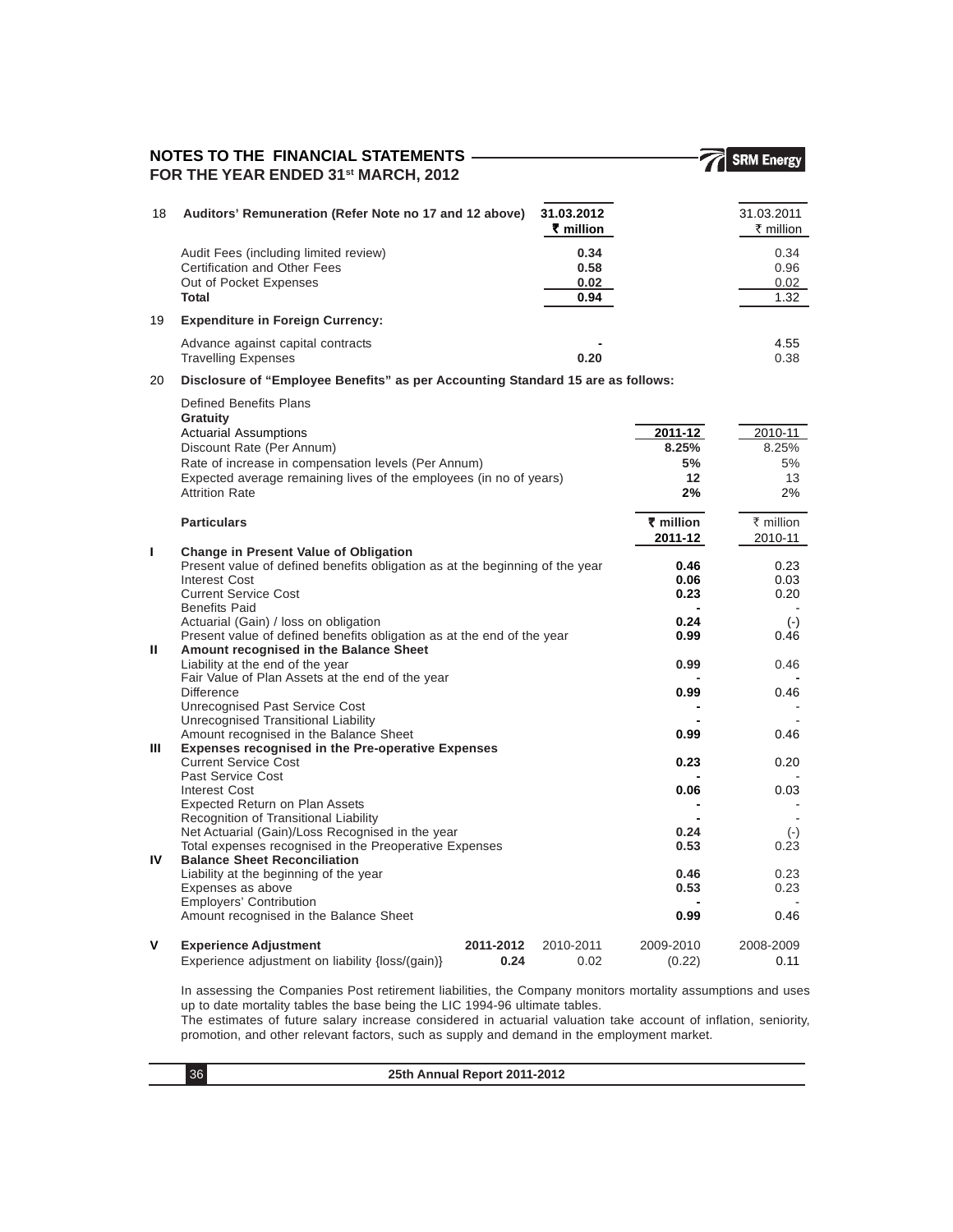### **NOTES TO THE FINANCIAL STATEMENTS FOR THE YEAR ENDED 31st MARCH, 2012**



#### 21 **Segment Reporting :**

The Company is in the process of setting up Power Project in the state of Tamilnadu, which in the context of AS-17 on 'Segment Reporting', constitutes single operating segment.

#### 22 **Related Party Transactions as per Accounting Standard – 18:**

#### **A. List of Related Parties**

- **1) Holding Company:** Spice Energy Pvt. Ltd
- **2) Subsidiaries:** SRM Energy Tamilnadu Pvt. Ltd. (w.e.f. 07.07.2010)
- **3) Key Management Personnel :** Deep Rastogi (upto 11.02.2011) Director Gagan Rastogi (w.e.f 11.02.2011) Director

D. Sundararajan Managing Director & CEO

**4) Enterprises over which key management personnel and relatives of such personnel exercise significant influence**

[ Parties with whom the Company has entered into transactions during the year] Sovinchem Industries Pvt. Ltd.

### **B.** Transactions with Related Parties **by the contract of the contract of the contract of the contract of the contract of the contract of the contract of the contract of the contract of the contract of the contract of the**

**Enterprises over which key management personnel and their relatives exercise significant influence** Particulars **Molding Company Subsidiaries 2011-12** 2010-11 **2011-12** 2010-11 **2011-12** 2010-11 Loans taken **-** 26.65 **-** - **-** - Share Application Money Received **53.06** 28.83 **-** - **-** - Adjustment of Loan Taken into share application money **-** 416.30 **-** - **-** - Purchase/(Sale) of Investments in Subsidiaries **-** 0.10 **-** - **-** - Temp. Loans repaid **-** - **-** - **5.80** - Temp. Loans taken **-** - **-** - **-** 9.10 Interest Paid **-** - **-** - **1.19** 1.22 **Closing Balance:** Share Application Money Pending Allotment **498.20** 445.13 Loan Payable **-** - **-** - **3.30** 9.10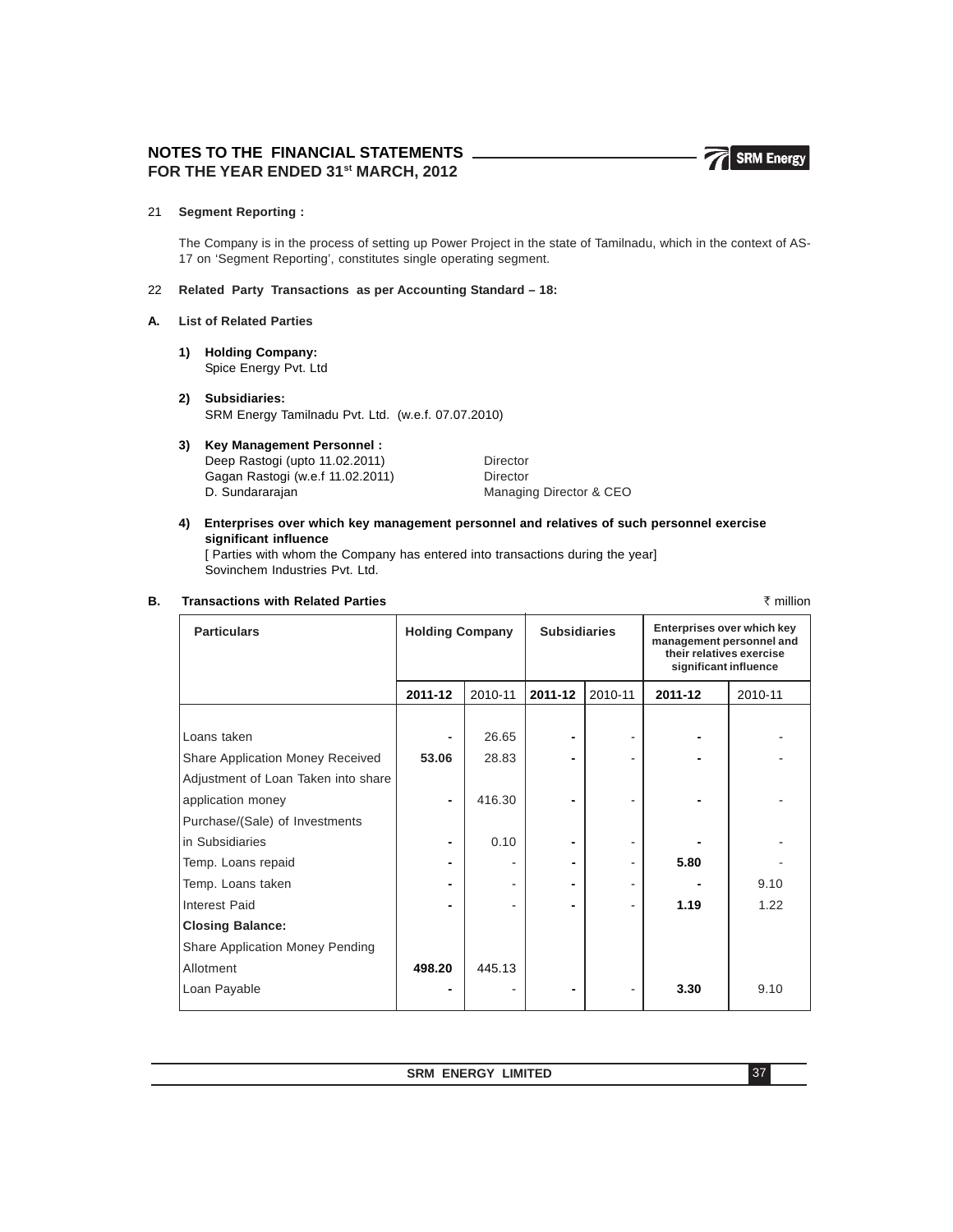**RIN Energy** 

### **NOTES TO THE FINANCIAL STATEMENTS FOR THE YEAR ENDED 31st MARCH, 2012**

### 24 **Earnings Per Share (EPS):**

| <b>Particulars</b>                                                                              | 31.03.2012<br>₹ million | 31.03.2011<br>₹ million |
|-------------------------------------------------------------------------------------------------|-------------------------|-------------------------|
| Net Loss as per Profit and Loss Account (in $\bar{z}$ )                                         | (3.50)                  | (4.06)                  |
| Weighted average number of equity shares (par value of $\bar{\tau}$ 10/- each)                  | 9.06                    | 9.06                    |
| Earnings per share (Face value of $\bar{\tau}$ 10/- each)- Basic and Diluted (in $\bar{\tau}$ ) | (0.39)                  | (0.45)                  |

#### 25 **Deferred Tax:**

| Opening as on<br>01.04.2011 | <b>Adjustments</b><br>during the year | Closing as on<br>31.03.2012 |
|-----------------------------|---------------------------------------|-----------------------------|
|                             |                                       |                             |
| 0.19                        | 0.17                                  | 0.36                        |
| 16.22                       | 1.94                                  | 18.16                       |
| 0.38                        | (0.38)                                |                             |
| 16.79                       | 1.73                                  | 18.52                       |
|                             |                                       |                             |
| 0.03                        | (0.03)                                |                             |
| 0.03                        | (0.03)                                |                             |
| 16.76                       | 1.76                                  | 18.52                       |
|                             |                                       |                             |

Deferred tax Asset has not been recognized considering the principle of virtual certainity as per Accounting Standard -22 'Accounting for Taxes on Income'.

26 During the previous year, the Company has acquired a wholly-owned subsidiary Company, SRM Energy Tamil Nadu Private limited which has not commenced its operating activities. The Management is evaluating the option of transferring its Cuddalore Power Division to this subsidiary after successful completion of the proposed Rights Issue.

27 Information relating to Micro and Small Enterprises under the Micro, Small and Medium Enterprises Develpoment Act, 2006 have been determined based on the information available with the Company and the required disclosures are given below.

#### 38 **25th Annual Report 2011-2012**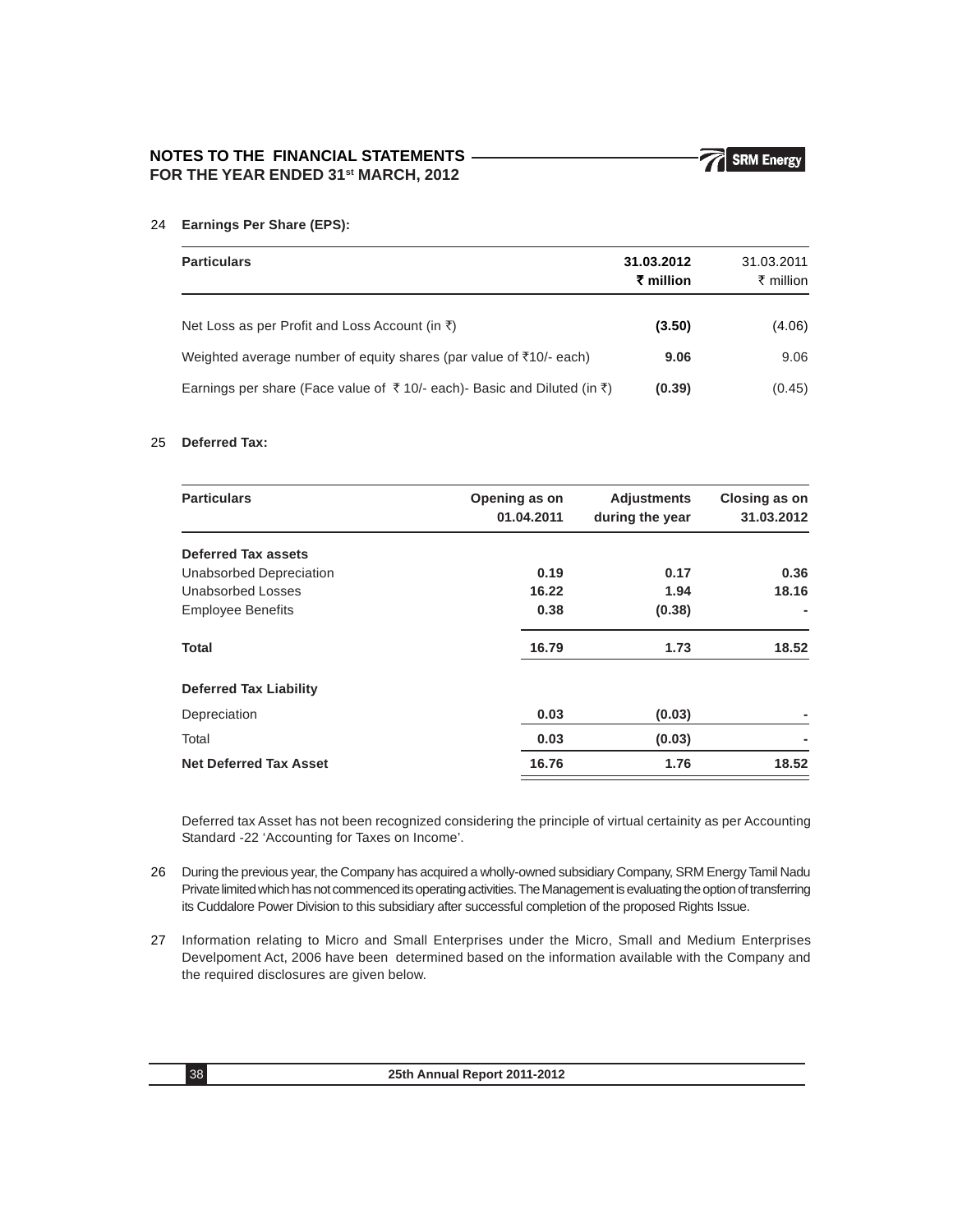**T** SRM Energy

### **NOTES TO THE FINANCIAL STATEMENTS FOR THE YEAR ENDED 31st MARCH, 2012**

|                                                                                                                                                                                                                                                            |                  | ₹ million        |
|------------------------------------------------------------------------------------------------------------------------------------------------------------------------------------------------------------------------------------------------------------|------------------|------------------|
| <b>Particulars</b>                                                                                                                                                                                                                                         | As on 31.03.2012 | As on 31,03,2011 |
| Principal amount remaining unpaid as on March, 31                                                                                                                                                                                                          | 0.56             |                  |
| Interest due thereon as on March, 31                                                                                                                                                                                                                       |                  |                  |
| Interest paid by the Company in terms of Section 16 of Micro, Small<br>and Medium Enterprises Development Act, 2006, along with the<br>amount of the payment made to the suppliers and service providers<br>beyond the appointment day during the year     |                  |                  |
| Interest due and payable for the period of delay in making payment<br>(which has been paid but beyond the appointment day during the year<br>but without adding the interest specified under Micro, Small and Medium<br>Enterprises Develpoment Act, 2006. |                  |                  |
| Interest accrued and remaining unpaid as at March, 31                                                                                                                                                                                                      |                  |                  |
| Further interest remaining due and payable even in the suceeding<br>years, until such date when the interest dues as above are actually<br>paid to the small enterprise.                                                                                   |                  |                  |

#### 28 **Going Concern**

Though the Company's net worth has been substantially eroded and the Company has been incurring cash losses, the management is of the strong view that the Company would turnaround with the completion of rights issue and the power project getting operational. The Company's present assets are adequate to meet the Company's liabilities.The Promoter is also committed to provide necessary funding to meet the Company's liabilities and has also paid  $\bar{\tau}$  498.20 million as share application money. Accordingly, the accounts have been drawn under the going concern assumption.

29 In the opinion of the management, the realizable value of Current Assets, loans and Advances in the ordinary course of business would not be less than the amount at which they are stated in the Balance Sheet and provision for all known and determined liabilities are adequately made.

#### 30 **Proposed Right Issue**

The Company had filed Draft Letter of Offer to the Security Exchange Board of India (SEBI) for its proposed right issue on August 17, 2010. SEBI gave final observation vide letter dated February 8, 2011 but did not allow adjustment of Unsecured Loan brought in by the promoters against their Rights entitlement. The Company went on appeal to Securities Appellate Tribunal (SAT) and SAT vide its order dated June 6, 2011 allowed adjustment of funds brought in by the promoters against their entitlement and also against renunciations in the right issue. Subsequent to the SAT order, the Company filed Final Letter of Offer for Rights Issue at par on June 17, 2011 with SEBI for raising  $\bar{\tau}$  589 million.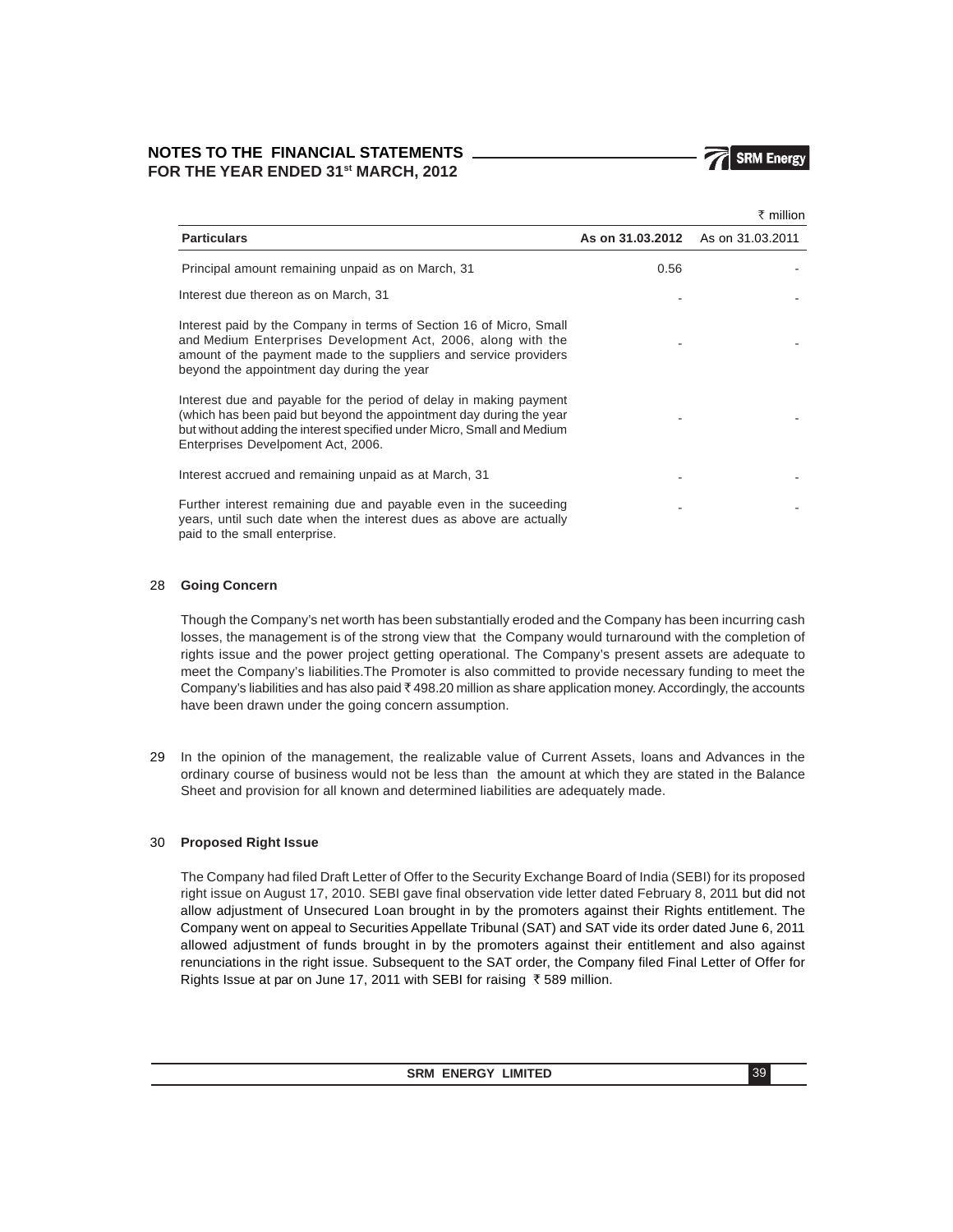### **NOTES TO THE FINANCIAL STATEMENTS FOR THE YEAR ENDED 31st MARCH, 2012**

SEBI vide its letter No. CFD/DIL/ISSUES/SP/RG/OW/3382/2012 dated February 7, 2012 informed our Merchant Banker that, as Cals Refineries Ltd.(Cals), a group Company, with a Common Promoter has been directed not to issue any equity shares or alter their capital structure in any manner till further directions in this regard, the Company is not satisfying the eligibility criteria as provided in Regulation 4(2)(a) and 4(2)(b) of the ICDR regulations and hence is not eligible to proceed with the Rights Issue till directions against Cals are in force. The Company filed an appeal to SAT on March 26, 2012 against the aforesaid direction of SEBI. The order of SAT is awaited. In the meanwhile, the Board has approved increase in amount of right issue upto  $\bar{\tau}$  900 million. The Company intends to go ahead with right issue on receiving favourable order from SAT or when Cals is exonerated from the charges whichever is earlier.

### 31 **Particulars of Derivative Instruments as at March 31, 2012 :**

- i) No derivative instruments are acquired for hedging purposes.
- ii) No derivative instruments are acquired for speculation purposes
- iii) Foreign currency exposures that are not hedged by derivative instruments or otherwise are : - Capital advance of USD 0.10 million (previous year USD 0.10 million)
- 32 Previous year figures have been regrouped and rearranged wherever necessary.
- 33 Figures are rounded off to the million.

### **For and on behalf of the Board of Directors**

**S. R. Dakhera Gagan Rastogi**<br>
VP (Accounts & Commerial) 
VP (Accounts & Commerial) **D. Sundararajan 
<b>D. Sundararajan** 
Managing Director & CEO 
Director VP (Accounts & Commerial)

**Sanjeevlata Samdani P. Srinivasan S. Parab** Company Secretary

Place : Mumbai. Date : 09.04.2012.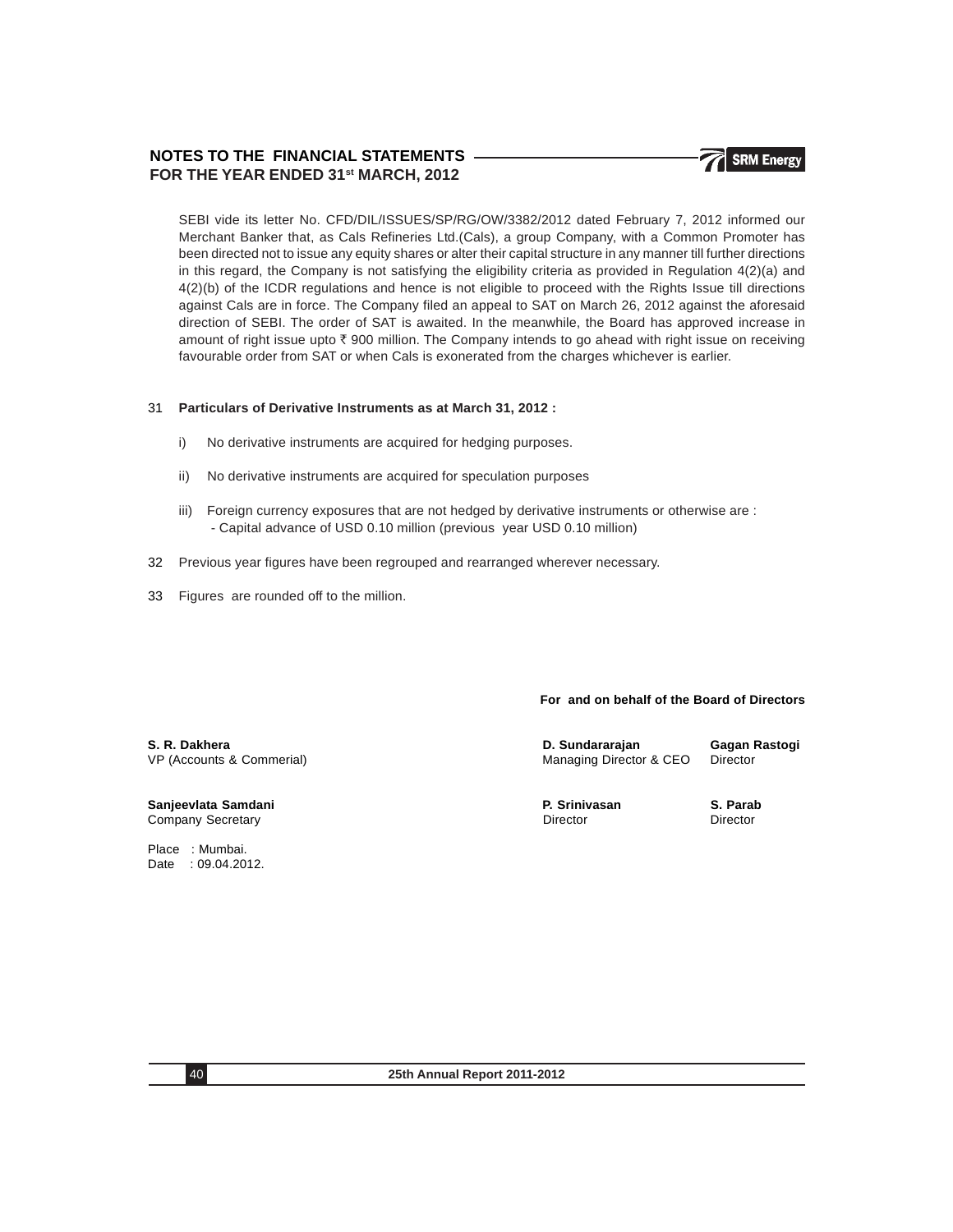

### **STATEMENT PURSUANT TO SECTION 212 (3) OF THE COMPANIES ACT, 1956 RELATING TO SUBSIDIARY COMPANIES**

|   |    | <b>Name of the Subsidiary Company</b>                                                                                                                     | <b>SRM Energy</b><br><b>Tamilnadu</b><br><b>Private Limited</b> |
|---|----|-----------------------------------------------------------------------------------------------------------------------------------------------------------|-----------------------------------------------------------------|
| 1 |    | Financial year of the Subsidiary Company ended on                                                                                                         | March 31, 2012                                                  |
| 2 |    | Extent of the Holding Company's interest in the Subsidiary                                                                                                | 0.01 million<br><b>Equity Shares</b><br>of ₹ 10/- each          |
|   |    | % Holding (Equity)                                                                                                                                        | 100%                                                            |
| 3 |    | Net aggregate amount of Profits/(Losses) of the subsidiary not<br>dealt with in the accounts of SRM Energy Limited for the year<br>ended 31st March, 2012 | Amount<br>$(3\overline{5})$ in million)                         |
|   | a) | For the above Financial Year of the subsidiary so far as<br>they concern members of the Company.                                                          | (0.01)                                                          |
|   | b) | For previous years of the subsidiary since it became a<br>subisidiary so far as they concern the members of the<br>Company                                | (0.04)                                                          |

### **For and on behalf of the Board of Directors**

**S. R. Dakhera D. Sundararajan D. Sundararajan Gagan Rastogi**<br>
VP (Accounts & Commerial) **D. Sundararajan Gagan Cagan Rastogi Director** Managing Director & CEO

**Sanjeevlata Samdani P. Srinivasan S. Parab**<br>
Company Secretary **P. Strinivasan S. Parab**<br>
Director **Director** Company Secretary **Director** Director

Place : Mumbai. Date : 09.04.2012.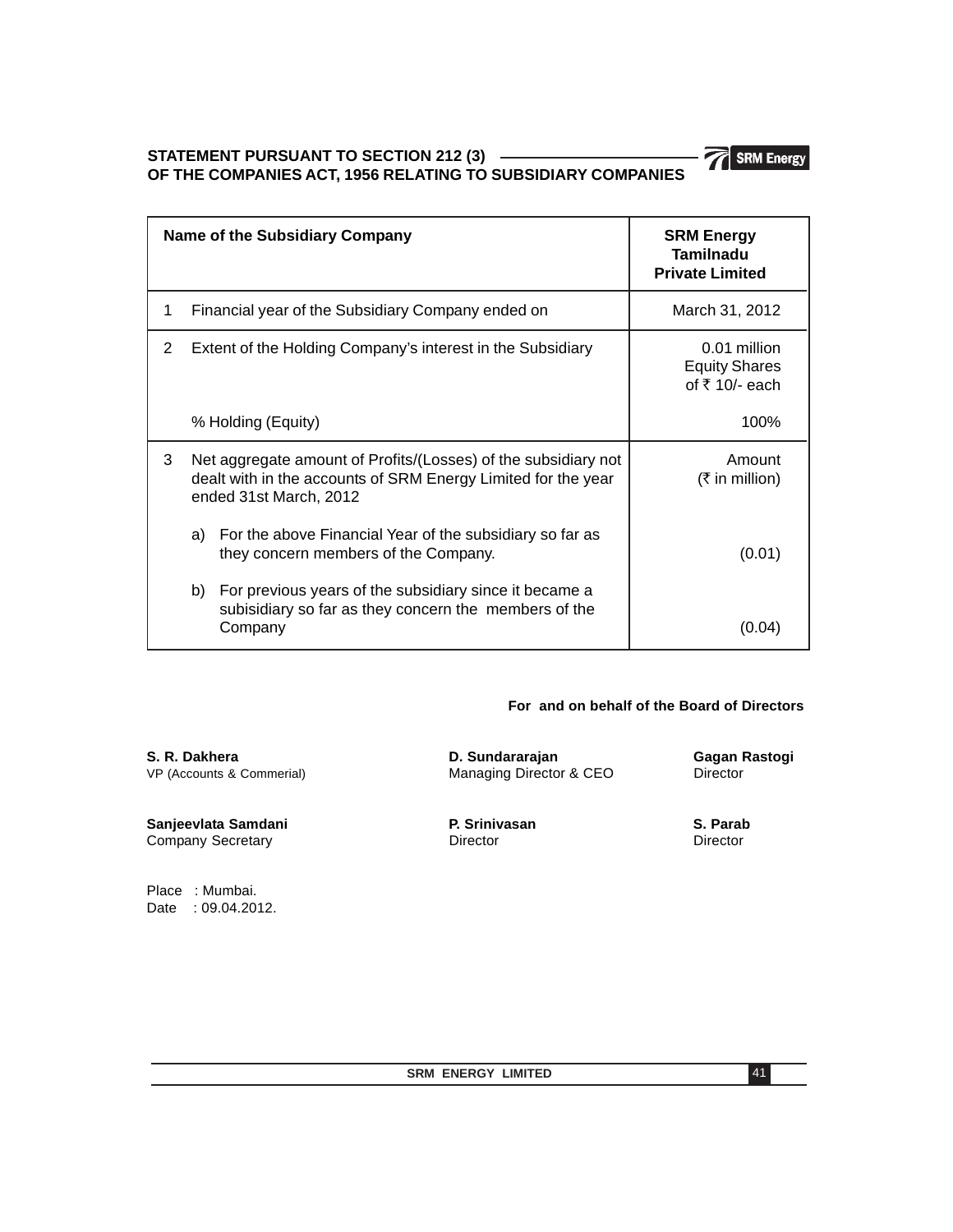### **AUDITORS' REPORT ON CONSOLIDATED FINANCIAL STATEMENTS**



### **TO THE BOARD OF DIRECTORS OF SRM ENERGY LTD.**

We have audited the accompanying consolidated financial statements of SRM Energy Limited (the "Company") and its subsidiary (the Company and its subsidiary jointly constitute "the Group") which comprise the consolidated balance sheet as at March 31, 2012, and the consolidated Statement of Profit and Loss and consolidated Cash Flow Statement for the year then ended and a summary of significant accounting policies and other explanatory information.

### *Management's Responsibility for the Consolidated Financial Statements*

Management is responsible for the preparation of these consolidated financial statements on the basis of separate financial statements and other financial information regarding components that give a true and fair view of the consolidated financial position, consolidated financial performance and consolidated cash flows of the Group in accordance with accounting principles generally accepted in India; this includes the design, implementation and maintenance of internal control relevant to the preparation and presentation of the consolidated financial statements that give a true and fair view and are free from material misstatement, whether due to fraud or error.

### *Auditors' Responsibility*

Our responsibility is to express an opinion on these consolidated financial statements based on our audit. We conducted our audit in accordance with the Standards on Auditing issued by the Institute of Chartered Accountants of India. Those standards require that we comply with ethical requirements and plan and perform the audit to obtain reasonable assurance about whether the consolidated financial statements are free from material misstatement.

An audit involves performing procedures to obtain audit evidence about the amounts and disclosures in the consolidated financial statements. The procedures selected depend on the auditors' judgment, including the assessment of the risks of material misstatement of the consolidated financial statements, whether due to fraud or error. In making those risk assessments, the auditor considers internal control relevant to the Company's preparation and presentation of the consolidated financial statements that give a true and fair view in order to design audit procedures that are appropriate in the circumstances. An audit also includes evaluating the appropriateness of accounting policies used and the reasonableness of the accounting estimates made by management, as well as evaluating the overall presentation of the consolidated financial statements.

We believe that the audit evidence we have obtained is sufficient and appropriate to provide a basis for our audit opinion.

### **Opinion**

We report that the consolidated financial statements have been prepared by the Company's Management in accordance with the requirements of Accounting Standard (AS) 21, "Consolidated financial statements" as notified pursuant to the Companies (Accounting Standards) Rules, 2006 and on the basis of the separate financial statements of SRM Energy Limited and its subsidiary. In our opinion and to the best of our information and according to the explanations given to us and based on the consideration of the reports of the other auditors on the financial statements of the subsidiary, as noted below, the consolidated financial statements give a true and fair view in conformity with the accounting principles generally accepted in India:

(a) in the case of the consolidated Balance Sheet, of the state of affairs of the Group as at March 31, 2012;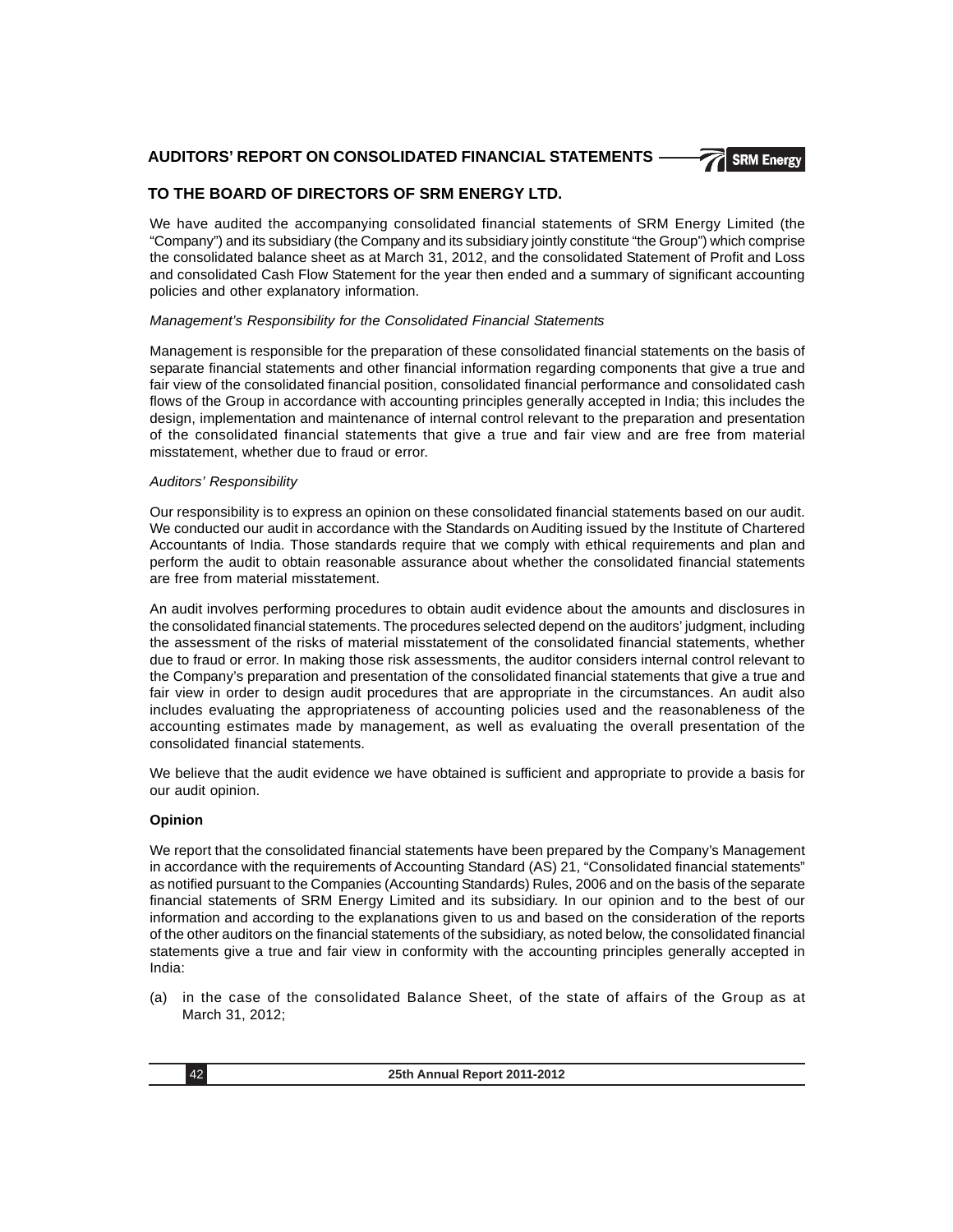### **AUDITORS' REPORT ON CONSOLIDATED FINANCIAL STATEMENTS**

- SRM Energy
- (b) in the case of the consolidated Statement of Profit and Loss, of the loss for the year ended on that date; and
- (c) in the case of the consolidated Cash Flow Statement, of the cash flows for the year ended on that date.

### **Emphasis of Matter**

We draw attention to Note 23 of the Consolidated Financial Statements with regard to the preparation of the financial statements on a going concern assumption. The Group has incurred a net loss of  $\bar{z}$  3.52 million during the year ended 31.3.2012 and as of that date, the Group's net worth has been substantially eroded. The Group's ability to continue as a going concern is dependent on the factors mentioned in note therein and no adjustments have been made in the accompanying financial statements. Our opinion is not qualified in respect of this matter.

### *Other Matter*

We did not audit the financial statements of the subsidiary, whose financial statements reflect total assets (net) of ₹ 0.06 million as at March 31, 2012, total expenditure of ₹ 0.01 million and net cash outflows amounting to  $\bar{\tau}$  0.01 million for the year then ended. These financial statements have been audited by other auditors whose reports have been furnished to us by the Management, and our opinion is based solely on the reports of the other auditors. Our opinion is not qualified in respect of this matter.

> **For Haribhakti & Co.** Chartered Accountants FRN No.103523W

> **Sumant Sakhardande** Partner Membership No.34828

Place : Mumbai. Date : April 09, 2012.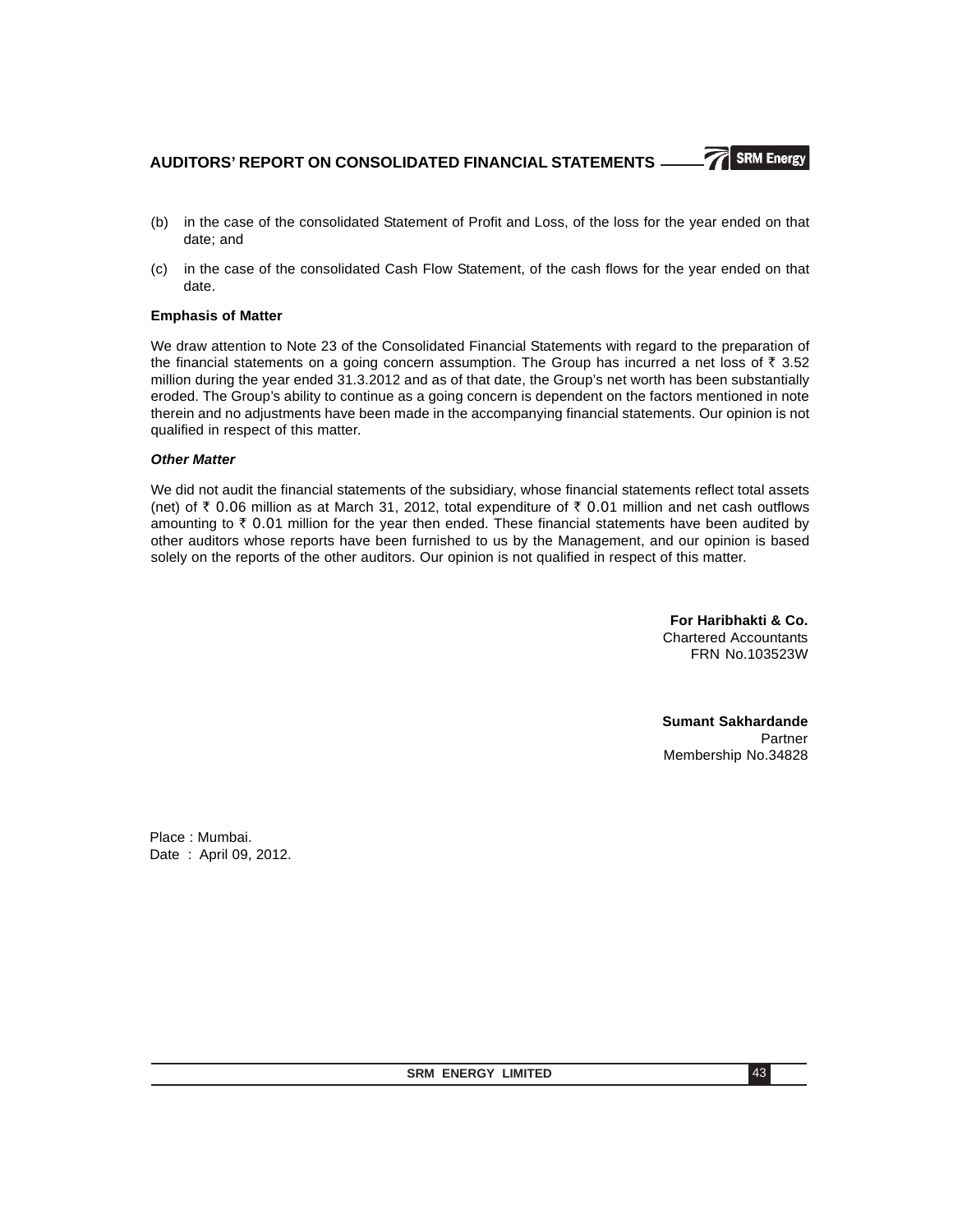### **AS AT 31ST MARCH, 2012 CONSOLIDATED BALANCE SHEET**

### **Equity and Liabilities Shareholder's Funds Share Capital 1999.60 2 90.60 90.60 90.60** Reserves and Surplus **3 (75.44) 15.16** (71.92) 18.68 **Non-current Liabilities** Long-term Provisions **4 2.25 2.25** 1.22 1.22 **Current Liabilities** Short-term Borrowings **5 5 3.30** 9.10<br>
Other Current Liabilities **6 504.45 15.18 9.10 Other Current Liabilities** Short-term Provisions **4 0.21 507.96** - 463.28 **TOTAL 525.37** 483.18 **Assets Non-current Assets Fixed Assets** (a) Tangible Assets **9** 109.12 86.53<br>
(b) Intangible Assets **9 10 30.00** 30.00 (b) Intangible Assets **10 10** 30.00<br>
(c) Capital Work-in-Progress **11** 234.13 373.25 (c) Capital Work-in-Progress **11 234.13 373.25** 191.93 308.46 Long-term Loans and Advances **12** 151.46 173.53 **524.71** 481.99 **Current Assets** Cash and Cash Equivalents **13 0.54** 0.64 Short-term Loans & Advances **12 0.12** 0.55 **0.66** 1.19 **TOTAL 525.37** 483.18 Significant accounting policies **1 Note No. As at 31.03.2012**  $\bar{\tau}$  million As at 31.03.2011 `million

#### **The accompanying notes are an integral part of the financial statements**

| As per our attached report of even date              |                                            |                                             |                           |
|------------------------------------------------------|--------------------------------------------|---------------------------------------------|---------------------------|
| For Haribhakti & Co.<br><b>Chartered Accountants</b> |                                            | For and on behalf of the Board of Directors |                           |
| Sumant Sakhardande<br>Partner                        | S. R. Dakhera<br>VP (Accounts & Commerial) | D. Sundararajan<br>Managing Director & CEO  | Gagan Rastogi<br>Director |
| Place: Mumbai.<br>Date: 09.04.2012.                  | Sanjeevlata Samdani<br>Company Secretary   | P. Srinivasan<br>Director                   | S. Parab<br>Director      |
| 44                                                   | 25th Annual Report 2011-2012               |                                             |                           |

### **SRM Energy**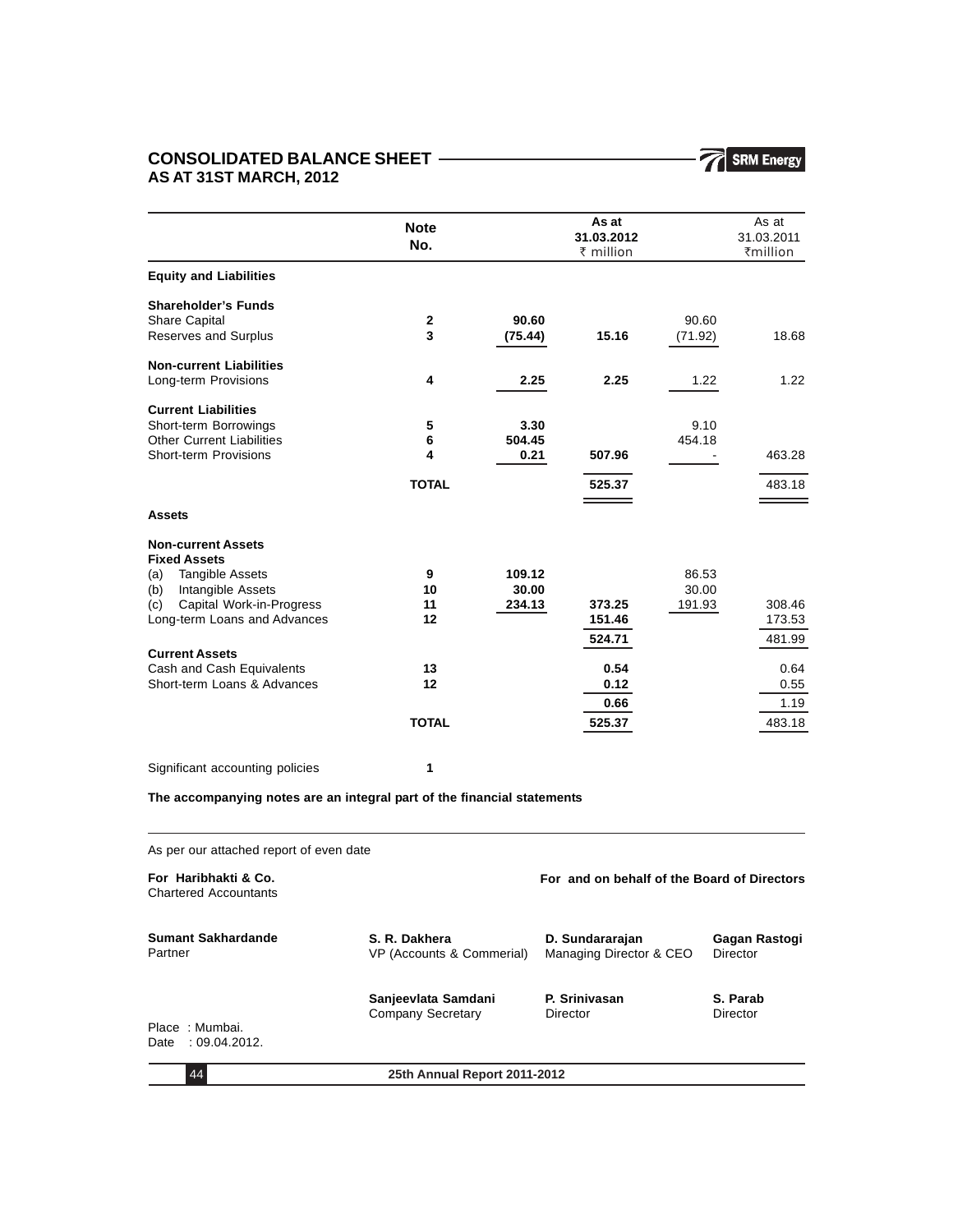## CONSOLIDATED STATEMENT OF PROFIT AND LOSS ACCOUNT **AND A SEA ASSESS** SRM Energy **FOR THE YEAR ENDED 31ST MARCH, 2012**



|                                                                         | <b>Note</b><br>No.        | For The Year Ended<br>31.03.2012<br>₹ million | For The Year Ended<br>31.03.2011<br>₹ million |  |
|-------------------------------------------------------------------------|---------------------------|-----------------------------------------------|-----------------------------------------------|--|
| <b>REVENUE</b>                                                          |                           |                                               |                                               |  |
| <b>Revenue From Operations</b>                                          |                           |                                               |                                               |  |
| Other Income                                                            | 14                        |                                               | 0.05                                          |  |
|                                                                         | <b>Total Revenue</b>      |                                               | 0.05                                          |  |
| <b>EXPENSES</b>                                                         |                           |                                               |                                               |  |
| <b>Other Expenses</b>                                                   | 15                        | 3.52                                          | 4.14                                          |  |
|                                                                         | <b>Total Expenses</b>     | 3.52                                          | 4.14                                          |  |
| Loss before exceptional and extraordinary items and tax                 |                           | (3.52)                                        | (4.09)                                        |  |
| <b>Exceptional Items</b>                                                |                           |                                               |                                               |  |
| Loss before extraordinary items and tax                                 |                           | (3.52)                                        | (4.09)                                        |  |
|                                                                         |                           |                                               |                                               |  |
| Extra-ordinary Items<br>Loss before Tax                                 |                           |                                               |                                               |  |
|                                                                         |                           | (3.52)                                        | (4.09)                                        |  |
| Tax Expense                                                             |                           |                                               |                                               |  |
| 1) Current<br>2) Deferred                                               |                           |                                               |                                               |  |
|                                                                         |                           |                                               |                                               |  |
|                                                                         |                           |                                               |                                               |  |
| Loss for the year                                                       |                           | (3.52)                                        | (4.09)                                        |  |
|                                                                         |                           |                                               |                                               |  |
| Earning Per Equity Share $(\bar{x})$                                    | 20                        |                                               |                                               |  |
| Basic                                                                   |                           | (0.39)                                        | (0.45)                                        |  |
| Diluted                                                                 |                           | (0.39)                                        | (0.45)                                        |  |
| Significant accounting policies                                         | 1                         |                                               |                                               |  |
| The accompanying notes are an integral part of the financial statements |                           |                                               |                                               |  |
| As per our attached report of even date                                 |                           |                                               |                                               |  |
|                                                                         |                           |                                               |                                               |  |
| For Haribhakti & Co.<br><b>Chartered Accountants</b>                    |                           | For and on behalf of the Board of Directors   |                                               |  |
| <b>Sumant Sakhardande</b>                                               | S. R. Dakhera             | D. Sundararajan                               | Gagan Rastogi                                 |  |
| Partner                                                                 | VP (Accounts & Commerial) | Managing Director & CEO                       | Director                                      |  |
|                                                                         | Sanjeevlata Samdani       | P. Srinivasan                                 | S. Parab                                      |  |
|                                                                         | <b>Company Secretary</b>  | <b>Director</b>                               | <b>Director</b>                               |  |
| Place: Mumbai.<br>:09.04.2012.<br>Date                                  |                           |                                               |                                               |  |
|                                                                         | <b>SRM ENERGY LIMITED</b> |                                               | 45                                            |  |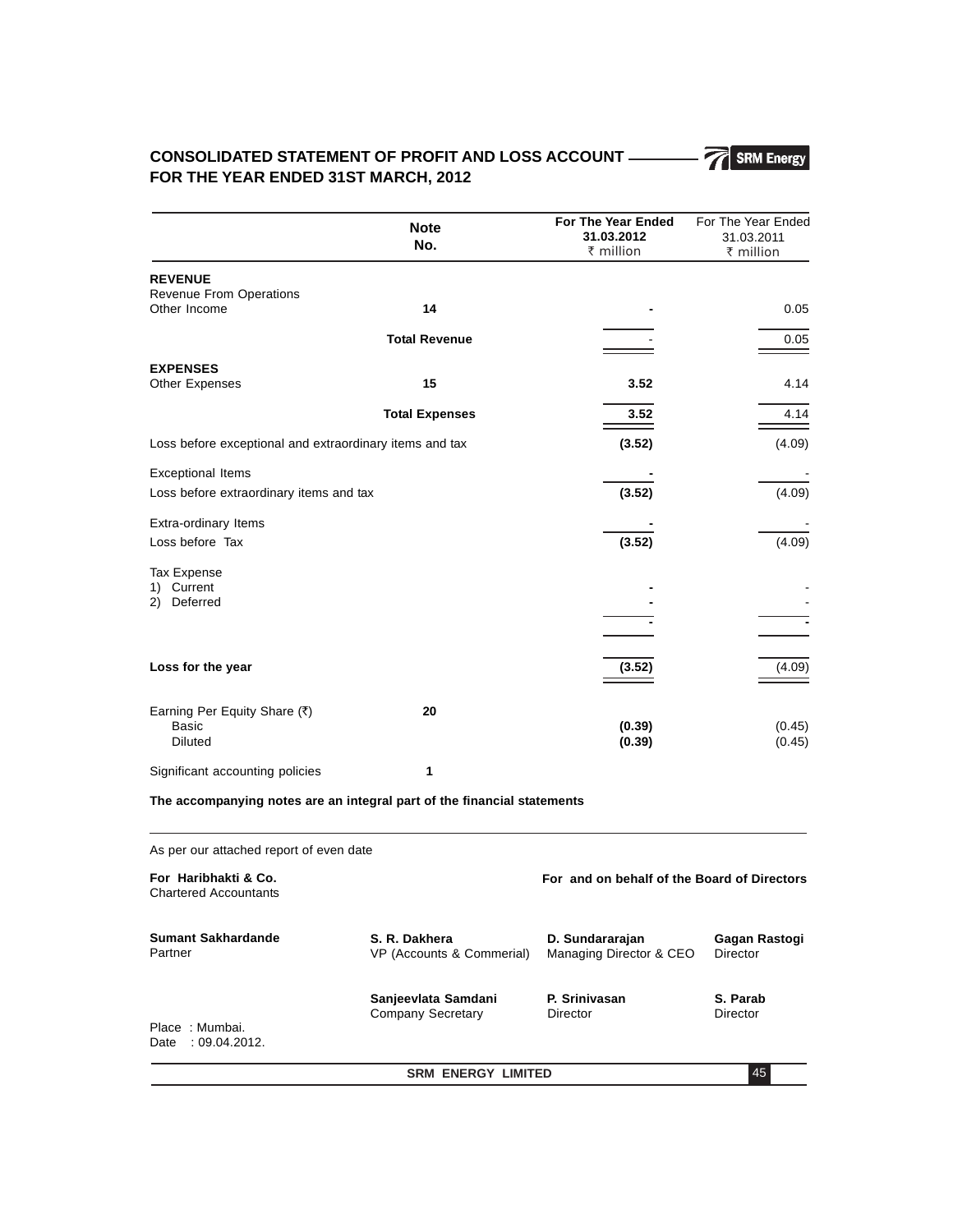### **CONSOLIDATED CASH FLOW STATEMENT FOR THE YEAR ENDED 31ST MARCH, 2012**

|            |                                                                                                                                                                                                                                      | <b>For The Year Ended</b><br>31.03.2012<br>$\bar{\tau}$ million | For The Year Ended<br>31.03.2011<br>₹ million |
|------------|--------------------------------------------------------------------------------------------------------------------------------------------------------------------------------------------------------------------------------------|-----------------------------------------------------------------|-----------------------------------------------|
| (A)        | <b>CASH FLOW FROM OPERATING ACTIVITIES</b><br>NET PROFIT/(LOSS) BEFORE TAX<br><b>ADJUSTMENTS FOR</b>                                                                                                                                 | (3.52)                                                          | (4.09)                                        |
|            | Interest Income<br><b>OPERATING (LOSS) / PROFIT BEFORE</b>                                                                                                                                                                           |                                                                 | (0.01)                                        |
|            | <b>WORKING CAPITAL CHANGES</b><br><b>ADJUSTMENT FOR</b>                                                                                                                                                                              | (3.52)                                                          | (4.10)                                        |
|            | Increase/(Decrease) in Other Current Liabilities<br>Increase/(Decrease) in Short-term Provisions<br>Decrease/(Increase) in Short-term Loans and Advances<br>Decrease/(Increase) in Long-term Loans and Advances                      | (2.79)<br>0.21<br>0.11<br>(0.30)                                | (3.77)<br>(0.02)<br>1.94<br>(1.49)            |
|            | CASH (OUTFLOW) / GENERATED FROM OPERATIONS<br>Income Tax Refund/(Paid)<br>NET CASH (OUTFLOW) / GENERATED FROM<br><b>OPERATING ACTIVITIES (A)</b>                                                                                     | (6.29)<br>(6.29)                                                | (7.44)<br>0.02<br>(7.42)                      |
| (B)        | <b>CASH FLOW FROM INVESTMENT ACTIVITIES</b><br>Purchase of Fixed Assets including CWIP and Capital Advances<br>Proceeds from Sale of Fixed Assets<br>Purchase of Non-current Investments                                             | (40.21)<br>0.02                                                 | (54.76)<br>0.01                               |
|            | <b>NET CASH USED IN INVESTMENT ACTIVITIES (B)</b>                                                                                                                                                                                    | (40.19)                                                         | (54.75)                                       |
| (C)        | <b>CASH FLOW FROM FINANCE ACTIVITIES</b><br>Share Application Money Received<br>Proceeds from Long-term Borrowings<br>Proceeds from Short-term Borrowings<br>Repayment of Short-term Borrowings<br>Interest and Finance Charges Paid | 53.06<br>(5.80)<br>(0.88)                                       | 28.83<br>26.65<br>9.10<br>(1.91)              |
|            | NET CASH FROM FINANCIAL ACTIVITIES (C)                                                                                                                                                                                               | 46.38                                                           | 62.67                                         |
| (D)<br>(E) | <b>NET CHANGES IN CASH &amp; CASH EQUIVALENTS (A+B+C)</b><br><b>CASH &amp; CASH EQUIVALENTS - OPENING BALANCE</b>                                                                                                                    | (0.10)<br>0.64                                                  | 0.50<br>0.14                                  |
| (F)        | <b>CASH &amp; CASH EQUIVALENTS - CLOSING BALANCE</b>                                                                                                                                                                                 | 0.54                                                            | 0.64                                          |

As per our attached report of even date

| For Haribhakti & Co.<br><b>Chartered Accountants</b> | For and on behalf of the Board of Directors |                                            |                           |  |
|------------------------------------------------------|---------------------------------------------|--------------------------------------------|---------------------------|--|
| <b>Sumant Sakhardande</b><br>Partner                 | S. R. Dakhera<br>VP (Accounts & Commerial)  | D. Sundararajan<br>Managing Director & CEO | Gagan Rastogi<br>Director |  |
| Place: Mumbai.<br>Date<br>$09.04.2012$ .             | Sanjeevlata Samdani<br>Company Secretary    | P. Srinivasan<br>Director                  | S. Parab<br>Director      |  |
| 46                                                   | 25th Annual Report 2011-2012                |                                            |                           |  |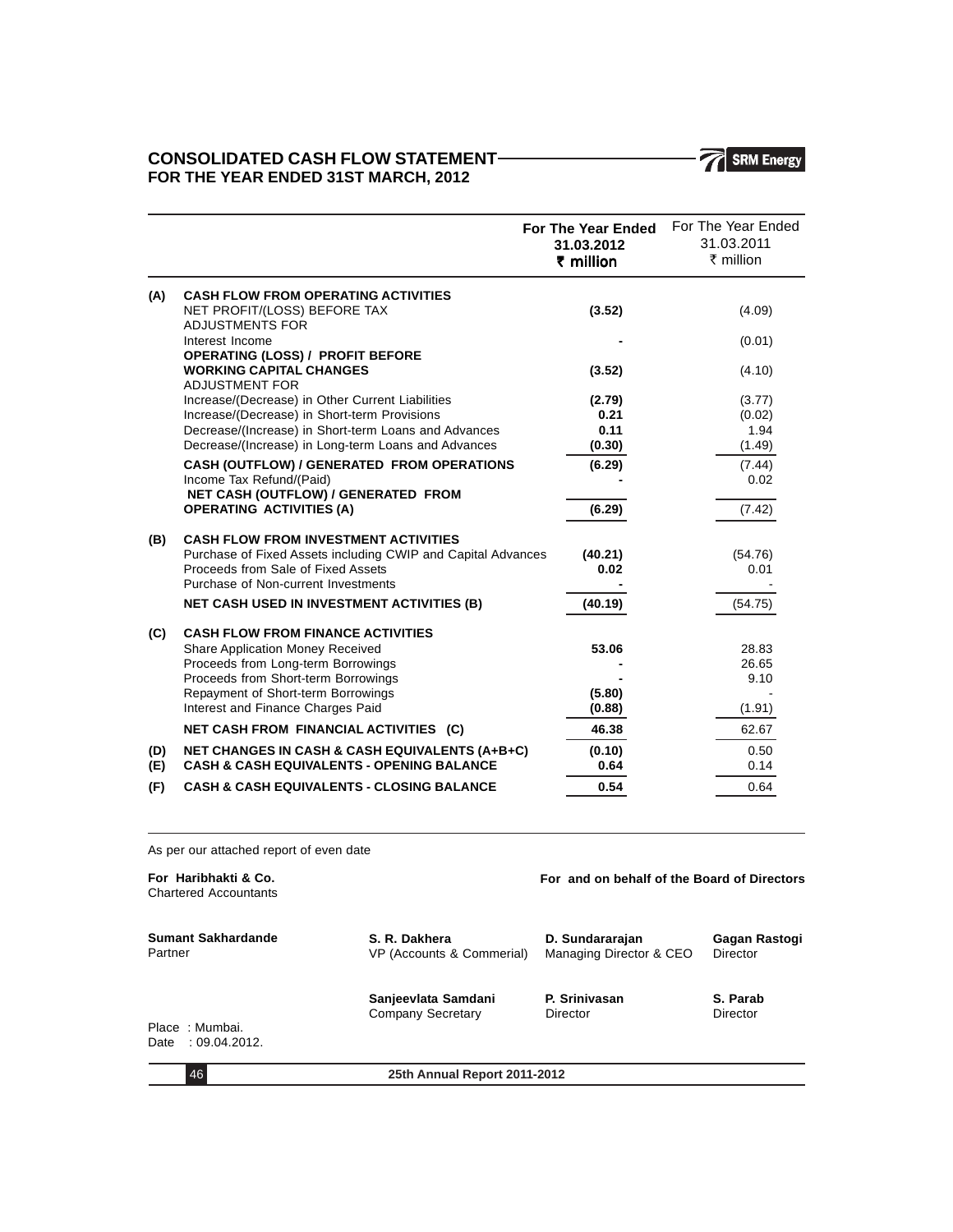

#### 1 **SIGNIFICANT ACCOUNTING POLICIES AND NOTES ON ACCOUNTS :**

#### **Basis of preparation**

SRM Energy Limited (the "Company") has prepared the Consolidated Financial Statements by consolidating its accounts with its subsidiary in accordance with Accounting Standard (AS)-21 on 'Consolidated Financial Statements' issued by the Institute of Chartered Accountants of India.

The Financial statements have been prepared to comply in all material respects with the mandatory Accounting Standards notified by Companies (Accounting Standards) Rules, 2006 (as amended) & the relevant provisions of the Companies Act 1956. The financial statements have been prepared under the historical cost convention on an accrual basis except in case of assets for which provision for impairment is made and revaluation is carried out. The accounting policies have been consistently applied by the Company & are consistent with those used in the previous year.

During the current year, the revised Schedule VI notified under Companies Act, 1956, has become applicable to the Company, for preparation of its financial statements. The adoption of revised Schedule VI does not impact recognition and measurement principles followed for preparation of financial statements. However, it has significant impact on presentation and disclosures made in the financial statements. The Company has also reclassified the previous year figures in accordance with the requirements applicable in the current year.

#### ii **Principles of consolidation**

- a) The Financial statements of the Holding Company and its subsidiary Company (together the "Group) have been combined on a line by line basis by adding together the book values of like items of assets, liabilities, income and expenses, after fully eliminating intra-group balances and unrealised profits or losses on intra-group transactions.
- b) The consolidated financial statements have been prepared using uniform accounting policies for like transactions and other events in similar circumstances and are presented, to the extent possible, in the same manner as the Holding Company's separate financial statements.

#### **iii Companies included in Consolidation**

| Name of the consolidated entity       | Country of<br>Incorporation | Nature of<br><b>Interest</b> |     |
|---------------------------------------|-----------------------------|------------------------------|-----|
| <b>SRM Energy Tamilnadu Pvt. Ltd.</b> | India                       | Subsidiary                   | 100 |

#### **iv Use of estimates**

The preparation of financial statements in conformity with generally accepted accounting principles requires management to make estimates and assumptions that affect the reported amounts of assets and liabilities and disclosure of contingent liabilities at the date of the financial statements and the results of operations during the reporting period. Although these estimates are based upon management's best knowledge of current events and actions, actual results could differ from these estimates.

#### **Fixed Assets**

Fixed Assets are stated at cost less accumulated depreciation & impairment losses (if any). Cost comprises the purchase price & any attributable cost of bringing the asset to its working condition for its intended use. Borrowing cost relating to the acquisition of the fixed asset which takes substantial period of time to get ready for its intended use are also included to the extent they relate to the period till such assets are ready to be put to use.

In respect of accounting periods commencing on or after 7th December, 2006, exchange difference arising on reporting of the long-term foreign currency monetary items at rates different from those at which they were initially recorded during the period, or reported in the previous financial statements are added to or deducted from the cost of the asset and are depreciated over the balance life of the asset, if these monetary items pertain to the acquisition of a depreciable fixed asset.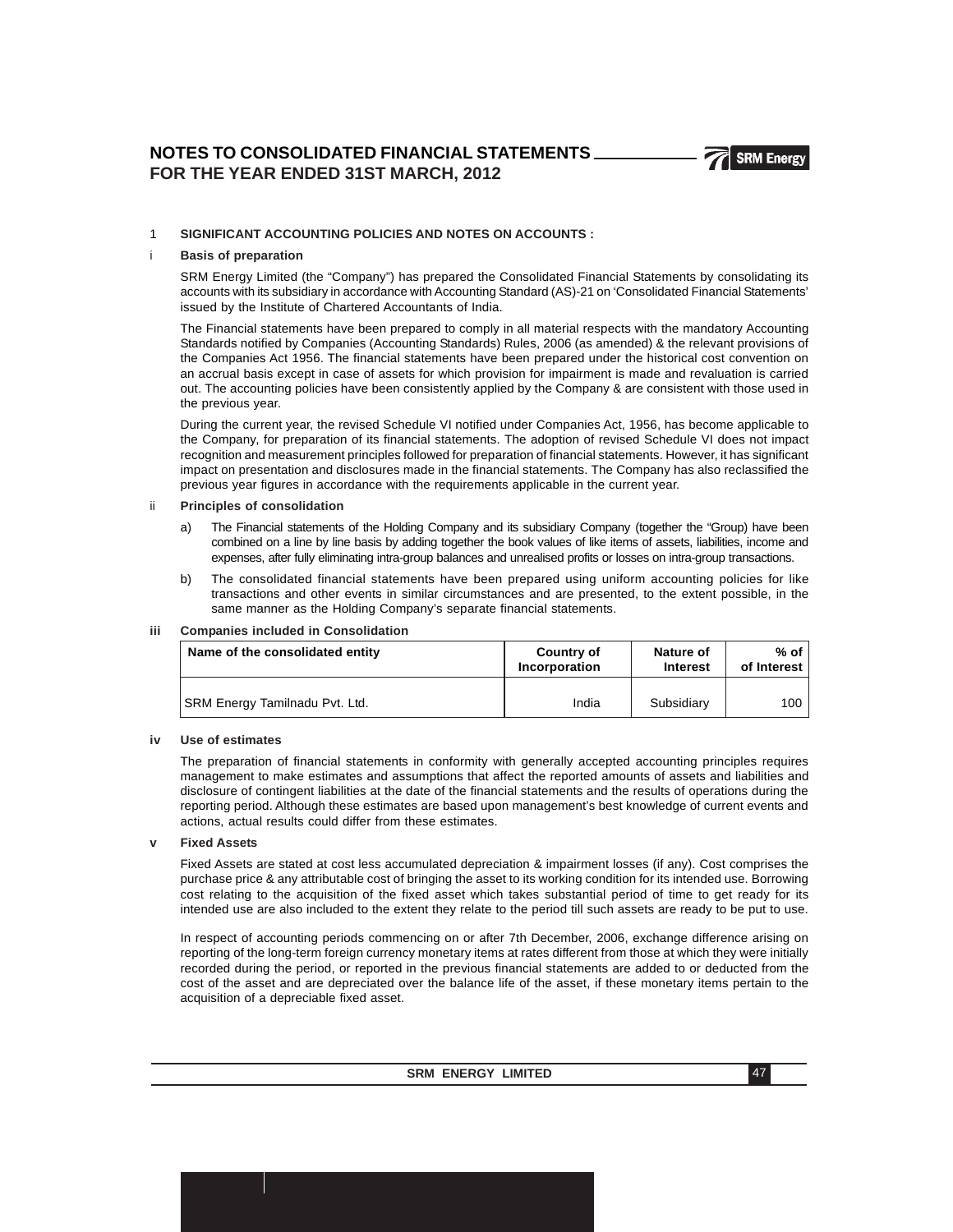

#### **vi Expenditure During Construction Period**

Expenditure incurred during construction period which is directly or indirectly related to the power project is included under Pre-operative Expenses and the same will be allocated to the respective Fixed Assets upon completion of construction.

#### **vii Depreciation and Amortization**

Depreciation on Fixed Assets is provided on Straight Line Method as per the useful lives of the assets estimated by the management or at the rates specified in Schedule XIV to the Companies Act, 1956, whichever is higher except for goodwill which will be amortised over a period of five years after the commencement of commercial production of the power project. Goodwill arose during 2007-08 on amalgamation of SRM Energy Pvt. ltd., a special purpose vehicle for implementing power project, into the Company as per the scheme of amalgamation approved by the Hon'ble High Courts at Mumbai & Delhi. Depreciation on additions is charged proportionately from the date of acquisition. Assets individually costing less than or equal to rupees Five thousand has been fully depreciated in the year of purchase.

The depreciation in respect of following assets has been provided based on management estimate of useful life, which is as under:

| <b>Particulars</b>      | Useful Life    |
|-------------------------|----------------|
| <b>Office Equipment</b> | $3 - 10$ years |
| Furniture               | 10 years       |
| Computers               | 5 years        |

#### **viii Impairment of Assets**

The carrying amounts of assets are reviewed at each balance sheet date if there is any indication of impairment based on internal/ external factors. An impairment loss is recognized wherever the carrying amount of an asset exceeds its recoverable amount. The recoverable amount is the greater of the assets net selling price & value in use. In assessing value in use, the estimated future cash flows are discounted to their present value at the weighted average cost of capital.

After impairment, depreciation is provided on the revised carrying amount of the asset over its remaining useful life.

A previously recognized impairment loss is increased or reversed depending upon changes in circumstances. However the carrying value after reversal is not increased beyond the carrying value that would have prevailed by charging usual depreciation if there was no impairment.

#### **ix Foreign Currency transactions**

Foreign Currency transactions are recorded at the exchange rate prevailing on the date of transaction. Foreign currency denominated asset and liabilities (monetary items) are translated into reporting currency at the exchange rates prevailing on the Balance Sheet date. Exchange difference arising on settlement of foreign currency transactions or restatement of foreign currency denominated assets and liabilities (monetary items) are capitalized if related to the project or recognized in the profit and loss account.

#### **x Employee benefits**

Employee benefits such as salaries, allowances, non-monetary benefits which fall due for payment within a period of twelve months after rendering service, are charged as expense to the profit and loss account in the period in which the service is rendered.

Employee benefits under defined benefit plans, such as leave encashment and gratuity which fall due for payment after a period of 12 months from rendering serviced or after completion of employment, are measured by the projected unit credit method, on the basis of actuarial valuation carried out by the third party actuaries at each balance sheet date. The Companies obligations recognized in the Balance sheet represents the present value of obligations as reduced by the fair value of plan assets , where applicable.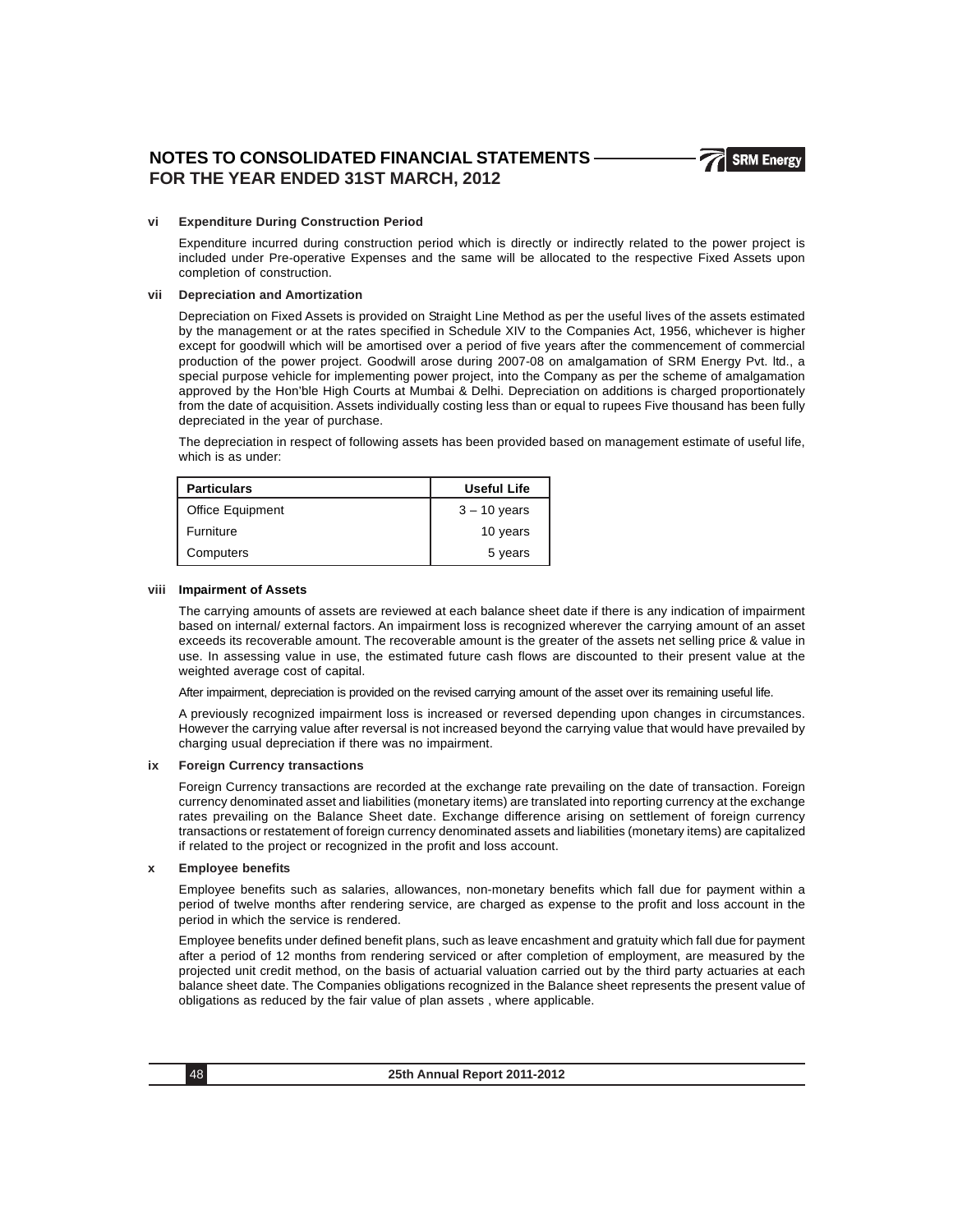

#### **xi Borrowing Cost**

Borrowing cost which are directly attributable to the acquisition, construction or production of an asset that necessarily takes a substantial period of time to get ready for its intended use or sale are capitalized as part of the respective asset. All other borrowing cost are expensed in the period they occur. Borrowing cost consists of interest & other cost that an entity incurs in connection with the borrowing of funds. In determining the amount of borrowing cost eligible for capitalization during a period, any income earned on the temporary investments of those borrowings is deducted from the borrowing costs incurred.

#### **xii Leases**

Leases where the lessor effectively retains substantially all the risks and benefits of ownership of the leased item are classified as operating lease. Operating lease payments are recognized as an expense in the Profit and Loss account on a straight-line basis over the lease term.

#### **xiii Earnings per share**

Basic earnings per share are calculated by dividing the net profit or loss for the period attributable to equity shareholders (after deducting preference dividends and attributable taxes) by the weighted average number of equity shares outstanding during the period. The weighted average number of equity shares outstanding during the period are adjusted for events of bonus issue; bonus element in a rights issue to existing shareholders; share split; and reverse share split (consolidation of shares). Diluted EPS is computed by dividing the net profit or loss for the year by the weighted average number of equity shares outstanding during the year as adjusted for the effects of all dilutive potential equity shares, except where the results are anti-dilutive.

#### **xiv Taxation**

- (i) Deferred tax is measured based on the tax rates and the tax laws enacted or substantively enacted at the balance sheet date. Deferred tax assets and deferred tax liabilities are offset, if a legally enforceable right exists to set off current tax assets against current tax liabilities and the deferred tax assets and deferred tax liabilities relate to the taxes on income levied by same governing taxation laws. Deferred tax assets are recognised only to the extent that there is reasonable certainty that sufficient future taxable income will be available against which such deferred tax assets can be realised. In situations where the company has unabsorbed depreciation or carry forward tax losses, all deferred tax assets are recognised only if there is virtual certainty supported by convincing evidence that they can be realised against future taxable profits.
- (ii) At each balance sheet date the Company re-assesses unrecognised deferred tax assets. It recognizes, unrecognised deferred tax assets to the extent that it has become reasonably certain or virtually certain, as the case may be that sufficient future taxable income will be available against which such deferred tax assets can be realised. The carrying amount of deferred tax assets are reviewed at each balance sheet date. The company writes-down the carrying amount of a deferred tax asset to the extent that it is no longer reasonably certain or virtually certain, as the case may be, that sufficient future taxable income will be available against which deferred tax asset can be realised. Any such write-down is reversed to the extent that it becomes reasonably certain or virtually certain, as the case may be, that sufficient future taxable income will be available.

#### **xv Provisions**

A provision is recognized when the Company has a present obligation as a result of past event; it is probable that an outflow of resources will be required to settle the obligation, in respect of which a reliable estimate can be made. Provisions are not discounted to its present value and are determined based on best estimate required to settle the obligation at the balance sheet date. These are reviewed at each balance sheet date and adjusted to reflect the current best estimates.

#### **xvi Contingent Liabilities**

Contingent Liabilities, if any, are disclosed in the Notes on Accounts. Provision is made in the accounts in respect of those contingencies which are likely to materialize into liabilities after the year end till the approval of the accounts by the Board of Directors and which have material effect on the position stated in the Balance Sheet.

| <b>IMITED</b><br><b>SRM</b><br>−N⊦ |  |
|------------------------------------|--|
|                                    |  |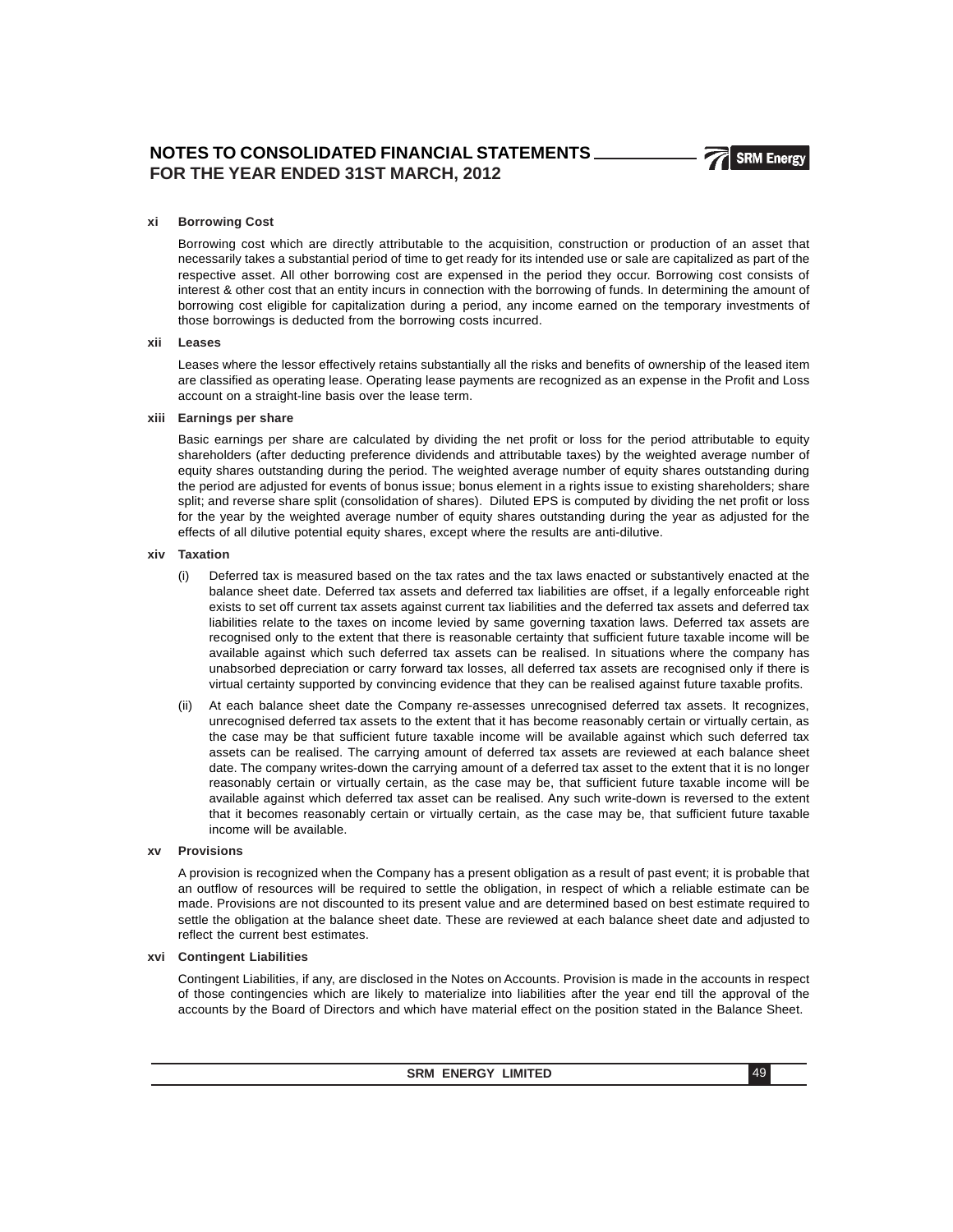

#### **xvii Cash Flow Statement**

The cash flow statement is prepared by 'indirect method' set out in Accounting Standard 3 on "Cash Flow Statement" and presents the cash flow statement by operating investing and financing activities of the Company. Cash and cash equivalents presented in the cash flow statement consists of cash on hand and balance in current accounts.

| <b>Share Capital</b>        |             | 31.03.2012 |             | 31.03.2011 |  |
|-----------------------------|-------------|------------|-------------|------------|--|
|                             | No. million | ₹ million  | No. million | ₹ million  |  |
| <b>Authorised Shares</b>    | 11.30       | 113.00     | 11.30       | 113.00     |  |
| Equity Shares of ₹10/- each | 11.30       | 113.00     | 11.30       | 113.00     |  |

The shareholders of the Company have given their approval for increase of authorised capital to  $\bar{\tau}$ 1000 million pursuant a resolution passed on August 13, 2010 through postal ballot. The process with Registrar of Companies is underway to increase the same.

| Issued, subscribed and paid up            |      |       |      |       |
|-------------------------------------------|------|-------|------|-------|
| Equity Shares of ₹10/- each fully paid up | 9.06 | 90.60 | 9.06 | 90.60 |
|                                           | 9.06 | 90.60 | 9.06 | 90.60 |

### a **Reconciliation of the shares outstanding at the beginning and at the end of the reporting period**

| <b>Equity Shares</b><br>At the beginning of the year<br>Issued during the year | 9.06<br>$\overline{\phantom{a}}$ | 90.60<br>- | 9.06 | 90.60 |
|--------------------------------------------------------------------------------|----------------------------------|------------|------|-------|
| Outstanding at the end of the year                                             | 9.06                             | 90.60      | 9.06 | 90.60 |

b 6.45 million (Previous year 6.45 million) Equity Shares are held by the Holding Company - Spice Energy Pvt. Ltd.

#### c Details of Equity Shares issued for consideration other than cash during the period of last five years:

| <b>Particulars</b> | <b>Year Ended</b> | No. million              | ₹ million                |
|--------------------|-------------------|--------------------------|--------------------------|
|                    | 31.03.2012        | -                        |                          |
|                    | 31.03.2011        |                          | $\overline{\phantom{a}}$ |
|                    | 31.03.2010        | $\overline{\phantom{a}}$ |                          |
|                    | 31.03.2009        | 6.00                     | 60.00                    |
|                    | 31.03.2008        | $\overline{\phantom{a}}$ |                          |
|                    |                   |                          |                          |

#### d **Details of share holders holding more than 5% shares in the Company**

|                                                                         | 31.03.2012  |                                                       | 31.03.2011              |                         |
|-------------------------------------------------------------------------|-------------|-------------------------------------------------------|-------------------------|-------------------------|
|                                                                         | No. million | % holding                                             | No. million             | % holding               |
| Equity Shares of ₹10 each fully paid up                                 |             |                                                       |                         |                         |
| Spice Energy Pvt. Ltd., the holding company                             | 6.45        | 71.19%                                                | 6.45                    | 71.19%                  |
|                                                                         | 6.45        | 71.19%                                                | 6.45                    | 71.19%                  |
| <b>Reserves and Surplus</b>                                             |             |                                                       | 31.03.2012<br>₹ million | 31.03.2011<br>₹ million |
| Balance as per last financial statements<br>(Loss) for the Current Year |             |                                                       | (71.92)<br>(3.52)       | (67.83)<br>(4.09)       |
| Balance at the end of the year                                          |             |                                                       | (75.44)                 | (71.92)                 |
|                                                                         |             | Surplus/(Deficit) in the statement of Profit and Loss |                         |                         |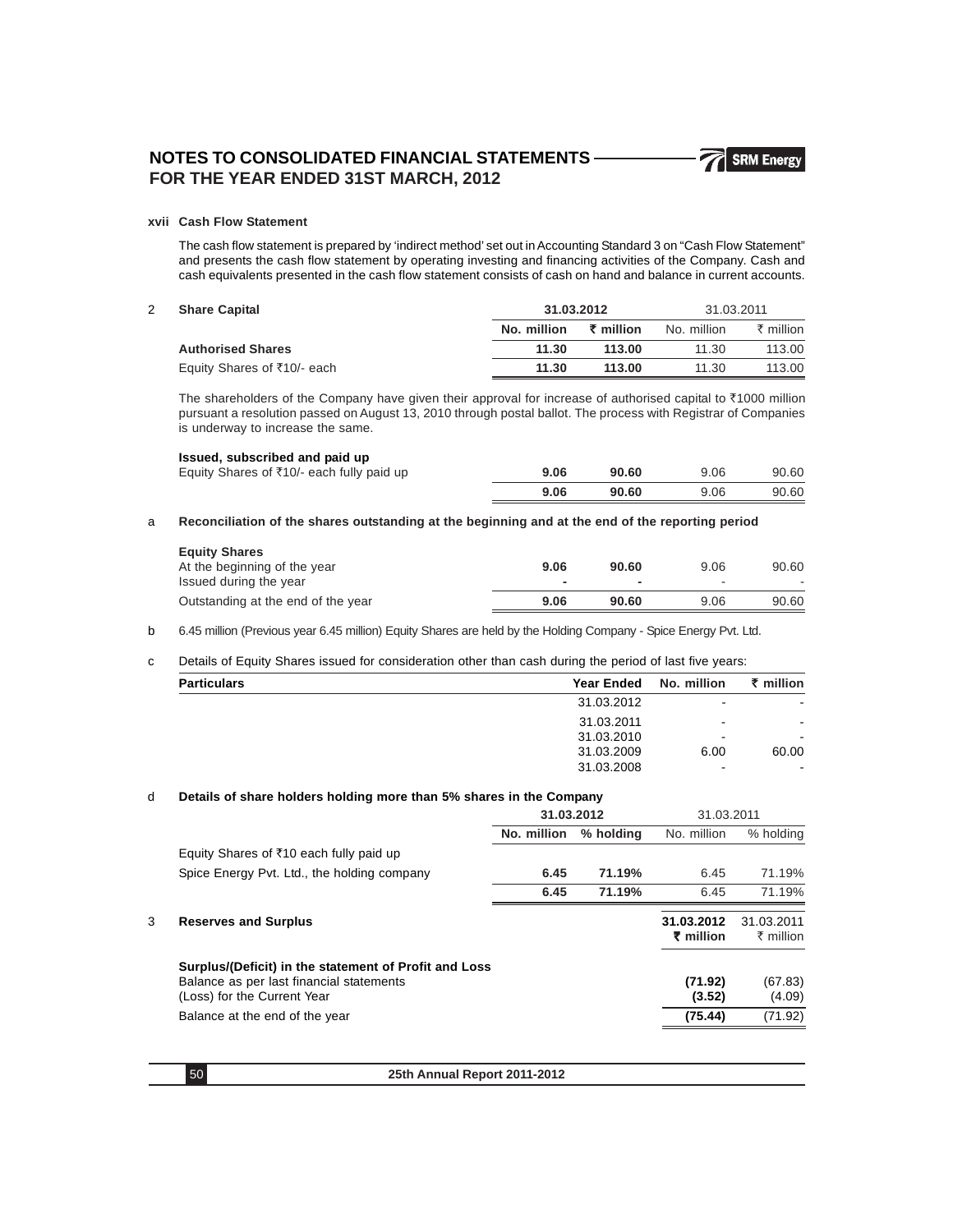

|   |                                                                                                                      |                                 | Long-term               |                         | Short-term              |
|---|----------------------------------------------------------------------------------------------------------------------|---------------------------------|-------------------------|-------------------------|-------------------------|
| 4 | <b>Provisions</b>                                                                                                    | 31.03.2012<br>$\bar{x}$ million | 31.03.2011<br>₹ million | 31.03.2012<br>₹ million | 31.03.2011<br>₹ million |
|   | <b>Provision for employee benefit</b>                                                                                |                                 |                         |                         |                         |
|   | Provision for Gratuity (Refer Note no.16)<br>Provision for Leave Encashment                                          | 0.95<br>1.30                    | 0.46<br>0.76            | 0.04<br>0.17            |                         |
|   |                                                                                                                      | 2.25                            | 1.22                    | 0.21                    |                         |
| 5 | <b>Short-term Borrowings</b>                                                                                         |                                 |                         | 31.03.2012<br>₹ million | 31.03.2011<br>₹ million |
|   | Inter Corporate Deposit from related party (Unsecured)                                                               |                                 |                         | 3.30                    | 9.10                    |
| 6 | <b>Other Current Liabilities</b>                                                                                     |                                 |                         | 3.30                    | 9.10                    |
|   | Share Aplication Money pending Allotment<br>(Received from holding company, Spice Energy Pvt. Ltd. Refer Note below) |                                 |                         | 498.20                  | 445.14                  |
|   | <b>Sundry Creditors for Expenses</b><br><b>Other Liabilities</b>                                                     |                                 |                         | 5.50<br>0.75            | 8.46<br>0.58            |
|   |                                                                                                                      |                                 |                         | 504.45                  | 454.18                  |

As per the authorisation letter received from the holding company - Spice Energy Pvt. Ltd, money advanced by them to the Company are to be utilised towards its right entitlement and also against renunciation in the proposed right issue of the Company. Accordingly the same have been shown in share application money.(Also Refer Note no. 24 below)

#### 7 **Capital and other commitments**

- i) Estimated amount of contract remaining to be executed on capital account net of advances paid as at 31/03/2012 : Nil and as at 31/03/2011 : Nil
- ii) For commitment relating to lease arrangments, please Refer Note 19 below.

#### 8 **Contingent Liabilities:**

Disputed dues of Income tax due to non/late deposit of TDS for the assessment years 2003-04 to 2006-07: ₹ 0.73 million (Previous year - ₹ 1.07 million)

#### 9 **Tangible Fixed Assets**

|                                                                         |        |                  |                   |                |        | ₹ million |
|-------------------------------------------------------------------------|--------|------------------|-------------------|----------------|--------|-----------|
| <b>Particulars</b>                                                      | Land   | <b>Furniture</b> | <b>Office</b>     | Computer       | Total  | Previous  |
|                                                                         |        | & Fixtures       | <b>Equipments</b> |                |        | year      |
| <b>Gross Block</b>                                                      |        |                  |                   |                |        |           |
| As at 01.04.2011                                                        | 85.50  | 0.24             | 0.52              | 0.92           | 87.18  | 76.31     |
| Additions during the year                                               | 22.92  |                  | 0.04              | 0.07           | 23.03  | 10.90     |
| Sales/(discarded) during the year                                       |        | 0.01             |                   | 0.19           | 0.20   | 0.03      |
| As at 31.03.2012                                                        | 108.42 | 0.23             | 0.56              | 0.80           | 110.01 | 87.18     |
| <b>Depreciation</b>                                                     |        |                  |                   |                |        |           |
| As at 01.04.2011                                                        | ۰      | 0.06             | 0.27              | 0.32           | 0.65   | 0.22      |
| Provided during the year                                                | ۰      | 0.02             | 0.09              | 0.16           | 0.27   | 0.44      |
| On Sale/adjustment                                                      | ۰      |                  |                   | 0.03           | 0.03   | 0.01      |
| As at 31.03.2012                                                        | -      | 0.08             | 0.36              | 0.45           | 0.89   | 0.65      |
| <b>Impairment Loss</b>                                                  | ۰      |                  |                   |                |        |           |
| As at 01.04.2011                                                        | ٠      | ٠                |                   | $\blacksquare$ |        |           |
| Charge for the year                                                     | -      |                  | ۰                 | ٠              | -      |           |
| As at 31.03.2012                                                        | ۰      | ۰                | ۰                 | $\blacksquare$ | ٠      |           |
| <b>Net Block</b>                                                        |        |                  |                   |                |        |           |
| As at 01.04.2011                                                        | 85.50  | 0.18             | 0.25              | 0.60           | 86.53  | 76.09     |
| As at 31.03.2012                                                        | 108.42 | 0.15             | 0.20              | 0.35           | 109.12 | 86.53     |
| Depreciation and Amortisation for the year<br>0.27                      |        |                  |                   |                |        |           |
| Less: Transferred to Preoperative expenses pending allocation<br>(0.27) |        |                  |                   |                |        |           |
| Depreciation & Amortisation as per Profit and Loss Account              |        |                  |                   |                |        |           |
|                                                                         |        |                  |                   |                |        |           |
| <b>SRM ENERGY LIMITED</b>                                               |        |                  |                   |                | 51     |           |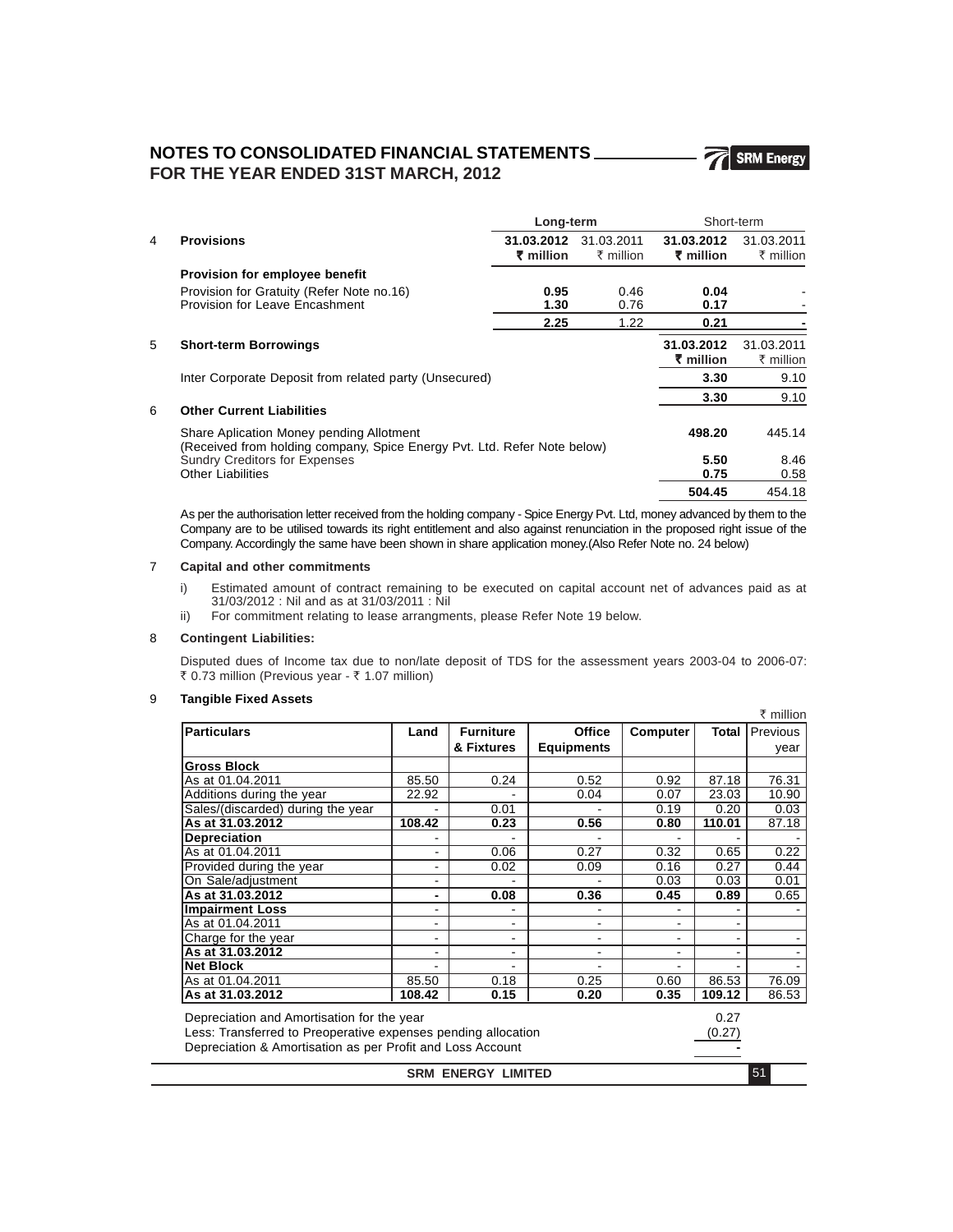SRM Energy

| 10 | <b>Intangible Fixed Assets</b> | <b>Current year</b><br>₹ million | Previous year<br>₹ million |
|----|--------------------------------|----------------------------------|----------------------------|
|    | Goodwill                       |                                  |                            |
|    | <b>Gross Block</b>             |                                  |                            |
|    | As at 01.04.2011               | 30.00                            | 30.00                      |
|    | Additions during the year      |                                  |                            |
|    | As at 31.03.2012               | 30.00                            | 30.00                      |
|    | Amortisation                   |                                  |                            |
|    | As at 01.04.2011               |                                  |                            |
|    | Charge for the year            |                                  |                            |
|    | As at 31.03.2012               |                                  |                            |
|    | <b>Net Block</b>               |                                  |                            |
|    | As at 01.04.2011               | 30.00                            | 30.00                      |
|    | As at 01.04.2012               | 30.00                            | 30.00                      |
|    |                                |                                  |                            |

#### 11 **Capital work in Progress**

The Company is in the process of setting up the Thermal Power Project of 3x660 MW i.e. 1980 MW capacity in Tamilnadu. As such the related expenses incurred during the current year as per details below are considered as pre operative expenses pending capitalization (included under Capital Work in Progress) and will be apportioned to the assets on completion of the project:

| <b>Particulars</b>                                      | As on 31.03.2012 | (₹ million) | As on 31.03.2011<br>(₹ million) |
|---------------------------------------------------------|------------------|-------------|---------------------------------|
| <b>Opening Balance</b>                                  |                  | 191.93      | 139.71                          |
| Less: Reversal of expenses pertaining to previous years |                  |             | 0.07                            |
| Add: Expenditure incurred during the current year       |                  |             |                                 |
| <b>Salaries and Perquisites</b>                         |                  | 19.07       | 14.67                           |
| <b>Staff Welfare Expenses</b>                           |                  | 0.01        | 0.03                            |
| Legal & Professional Fees                               |                  | 14.91       | 22.84                           |
| Travelling & Conveyance Expenses                        |                  | 2.21        | 4.51                            |
| Telephone / Internet Expenses                           |                  | 0.60        | 0.40                            |
| Auditors' Remuneration                                  |                  | 0.22        | 0.22                            |
| Advertisement                                           |                  | 0.01        |                                 |
| Rent and Compensation                                   |                  | 3.23        | 3.77                            |
| Vehicle Running Expenses                                |                  | 0.38        | 0.30                            |
| Repairs and Maintenance                                 |                  | 0.01        | 0.22                            |
| <b>Electricity Expenses</b>                             |                  | 0.21        | 0.31                            |
| Printing & Stationery                                   |                  | 0.41        | 1.50                            |
| Miscellaneous Expenses                                  |                  | 1.02        | 1.56                            |
| Loss/Discard in Sale of Assets                          |                  | 0.15        | 0.01                            |
| Finance Cost                                            |                  | 1.19        | 1.51                            |
| Depreciation & Amortisation                             |                  | 0.27        | 0.44                            |
| Total                                                   |                  | 43.90       | 52.29                           |
| Less: Other Income                                      |                  |             |                                 |
| Less : Exchange Rate Difference Gain (net)              |                  | 0.55        |                                 |
| Less: Liabilities Written back                          |                  | 1.15        |                                 |
| Net Expenses for the year                               |                  | 42.20       | 52.29                           |
| <b>Closing Balance</b>                                  | $(i - ii + iii)$ | 234.13      | 191.93                          |

52 **25th Annual Report 2011-2012**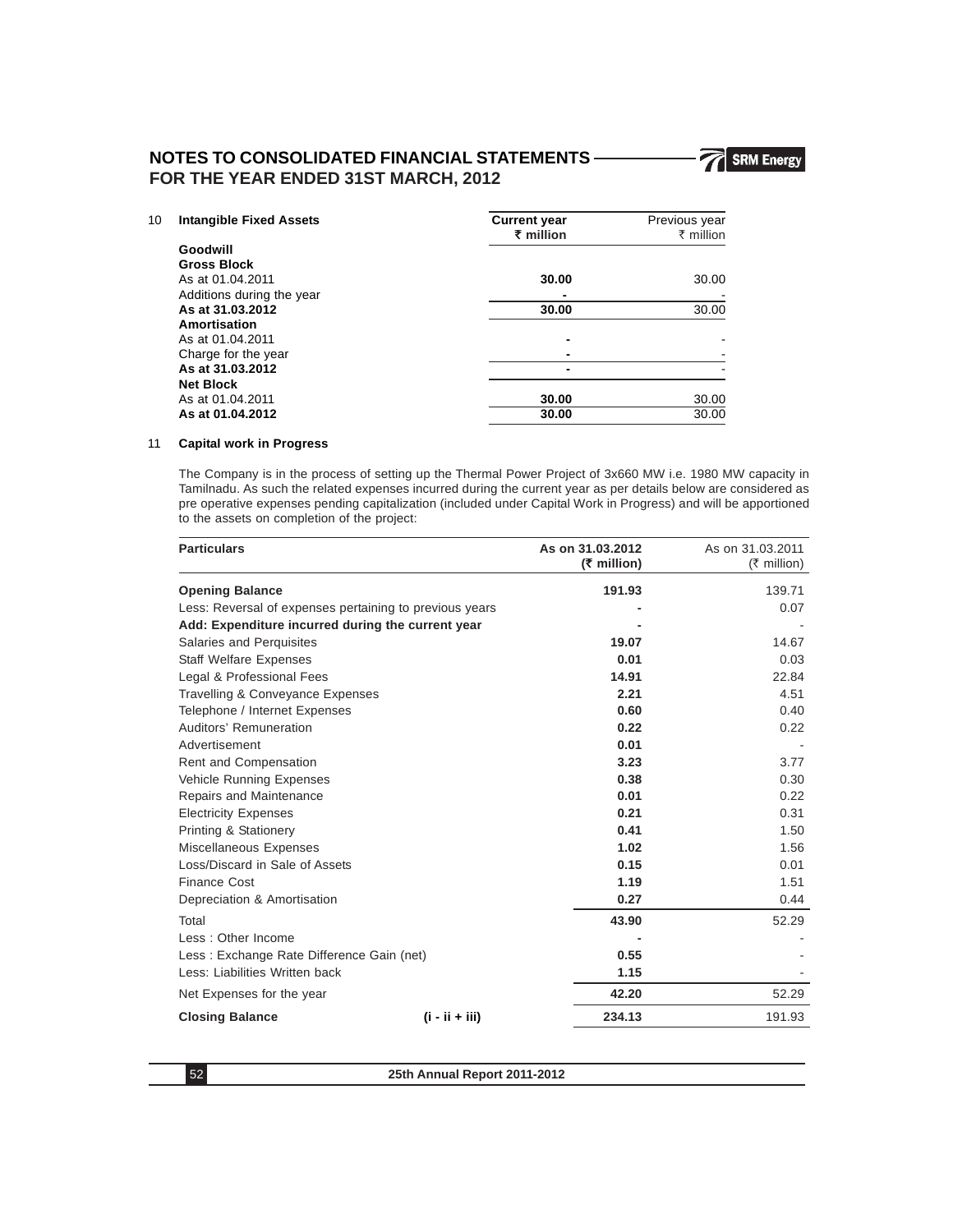

|              |                                                                                            | <b>Long Term</b>                        |                          |                          | Short Term              |  |
|--------------|--------------------------------------------------------------------------------------------|-----------------------------------------|--------------------------|--------------------------|-------------------------|--|
| 12           | <b>Loans and Advances</b>                                                                  | 31.03.2012<br>$\overline{\tau}$ million | 31.03.2011<br>₹ million  | 31.03.2012<br>₹ million  | 31.03.2011<br>₹ million |  |
| a            | <b>Capital Advances</b>                                                                    |                                         |                          |                          |                         |  |
|              | Secured Considered good                                                                    |                                         | 4.54                     |                          |                         |  |
|              | Unsecured Considered good                                                                  | 149.67                                  | 167.50                   | ۰                        |                         |  |
|              |                                                                                            | 149.67                                  | 172.04                   | $\overline{a}$           |                         |  |
| b            | <b>Security Deposit</b>                                                                    |                                         |                          |                          |                         |  |
|              | Secured Considered good                                                                    |                                         |                          |                          |                         |  |
|              | Unsecured Considered good                                                                  | 1.79                                    | 1.49                     |                          | 0.09                    |  |
|              |                                                                                            | 1.79                                    | 1.49                     | $\overline{\phantom{0}}$ | 0.09                    |  |
| $\mathbf{C}$ | <b>Other Loans &amp; Advances</b>                                                          |                                         |                          |                          |                         |  |
|              | <b>Unsecured Considered goods</b>                                                          |                                         |                          |                          |                         |  |
|              | Advance Income Tax including TDS (net of Provision)                                        |                                         |                          | 0.02                     | 0.02                    |  |
|              | Prepaid Expenses                                                                           | -                                       | $\overline{\phantom{a}}$ | 0.10                     | 0.44                    |  |
|              |                                                                                            | Ĭ.                                      | ÷,                       | 0.12                     | 0.46                    |  |
|              | Total $(a+b+c)$                                                                            | 151.46                                  | 173.53                   | 0.12                     | 0.55                    |  |
|              |                                                                                            |                                         |                          |                          |                         |  |
| 13           | <b>Cash and Cash Equivalents</b>                                                           |                                         |                          | 31.03.2012<br>₹ million  | 31.03.2011<br>₹ million |  |
|              | Balances with Banks in Current Account                                                     |                                         |                          | 0.48                     | 0.61                    |  |
|              | Cash on Hand                                                                               |                                         |                          | 0.06                     | 0.03                    |  |
|              |                                                                                            |                                         |                          | 0.54                     | 0.64                    |  |
| 14           | <b>Other Income</b>                                                                        |                                         |                          |                          |                         |  |
|              | Bad debts written off recovered<br>Interest on income tax refund/TDS written off recovered |                                         |                          |                          | 0.04<br>0.01            |  |
|              |                                                                                            |                                         |                          |                          |                         |  |
|              |                                                                                            |                                         |                          |                          | 0.05                    |  |
| 15           | <b>Other Expenses</b>                                                                      |                                         |                          | 31.03.2012<br>₹ million  | 31.03.2011<br>₹ million |  |
|              | <b>Advertisement Expenses</b>                                                              |                                         |                          | 0.07                     | 0.15                    |  |
|              | Auditors' Remuneration                                                                     |                                         |                          | 0.72                     | 1.11                    |  |
|              | <b>Business Promotion Expenses</b>                                                         |                                         |                          | 0.05                     | 0.12                    |  |
|              | Postage, Telephone & Telex                                                                 |                                         |                          | 0.08                     | 0.11                    |  |
|              | Printing and Stationery<br>Legal and Professional Charges                                  |                                         |                          | 0.40<br>1.23             | 0.11<br>1.23            |  |
|              | Interest on TDS                                                                            |                                         |                          | 0.34                     | 0.25                    |  |
|              | <b>Right Issue Expenses</b>                                                                |                                         |                          | 0.26                     | 0.68                    |  |
|              | <b>Secretarial Service Charges</b>                                                         |                                         |                          | 0.20                     | 0.23                    |  |
|              | Miscellaneous Expenses                                                                     |                                         |                          | 0.17                     | 0.15                    |  |
|              |                                                                                            |                                         |                          | 3.52                     | 4.14                    |  |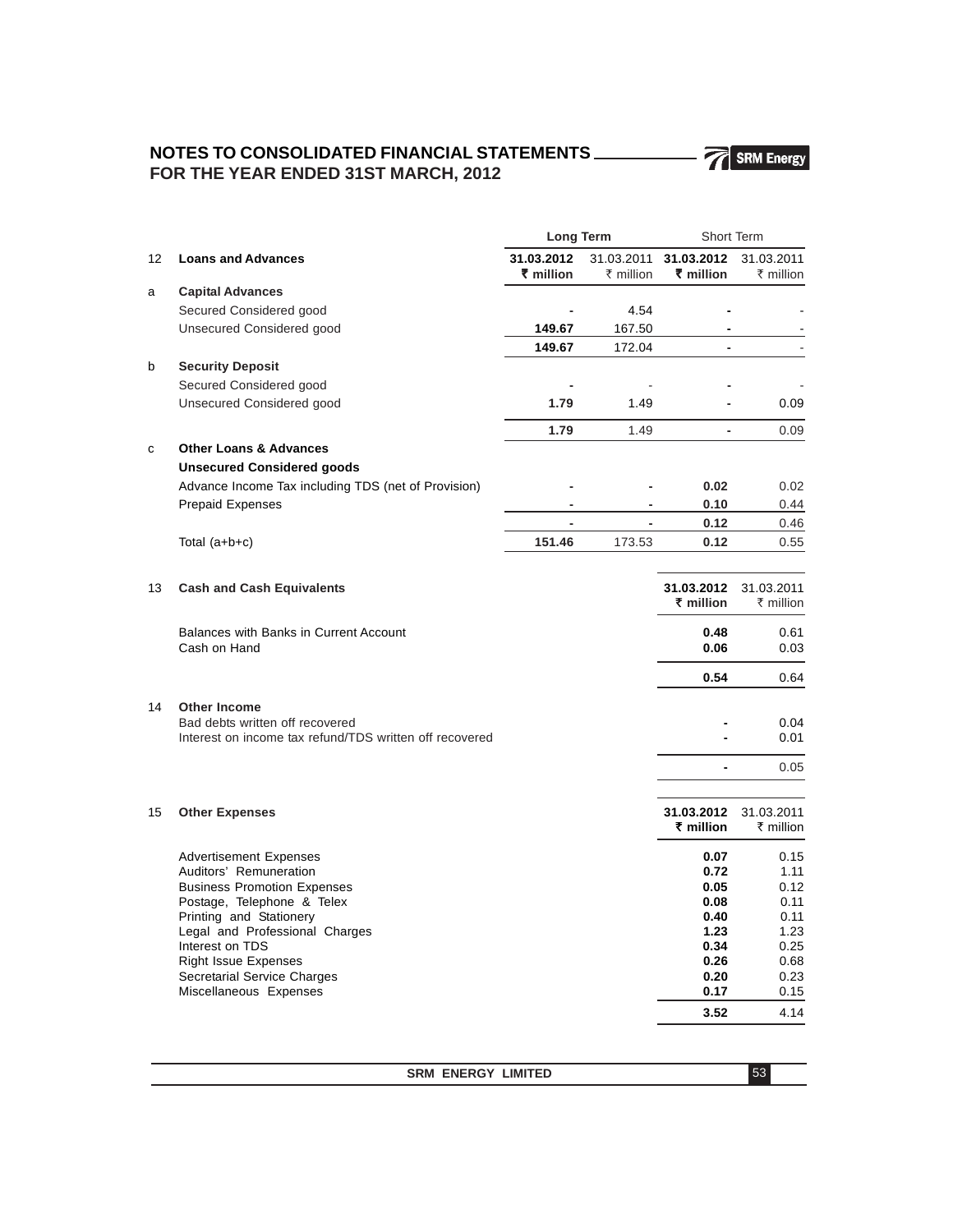

| 16 | Disclosure of "Employee Benefits" as per Accounting Standard 15 are as follows:<br><b>Defined Benefits Plans</b><br>Gratuity |                      |             |
|----|------------------------------------------------------------------------------------------------------------------------------|----------------------|-------------|
|    | <b>Actuarial Assumptions</b>                                                                                                 | $2011 - 12$          | $2010 - 11$ |
|    | Discount Rate (Per Annum)                                                                                                    | 8.25%                | 8.25%       |
|    | Rate of increase in compensation levels                                                                                      | 5%                   | 5%          |
|    | Expected average remaining lives of the employees (in no of years)                                                           | 12 <sup>2</sup>      | 13          |
|    | Attrition                                                                                                                    | 2%                   | 2%          |
|    |                                                                                                                              | $\bar{\tau}$ million | ₹ million   |
|    | <b>Particulars</b>                                                                                                           | 2011-12              | 2010-11     |
|    | Change in Present Value of Obligation                                                                                        |                      |             |
| L  | Present value of defined benefits obligation as at the beginning of the year                                                 | 0.46                 | 0.23        |
|    | <b>Interest Cost</b>                                                                                                         | 0.06                 | 0.03        |
|    | <b>Current Service Cost</b>                                                                                                  | 0.23                 | 0.20        |
|    | <b>Benefits Paid</b>                                                                                                         |                      |             |
|    | Actuarial (Gain) / loss on obligation                                                                                        | 0.24                 | $(\cdot)$   |
|    | Present value of defined benefits obligation as at the end of the year                                                       | 0.99                 | 0.46        |
|    |                                                                                                                              |                      |             |
| Ш  | Amount recognised in the Balance Sheet                                                                                       |                      |             |
|    | Liability at the end of the year                                                                                             | 0.99                 | 0.46        |
|    | Fair Value of Plan Assets at the end of the year                                                                             |                      |             |
|    | <b>Difference</b>                                                                                                            | 0.99                 | 0.46        |
|    | <b>Unrecognised Past Service Cost</b>                                                                                        |                      |             |
|    | Unrecognised Transitional Liability                                                                                          |                      |             |
|    | Amount recognised in the Balance Sheet                                                                                       | 0.99                 | 0.46        |
|    |                                                                                                                              |                      |             |
| Ш  | <b>Expenses recognised in the Pre-operative Expenses</b>                                                                     |                      |             |
|    | <b>Current Service Cost</b>                                                                                                  | 0.23                 | 0.20        |
|    | Past Service Cost                                                                                                            |                      |             |
|    | <b>Interest Cost</b>                                                                                                         | 0.06                 | 0.03        |
|    | Expected Return on Plan Assets                                                                                               |                      |             |
|    | Recognition of Transitional Liability                                                                                        |                      |             |
|    | Net Actuarial (Gain)/Loss Recognised in the year                                                                             | 0.24                 | $(-)$       |
|    | Total expenses recognised in the Preoperative Expenses                                                                       | 0.53                 | 0.23        |
|    |                                                                                                                              |                      |             |
| IV | <b>Balance Sheet Reconciliation</b>                                                                                          |                      |             |
|    | Liability at the beginning of the year                                                                                       | 0.46                 | 0.23        |
|    | Expenses as above                                                                                                            | 0.53                 | 0.23        |
|    | <b>Employers' Contribution</b>                                                                                               |                      |             |
|    | Amount recognised in the Balance Sheet                                                                                       | 0.99                 | 0.46        |
|    |                                                                                                                              |                      |             |
| V  | <b>Experience Adjustment</b>                                                                                                 |                      |             |
|    | Experience adjustment on liability {loss/(gain)}                                                                             | 0.24                 | 0.02        |
|    |                                                                                                                              |                      |             |

In assessing the Companies Post retirement liabilities, the Company monitors mortality assumptions and uses up to date mortality tables the base being the LIC 1994-96 ultimate tables.

The estimates of future salary increase, considered in actuarial valuation take account of inflation seniority, promotion, and other relevant factors, such as supply and demand in the employment market.

#### 17 **Segment Reporting :**

The Group is in the process of setting up Power Project in the state of Tamilnadu, which in the context of AS-17 on ' Segment Reporting', constitutes single operating segment.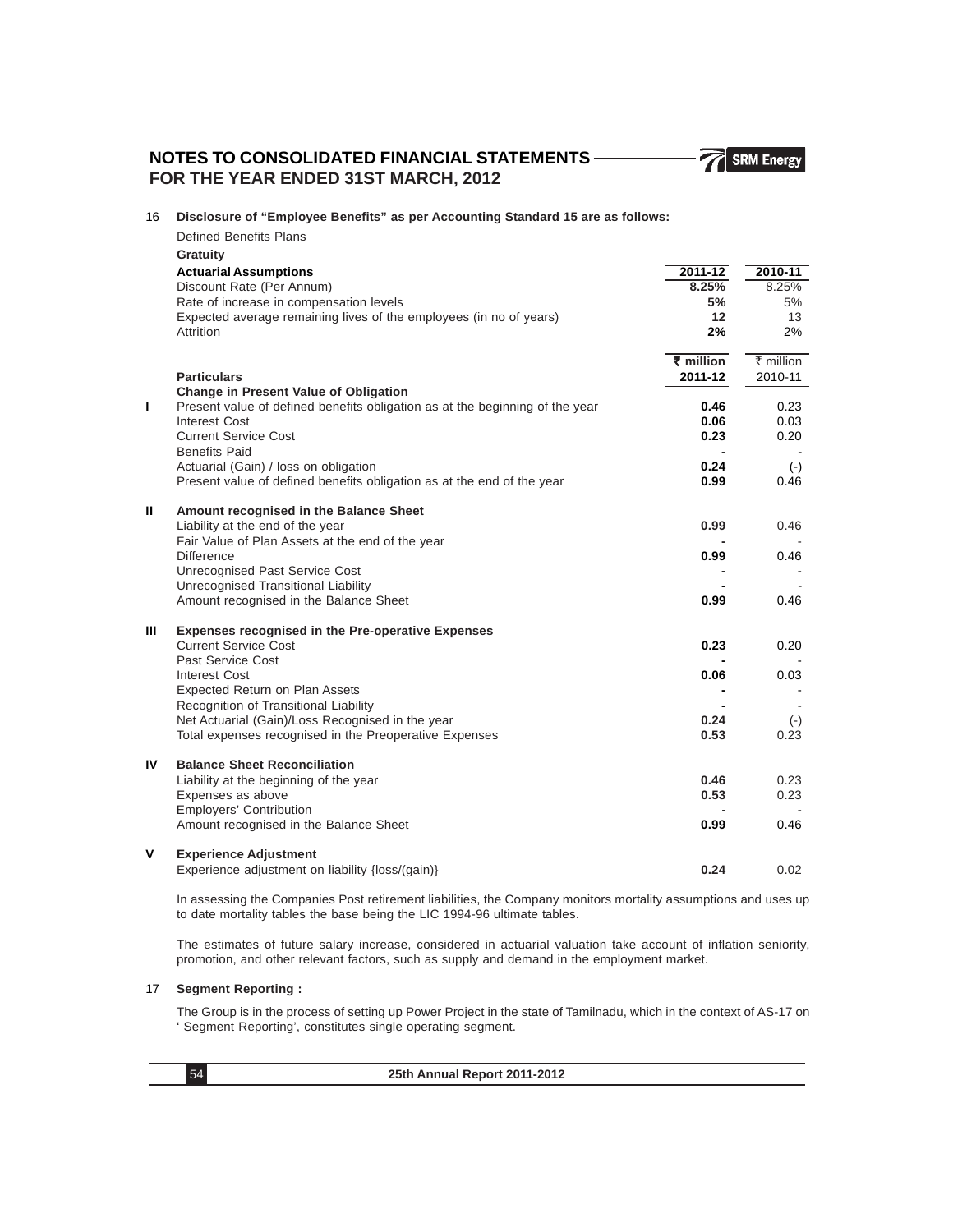

 $\bar{\tau}$  million

18 **Related Party Transactions as per Accounting Standard – 18:**

- **A. List of Related Parties**
	- **1) Holding Company:** Spice Energy Pvt. Ltd.
	- **2) Enterprises over which key management personnel and relatives of such personnel exercise significant influence**

(Parties with whom the Company has entered into transactions during the year) Sovinchem Industries Pvt. Ltd.

**3) Key Management Personnel :**

Deep Rastogi (upto 11.02.2011) Director Gagan Rastogi (w.e.f 11.02.2011) Director<br>D. Sundararajan Managin

Managing Director & CEO

#### **B. Transactions with Related Parties**

| <b>Particulars</b>                                    | <b>Holding Company</b> |         | Enterprise in which<br>key management<br>personnel and their<br>relatives exercise<br>significant<br>influence |         |
|-------------------------------------------------------|------------------------|---------|----------------------------------------------------------------------------------------------------------------|---------|
|                                                       | 2011-12                | 2010-11 | 2011-12                                                                                                        | 2010-11 |
| Loans Taken                                           |                        | 26.65   |                                                                                                                |         |
| Share Application Money Received                      | 53.06                  | 28.83   |                                                                                                                |         |
| Adjustment of Loan taken into Share Application Money |                        | 416.30  |                                                                                                                |         |
| Temp. Loans Repaid                                    |                        |         | 5.80                                                                                                           |         |
| Temp. Loans Taken                                     |                        |         |                                                                                                                | 9.10    |
| <b>Interest Paid</b>                                  |                        |         | 1.19                                                                                                           | 1.22    |
| <b>Closing Balance:</b>                               |                        |         |                                                                                                                |         |
| Share Application Money Pending Allotment             | 498.20                 | 445.14  |                                                                                                                |         |
| Loan Payable                                          |                        |         | 3.30                                                                                                           | 9.10    |

#### 19 **Disclosure as required by Accounting Standard -19 are as follows:**

L,

The company has taken office premises under leave and license agreements against refundable interest free deposit. These are generally cancellable and are renewable by mutual consent on mutually agreed terms. The obligation towards non-cancellable leases are as under:

| <b>Lease Obligation</b> | 31.03.2012<br>₹ million | 31.03.2011<br>₹ million |
|-------------------------|-------------------------|-------------------------|
| Not later than one year | $\blacksquare$          | 0.55                    |

Total lease payments recognised in the pre operative expenses during the period was  $\bar{\tau}$  3.23 million (Previous Year:  $\bar{\tau}$  3.77 million)

| ∵PM<br>∠IMITED<br>ייידי |  |
|-------------------------|--|
|                         |  |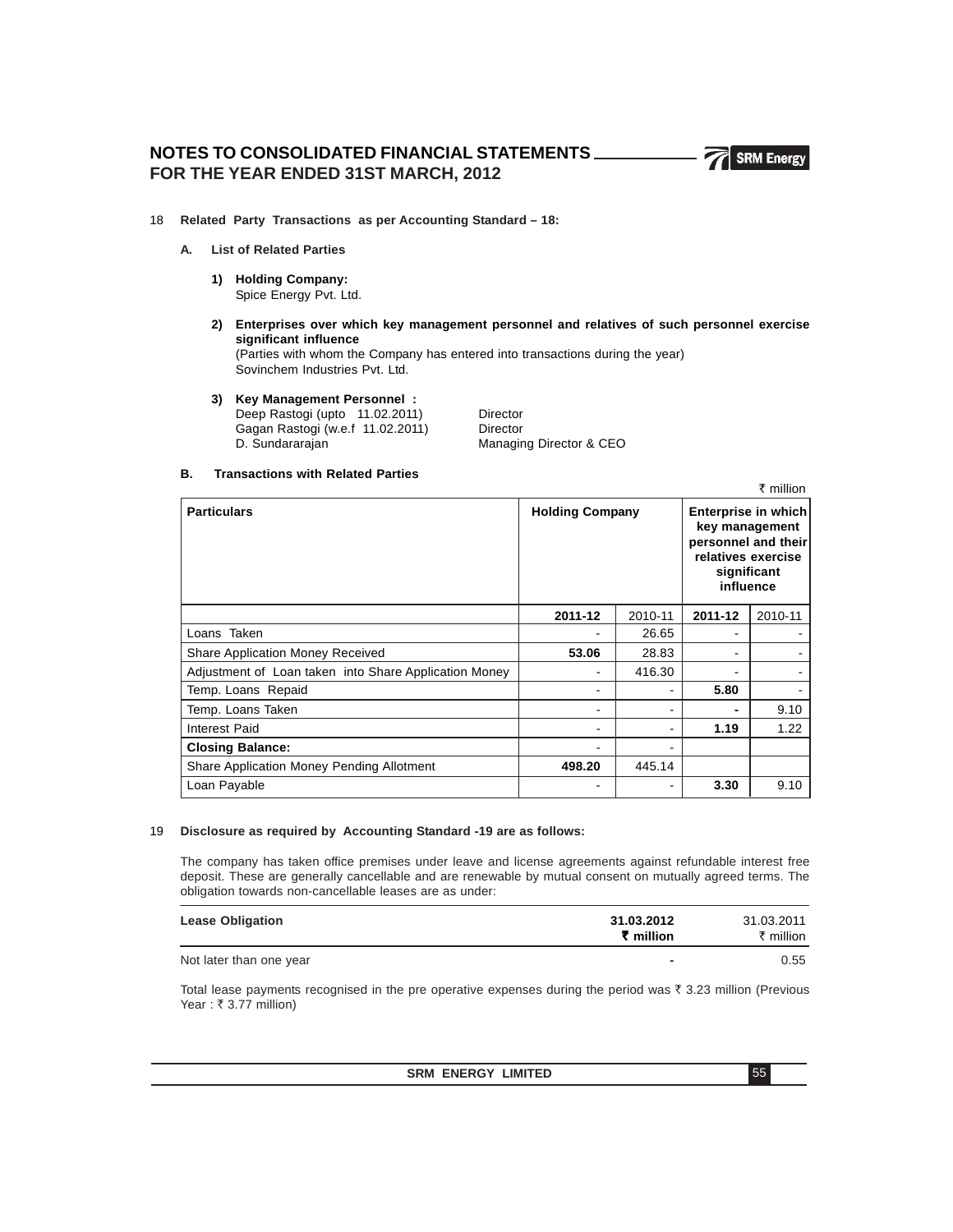#### 20 **Earnings Per Share (EPS):**

| <b>Particulars</b>                                                                              | 31.03.2012<br>₹ million | 31.03.2011<br>₹ million |
|-------------------------------------------------------------------------------------------------|-------------------------|-------------------------|
| Net Loss as per Profit and Loss Account (in ₹)                                                  | (3.52)                  | (4.09)                  |
| Weighted average number of equity shares (par value of $\bar{\tau}10/-$ each)                   | 9.06                    | 9.06                    |
| Earnings per share (Face value of $\bar{\tau}$ 10/- each)- Basic and Diluted (in $\bar{\tau}$ ) | (0.39)                  | (0.45)                  |

#### 21 **Deferred Tax:**

| <b>Particulars</b>            | Opening as on | <b>Adjustments</b><br>01.04.2011 during the year | Closing as on<br>31.03.2012 |
|-------------------------------|---------------|--------------------------------------------------|-----------------------------|
| Deferred Tax assets           |               |                                                  |                             |
| Unabsorbed Depreciation       | 0.19          | 0.17                                             | 0.36                        |
| Unabsorbed Losses             | 16.22         | 1.95                                             | 18.17                       |
| <b>Employee Benefits</b>      | 0.38          | (0.38)                                           |                             |
| <b>Total</b>                  | 16.79         | 1.74                                             | 18.53                       |
| <b>Deferred Tax Liability</b> |               |                                                  |                             |
| Depreciation                  | 0.03          | (0.03)                                           |                             |
| <b>Total</b>                  | 0.03          | (0.03)                                           |                             |
| <b>Net Deferred Tax Asset</b> | 16.76         | 1.77                                             | 18.53                       |

Deferred tax Asset has not been recognized considering the principle of virtual certainity as per Accounting Standard -22 'Accounting for Taxes on Income'.

22 In the opinion of the management, the realizable value of Current Assets, Loans and Advances in the ordinary course of business would not be less than the amount at which they are stated in the Balance Sheet and provision for all known and determined liabilities are adequately made.

#### 23 **Going Concern**

Though the Company's net worth has been substantially eroded and the Company has been incurring cash losses, the management is of the strong view that the Company would turnaround with the completion of rights issue and the power project getting operational. The Company's present assets are adequate to meet the Company's liabilities.The Promoter is also committed to provide necessary funding to meet the Company's liabilities and has also paid  $\bar{\tau}$  498.20 million as share application money. Accordingly, the accounts have been drawn under the going concern assumption.

#### 24 **Proposed Right Issue of the Company**

The Company had filed Draft Letter of Offer to the Security Exchange Board of India (SEBI) for its proposed right issue on August 17, 2010. SEBI gave final observation vide letter dated February 8, 2011 but did not allow adjustment of Unsecured Loan brought in by the promoters against their Rights entitlement. The Company went on appeal to Securities Appellate Tribunal (SAT) and SAT vide its order dated June 6, 2011 allowed adjustment of funds brought in by the promoters against their entitlement and also against renunciations in the right issue. Subsequent to the SAT order, the Company filed Final Letter of Offer for Rights Issue at par on June 17, 2011 with SEBI for raising  $\bar{\tau}$  589 million.

SEBI vide its letter No. CFD/DIL/ISSUES/SP/RG/OW/3382/2012 dated February 7, 2012 informed our Merchant Banker that, as Cals Refineries Ltd.(Cals), a group Company, with a Common Promoter has been directed not to issue any equity shares or alter their capital structure in any manner till further directions in this regard, the Company is not satisfying the eligibility criteria as provided in Regulation 4(2)(a) and 4(2)(b) of the ICDR regulations and hence is not eligible to proceed with the Rights Issue till directions against Cals are in force. The Company filed an appeal to SAT on March 26, 2012 against the aforesaid direction of SEBI. The order of SAT is awaited. In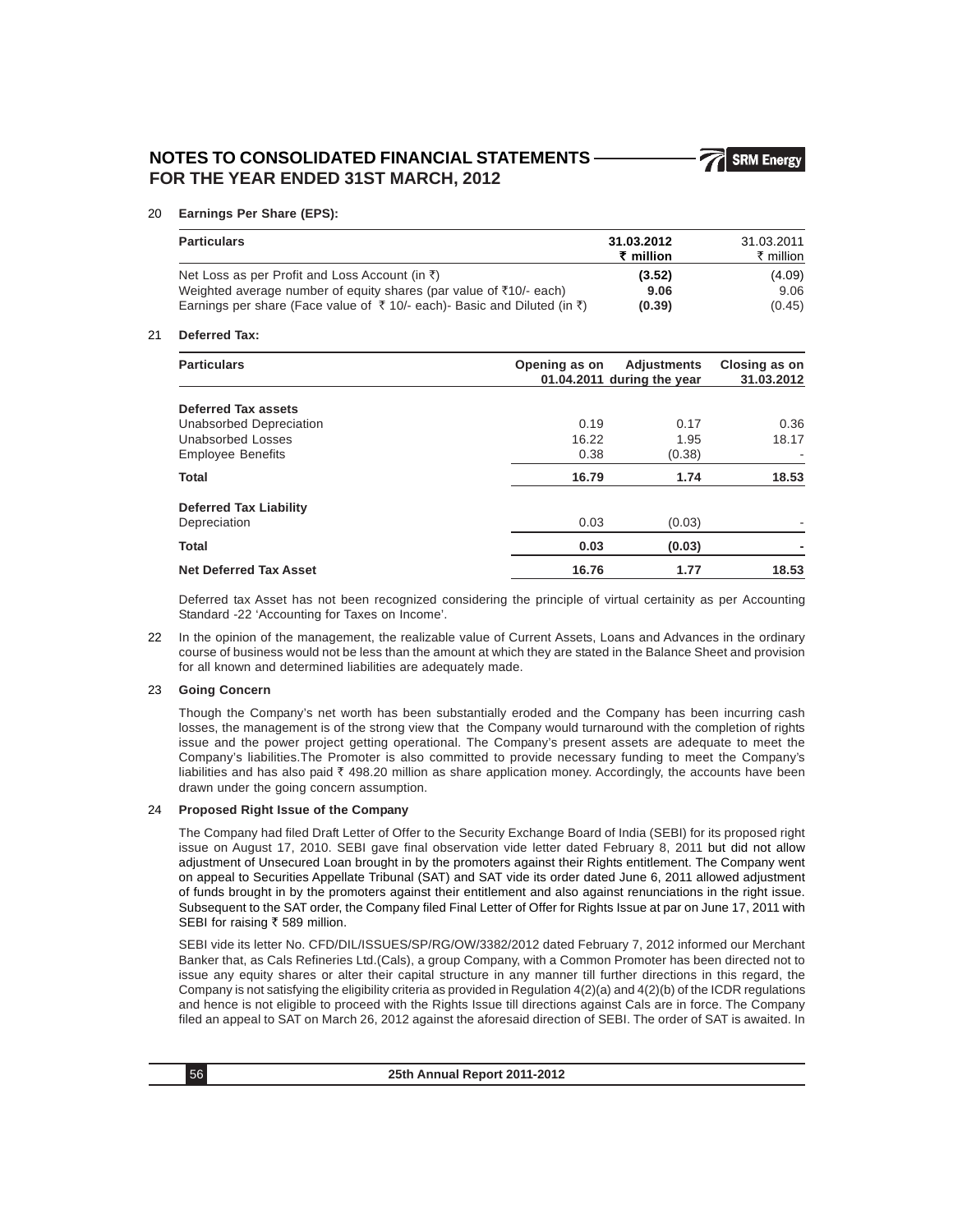

the meanwhile, the Board has approved increase in amount of right issue upto  $\bar{\tau}$  900 million. The Company intends to go ahead with right issue on receiving favourable order from SAT or when Cals is exonerated from the charges whichever is earlier.

25 The Ministry of Corporate Affairs, Government of India vide circular No. 2/2011 has granted a general exemption to companies under section 212(8) whereby section 212(1) shall not apply if the conditions mentioned in the above referred circular are fulfilled. The details as required under condition (iv) of the circular in respect of subsidiary are given below:

| <b>Particulars</b>            | ₹ million |
|-------------------------------|-----------|
| <b>Share Capital</b>          | 0.10      |
| Reserves & Surplus            | (0.04)    |
| <b>Total Assets</b>           | 0.07      |
| <b>Total Liabilities</b>      | 0.01      |
| Details of investment         |           |
| Turnover                      |           |
| Profit/(Loss) before Taxation | (0.01)    |
| Provision for Taxation        |           |
| Profit/(Loss) after Taxation  | (0.01)    |
| <b>Proposed Dividend</b>      |           |

#### 26 **Particulars of Derivative Instruments as at March 31, 2012 :**

- i) No derivative instruments are acquired for hedging purposes.
- ii) No derivative instruments are acquired for speculation purposes
- iii) Foreign currency exposures that are not hedged by derivative instruments or otherwise are :
	- Capital advance of USD 0.10 million (previous year USD 0.10 million)
- 27 Previous year figures have been regrouped and rearranged wherever necessary.
- 28 Figures are rounded off to the million.

#### **For and on behalf of the Board of Directors**

**S. R. Dakhera Gagan Rastogi**<br>
VP (Accounts & Commerial) **D. Sundararajan Gagan Rastogi**<br>
Managing Director & CEO Director VP (Accounts & Commerial) and Managing Director & CEO Director

**Sanjeevlata Samdani P. Srinivasan S. Parab** Company Secretary **Director** Director **Director** Director **Director** Director

Place : Mumbai. Date : 09.04.2012.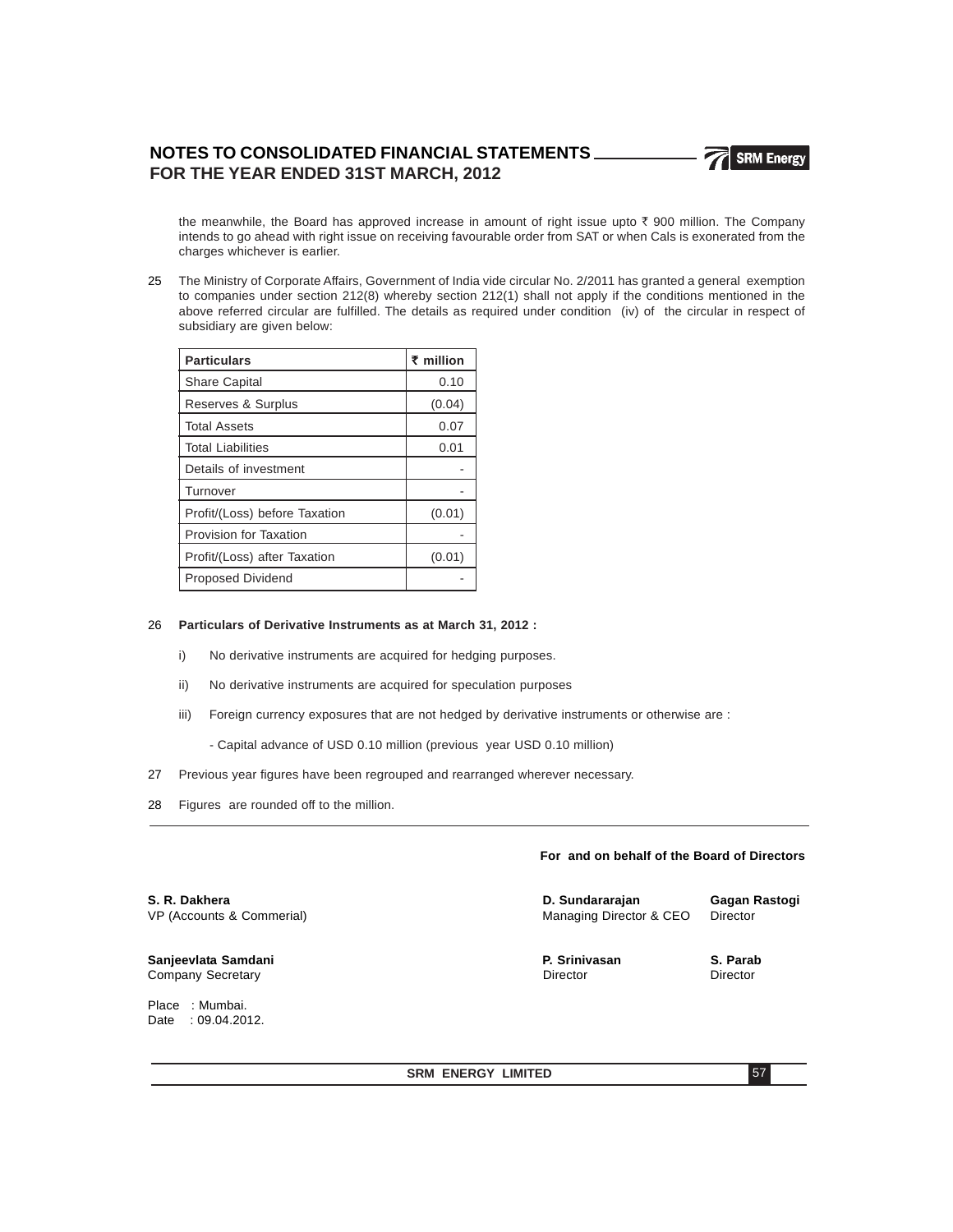**Persons / Companies constituting group coming within the definition of "group" for the purpose of Regulation 3 (1)(e)(i) of the Securities and Exchange Board of India (Substantial Acquisition of Shares and Takeovers) Regulations, 1997, include the following:**

- 1. Mr. Deep Kumar Rastogi.
- 2. Mr. Gagan Deep Kumar Rastogi.
- 3. Mr. Vishal Deep Kumar Rastogi.
- 4. Cals Refineries Limited.
- 5. Spice Energy Pvt. Ltd.
- 6. SRM Exploration Pvt. Ltd.
- 7. SRM Branding Solutions Pvt. Ltd.
- 8. Nyra Holdings Pvt. Ltd. (earlier known as Spice Refineries Pvt. Ltd.)
- 9. Team India Motor Racing Pvt. Ltd.
- 10. India One Hotels Pvt. Ltd.
- 11. Spice Exploration Pvt. Ltd.
- 12. SRM Energy Tamilnadu Pvt. Ltd.
- 13. BND Gas Pvt. Ltd.
- 14. DGV Investments Pte Limited, Singapore.
- 15. Spice Oil Gas Pvt. Ltd.
- 16. Metropolitan Gas Pvt. Ltd.
- 17. Norita Resources Ltd., Hong Kong.
- 18. Any company/entity promoted by any of the above.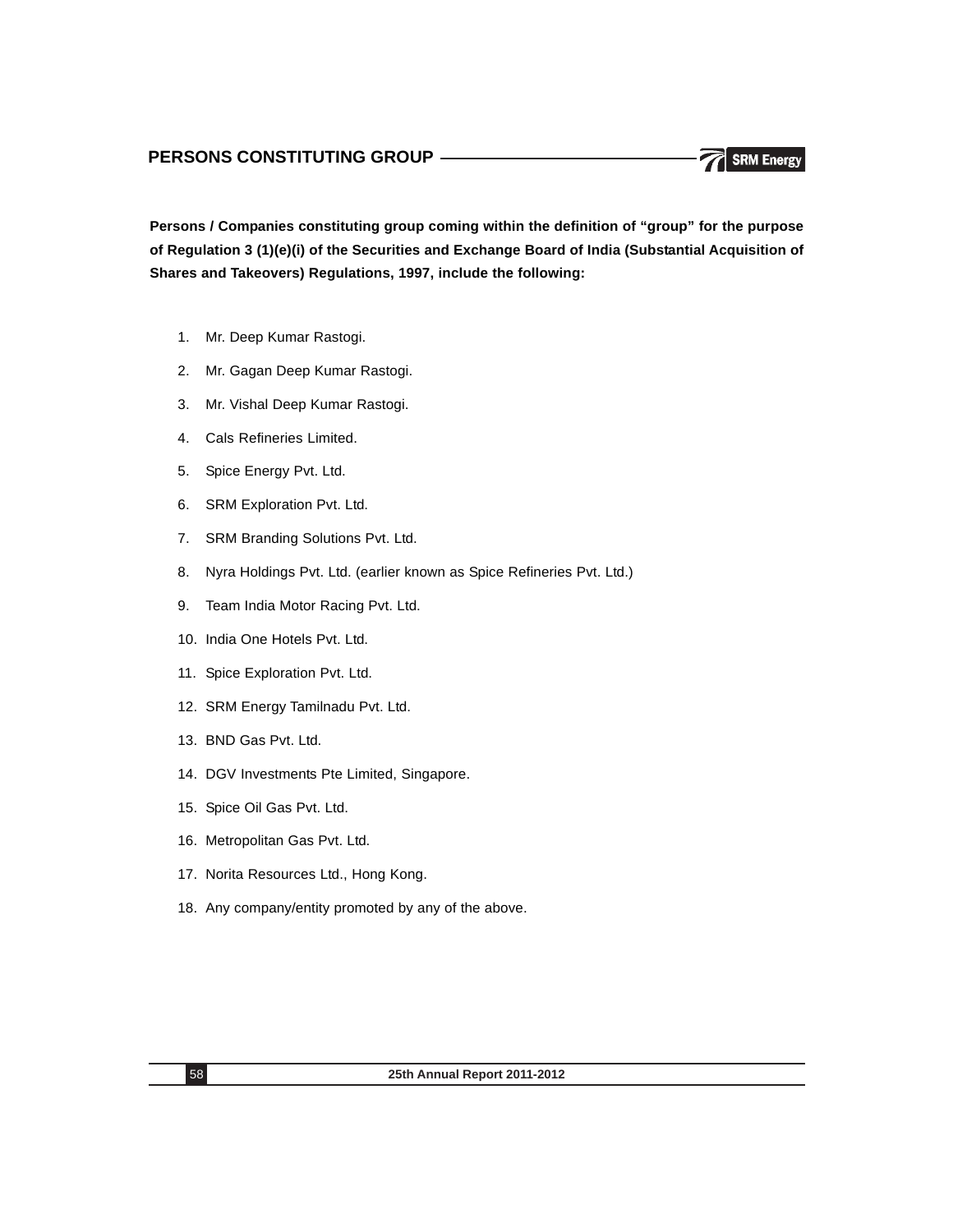### **LETTER TO SHAREHOLDERS**



To, The Members, SRM Energy Limited

### **SUB.:- EMAIL ID DETAILS**

#### **Ref. Govt. Circular no.17/2011 dt.21.4.2011**

Sir/Madam,

The Ministry of Corporate Affairs has taken 'Green Initiatives in the Corporate Governance' by allowing paperless compliances by the Companies after considering sections 2, 4, 5 and 81 of the Information Technology Act, 2000 for legal validity of compliances under the Companies Act through electronic mode. The Information Technology Act, 2000 permits service of documents etc. in electronic mode.

Section 53 of the Companies Act, 1956 provides service of documents under 'Certificate of Posting' as one of the accepted mode of service which has been followed by your Company so far. However, the Department of Posts has recently discontinued the postal facility under 'Certificate of posting' vide their letter dated 23.02.2011.

Keeping in view above, it is hereby clarified by the Ministry of Corporate affairs that a company would have complied with Section 53 of the Companies Act; if the service of document has been made through electronic mode, provided the company has obtained e-mail addresses of its members for sending the notice/ documents through e-mail by giving an advance opportunity to every shareholders to register their e-mail address and change therein from time to time with the Company.

Therefore, you are requested to provide us your E-MAIL details for speedy exchange of informations. Kindly provide us the following details. **You can also confirm the same on following email address(es):-**

- **1. investor\_relation@srmenergy.in**
- **2. Datamatics Financial Services Ltd., Mumbai 400093**

**Tel. No.: 66712151 Fax No.: 66712161 Email: investorsqry@dfssl.com**

Cut here

**Registration of E-mail id with the Company**

The Company Secretary SRM Energy Limited 601, Pressman House, 70-A, Nehru Road, C.T.S No.76 & 87, Vile Parle (East), Mumbai-400099.

Please register my/our email id with the company as mentioned here in below for serving documents through electronic mode to me/us. I/we hereby submit the required details. In case of any change in it, I/we will forward you the same.

| <b>NAME</b>                                    |  |
|------------------------------------------------|--|
| DP ID & CLIENT ID                              |  |
| FOLIO NO. (s)<br>(in case of physical holding) |  |
| EMAIL ID                                       |  |

Signature(s) of the Shareholder\*-

\* If shares are held jointly first shareholder's sign on the aforesaid slip is essential.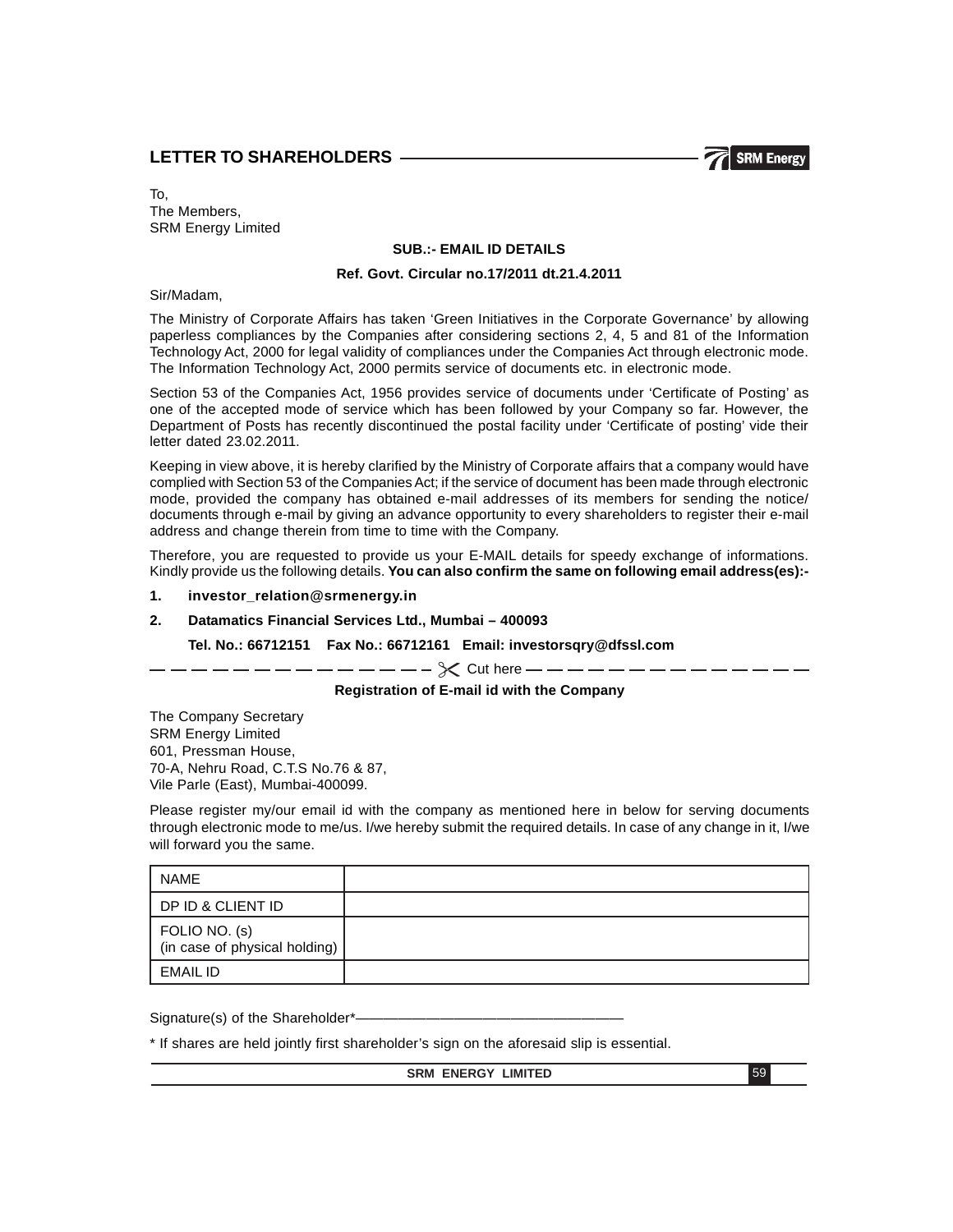**THIS PAGE 5 KEP BLANK**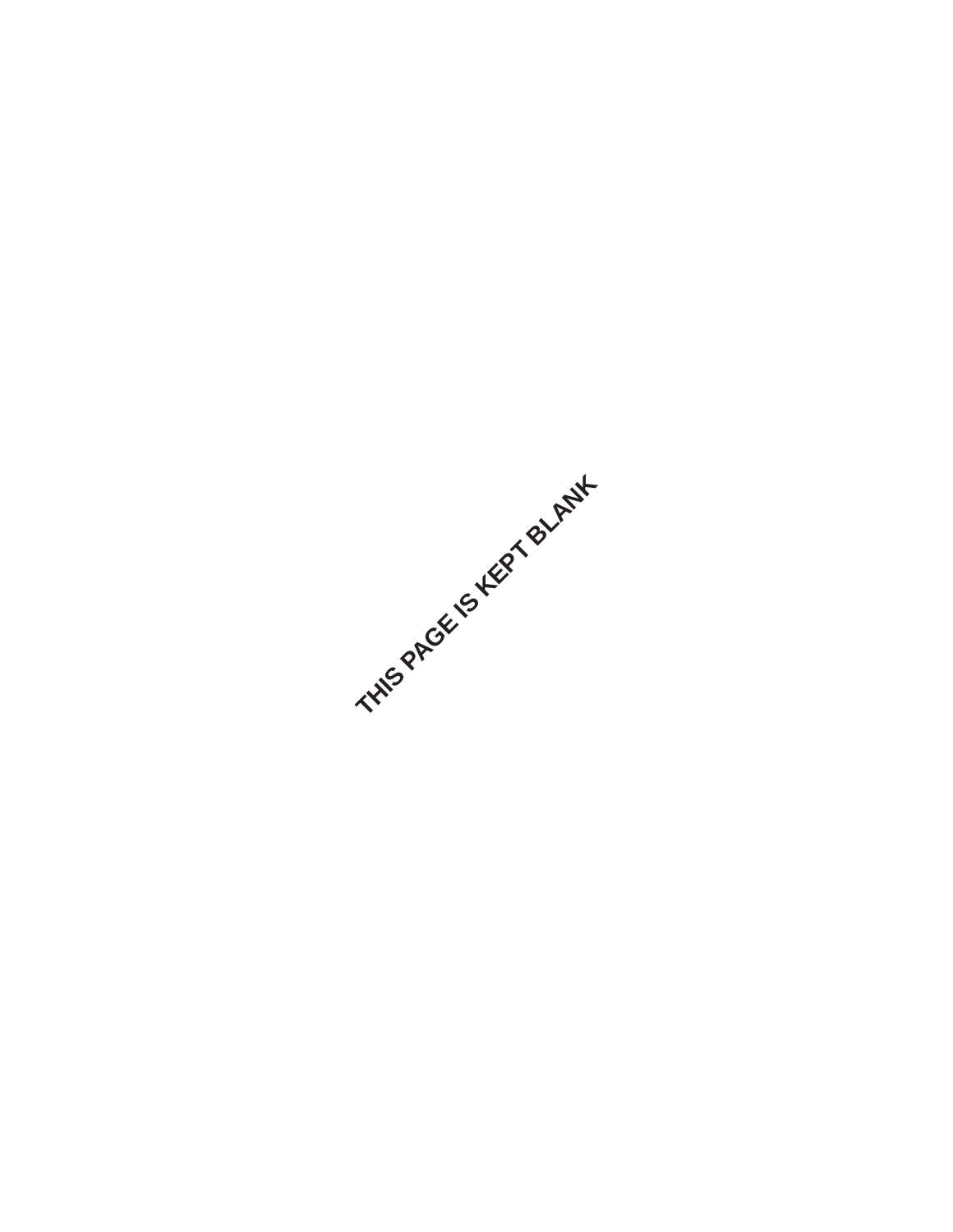

 $\overline{1}$  $\begin{array}{c} \hline \end{array}$  $\begin{array}{c} \hline \end{array}$ 

 $\overline{\phantom{a}}$ 

# **SRM Energy** SRM ENERGY LTD.

REGD. & ADMIN OFFICE: 601, PRESSMAN HOUSE, 70A, NEHRU ROAD, C.T.S. NO. 76& 87, VILE PARLE (EAST), MUMBAI – 400 099 TEL. NO. 6741 8901 & 2 , FAX : 6741 8900

| <b>PROXY</b>                                                                                                                                                                                                                                                                                                                                                                                                                                                                                                                                                        |                                                           |
|---------------------------------------------------------------------------------------------------------------------------------------------------------------------------------------------------------------------------------------------------------------------------------------------------------------------------------------------------------------------------------------------------------------------------------------------------------------------------------------------------------------------------------------------------------------------|-----------------------------------------------------------|
| I/We______________________                                                                                                                                                                                                                                                                                                                                                                                                                                                                                                                                          | of of<br>___________                                      |
| in the district of __________________ being a Member/Members of                                                                                                                                                                                                                                                                                                                                                                                                                                                                                                     |                                                           |
| ___________________________ in the district of _________________________ of failing him                                                                                                                                                                                                                                                                                                                                                                                                                                                                             |                                                           |
|                                                                                                                                                                                                                                                                                                                                                                                                                                                                                                                                                                     |                                                           |
| ________as my/our Proxy to attend and vote for me/us and on my/our behalf at                                                                                                                                                                                                                                                                                                                                                                                                                                                                                        |                                                           |
| the Twenty Fifth Annual General Meeting of the Company to be held on Friday, September 28,<br>2012 at 11.00 a.m. at The Banquet Hall, Hotel Atithi, 77A & B, Nehru Road, Near Domestic<br>Airport, Vile Parle (E), Mumbai - 400099.                                                                                                                                                                                                                                                                                                                                 |                                                           |
| Signed this ___________ day of ___________________ 2012.                                                                                                                                                                                                                                                                                                                                                                                                                                                                                                            | Affix<br>Re. 1.00                                         |
|                                                                                                                                                                                                                                                                                                                                                                                                                                                                                                                                                                     | Revenue                                                   |
| Reference Folio No. / Client ID No.                                                                                                                                                                                                                                                                                                                                                                                                                                                                                                                                 | Stamp                                                     |
| No. of shares                                                                                                                                                                                                                                                                                                                                                                                                                                                                                                                                                       |                                                           |
| * Strike out which over is not desired.<br>Note: The Proxy must be returned so as to reach the Registered Office of the Company, SRM<br>Energy Limited 601, Pressman House, 70 A, Nehru Road, Near Orchid Hotel, Vile Parle - East,<br>Mumbai-99, not less than FORTY EIGHT HOURS before the time for holding the aforesaid meeting.<br><b>SRM Energy SRM ENERGY LTD.</b><br>REGD. & ADMIN OFFICE: 601, PRESSMAN HOUSE, 70A, NEHRU ROAD, C.T.S. NO. 76& 87,<br>VILE PARLE (EAST), MUMBAI - 400 099 TEL. NO. 6741 8901 & 2, FAX: 6741 8900<br><b>ATTENDANCE SLIP</b> |                                                           |
| (To be handed over at the entrance of the Meeting Hall)                                                                                                                                                                                                                                                                                                                                                                                                                                                                                                             |                                                           |
|                                                                                                                                                                                                                                                                                                                                                                                                                                                                                                                                                                     |                                                           |
|                                                                                                                                                                                                                                                                                                                                                                                                                                                                                                                                                                     |                                                           |
|                                                                                                                                                                                                                                                                                                                                                                                                                                                                                                                                                                     |                                                           |
|                                                                                                                                                                                                                                                                                                                                                                                                                                                                                                                                                                     | (To be filled if the proxy attends instead of the member) |
| No of Shares held                                                                                                                                                                                                                                                                                                                                                                                                                                                                                                                                                   |                                                           |
| I hereby record my presence at the Twenty Fifth Annual General Meeting of the Company to be<br>held on Friday, September 28, 2012 at 11.00 a.m. at The Banquet Hall, Hotel Atithi, 77A & B,<br>Nehru Road, Near Domestic Airport, Vile Parle (E), Mumbai-400099                                                                                                                                                                                                                                                                                                     |                                                           |
| SIGNATURE OF THE ATTENDANCE MEMBER / PROXY<br>Shareholder/Proxy holder wishing to attend the meeting must bring the Attendance Slip to<br>1.<br>the meeting and hand over at entrance, duly signed.<br>Shareholder / Proxy holder desiring to attend the meeting should bring his copy of the Annual<br>2.<br>Report for reference at the Meeting.                                                                                                                                                                                                                  |                                                           |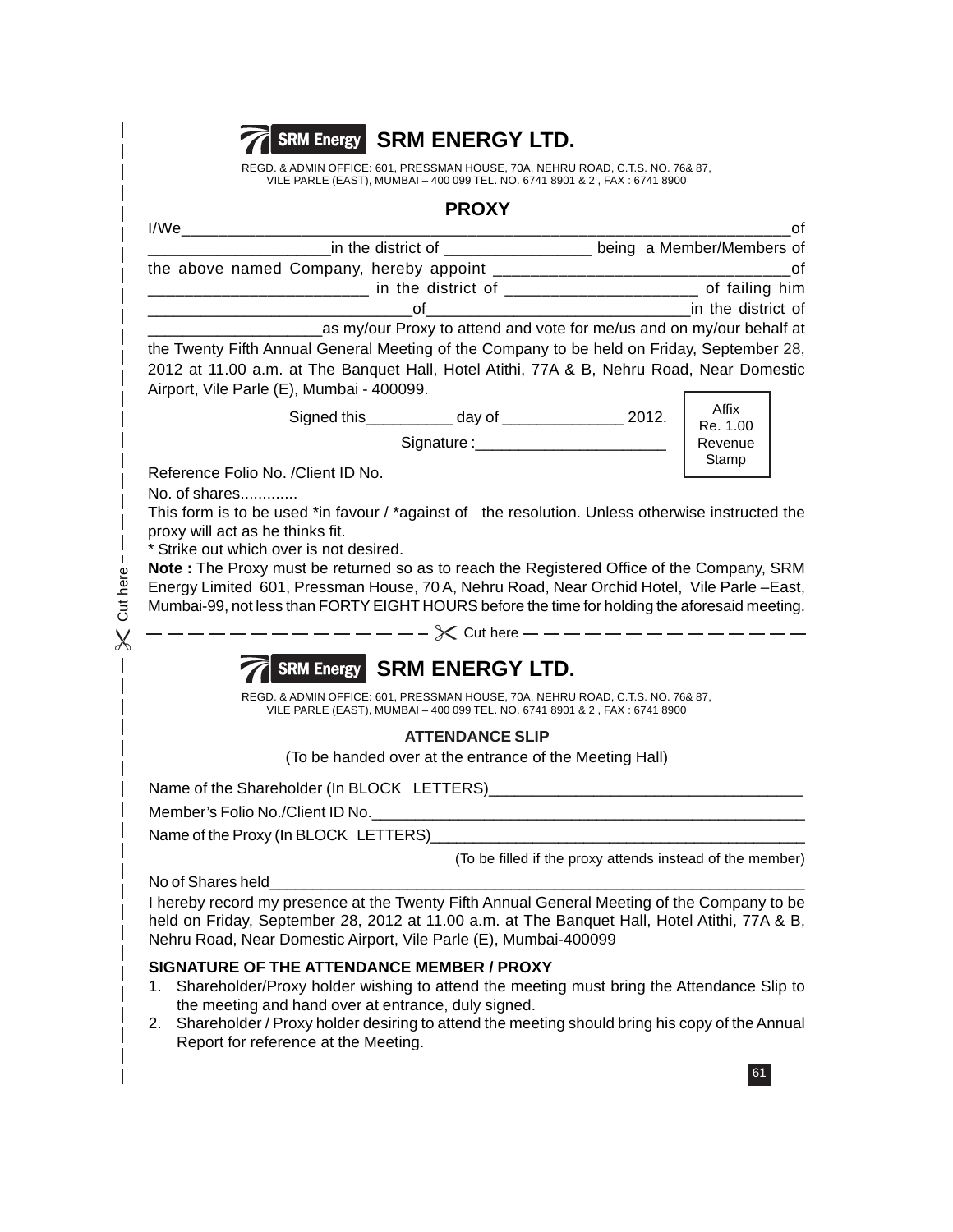### **TRIM Energy**

### **BOARD OF DIRECTORS**

| Mr. D. Sundararajan       | Managing Director & CEO                   |
|---------------------------|-------------------------------------------|
| Mr. P. Srinivasan         | Non-Executive Independent Director        |
| Mr. Sudarshan K. Parab    | Non-Executive Independent Director        |
| Mr. Gagan Rastogi         | Director                                  |
| Mr. Bantval Srinivasa Rao | Director (Resigned on September 27, 2011) |
|                           |                                           |

### **COMPANY SECRETARY**

Mrs.Sanjeevlata Samdani

### **BANKERS**

AXIS BANK LTD.

### **AUDITORS**

M/s Haribhakti & Co. Chartered Accountants, Mumbai

### **REGISTERED & ADMIN OFFICE**

601, Pressman House, 70A, Nehru Road, C.T.S. No. 76 & 87, Vile Parle (East), Mumbai - 400 099. Tel. No.: +91-22-67418901 / 02 Fax : +91-22-67418900

### **REGISTRAR & SHARE TRANSFER AGENTS**

Datamatics Financial Services Ltd., Plot No. B - 5, Part B Cross Lane, MIDC, Andheri - East, Mumbai - 400 093. Tel. No.: +91-22-66712151 / 56 Fax : +91-22-66712161

| <b>CONTENTS</b>                                                                                                                                                                                                                                                                                                                                                                                                                                     |                                                                                                                             |  |
|-----------------------------------------------------------------------------------------------------------------------------------------------------------------------------------------------------------------------------------------------------------------------------------------------------------------------------------------------------------------------------------------------------------------------------------------------------|-----------------------------------------------------------------------------------------------------------------------------|--|
|                                                                                                                                                                                                                                                                                                                                                                                                                                                     | Page<br>Nos.                                                                                                                |  |
| l Notice<br>Directors' Report<br>Certificate<br>Management Discussion and Analysis<br>Corporate Governance Report<br>Auditors' Report<br>Annexure to the Auditors' Report<br><b>Balance Sheet</b><br>Statement of Profit & Loss Account<br>l Cash Flow Statement<br>l Notes to Financial Statements<br>Statement Pursuant to Section 212(3)<br>Auditors' Report on Consolidated<br><b>Financial Statements</b><br><b>Consolidated Balance Sheet</b> | $1 - 2$<br>$3 - 7$<br>8<br>$9 - 12$<br>$13 - 20$<br>21<br>$22 - 25$<br>26<br>27<br>28<br>$29 - 40$<br>41<br>$42 - 43$<br>44 |  |
| Consolidated Statement of Profit & Loss Account<br>l Consolidated Cash Flow Statement                                                                                                                                                                                                                                                                                                                                                               | 45<br>46                                                                                                                    |  |
| Notes to Consolidated Financial Statements<br><b>Persons Constituting Group</b><br>Letter to Shareholders<br>  Proxy Form                                                                                                                                                                                                                                                                                                                           | 47-57<br>58<br>59<br>61                                                                                                     |  |